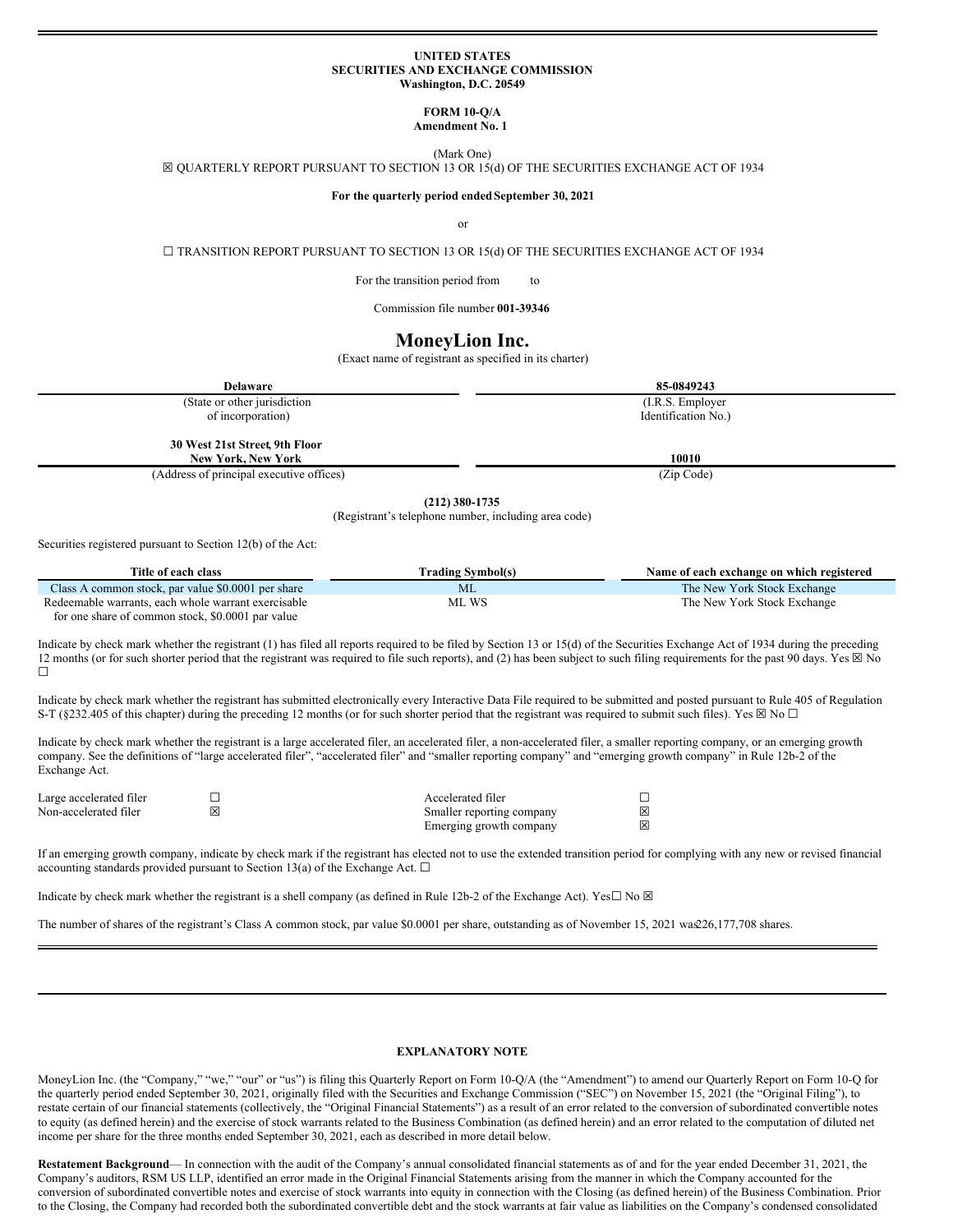balance sheets, and any changes in fair value of the subordinated convertible debt and the stock warrants were recorded in the Company's condensed consolidated statement of operations as a component of operating expenses. At the Closing, upon the conversion of the subordinated convertible notes into, and the exercise of the stock warrants for, equity, the Company reclassified these liabilities to equity based on the June 30, 2021 fair value measurement of the subordinated convertible notes and the stock warrants. The Company's management, in consultation with its advisors, has determined that the subordinated convertible notes and the stock warrants should have been marked to fair value as of the Closing, with the related change in fair value recorded in operating expenses before the liabilities were reclassified to equity.

As a result, the Company's management has noted errors related to operating expenses, net loss and basic and diluted earnings (loss) per share in the condensed consolidated statements of operations for the three and nine months ended September 30, 2021 and additional paid-in capital and retained earnings in the condensed consolidated balance sheet as of September 30, 2021, along with related impacts to the condensed consolidated statement of cash flows for the nine months ended September 30, 2021 and the condensed consolidated statements of redeemable convertible preferred stock, redeemable noncontrolling interests and stockholders' deficit for the three and nine months ended September 30, 2021.

In connection with the preparation of this Amendment, the Company's management identified a second error in the Original Financial Statements as the denominator of the diluted net income per share calculation for the three months ended September 30, 2021 did not include the impact of dilutive securities. The Company's management, in consultation with its advisors, has determined that the calculation of diluted net income per share included within the condensed consolidated statement of operations for the three months ended September 30, 2021 should have included the impact of dilutive securities.

In light of the foregoing, on March 9, 2022, the Audit Committee of the Company's board of directors, based on the recommendation of and after consultation with management and the Company's advisors, concluded that the Company's Original Financial Statements and related financial information contained in the Original Filing should no longer be relied upon and should be restated in order to correct the errors described above. Neither the manner in which the Company accounted for the conversion of the subordinated convertible notes and exercise of stock warrants into equity nor the manner in which diluted net income per share was calculated for the three months ended September 30, 2021 had any effect on the Company's previously reported cash position.

The financial information that has been previously filed or otherwise reported is superseded by the information in this Amendment, and the Original Financial Statements and related financial information contained in the Original Filing should no longer be relied upon.

The restatement is more fully described in Note 2 to the condensed consolidated financial statements included herein.

In addition, as required by Rule 12b-15 under the Securities Exchange Act of 1934, as amended, new certifications by the Company's principal executive officer and principal financial officer are filed as exhibits to this Amendment under Item 6 of Part II hereof.

**Internal Control and Disclosure Controls Considerations**— In connection with the restatement, the Company's management has re-evaluated the effectiveness of the Company's disclosure controls and procedures and internal control over financial reporting as of September 30, 2021. The Company's management has concluded that the Company's disclosure controls and procedures and internal control over financial reporting were not effective as of September 30, 2021 due to material weaknesses in internal control over financial reporting related to the accounting of the conversion of subordinated convertible notes and exercise of stock warrants into equity and the calculation of diluted net income per share for the three months ended September 30, 2021, as well as the treatment of the noncontrolling interests attributable to the Class B investors of IIA (as defined herein).

**Items Amended In This Amendment**— For the convenience of the reader, this Amendment sets forth the Original Filing in its entirety, as amended to reflect the restatement. No attempt has been made in this Amendment to update other disclosures presented in the Original Filing, except as required to reflect the effects of the restatement. The following items have been amended as a result of the restatement:

- Part I Item 1. Financial Statements
- Part I Item 2. Management's Discussion and Analysis of Financial Condition and Results of Operations
- Part I Item 4. Controls and Procedures
- Part II Item 1A. Risk Factors
- Part  $II$  Item 6. Exhibits

Except as described above, this Amendment does not substantively amend, update or change any other items or disclosures contained in the Original Filing, and accordingly, this Amendment does not reflect or purport to reflect any information or events occurring after November 15, 2021, the original filing date, or modify or update those disclosures affected by subsequent events, except to the extent they are otherwise required to be included and discussed herein. Accordingly, this Amendment should be read in conjunction with the Original Filing and the Company's other filings with the SEC. Capitalized terms used but not defined herein shall have the meanings ascribed to such terms in the Original Filing.

### **INTRODUCTORY NOTE**

On September 22, 2021 (the "Closing Date"), MoneyLion Inc., a Delaware corporation, formerly known as Fusion Acquisition Corp. (prior to the Closing Date, "Fusion" and after the Closing Date, "MoneyLion") consummated the previously announced business combination (the "Business Combination") with MoneyLion Technologies Inc., formerly known as MoneyLion Inc. ("Legacy MoneyLion"), a Delaware corporation. Pursuant to the Merger Agreement (as defined below), immediately upon the completion of the Business Combination and the other transactions contemplated by the Merger Agreement (the "Closing"), each of the following transactions occurred in the following order: (i) ML Merger Sub Inc., a Delaware corporation and a wholly owned subsidiary of Fusion ("Merger Sub") merged with and into Legacy MoneyLion, with Legacy MoneyLion surviving the merger as a wholly owned subsidiary of Fusion (the "Merger"); (ii) Legacy MoneyLion changed its name to "MoneyLion Technologies Inc."; and (iii) Fusion changed its name to "MoneyLion Inc." Following the Business Combination, MoneyLion Inc. became a publicly traded company, with Legacy MoneyLion, a subsidiary of MoneyLion, continuing the existing business operations.

References to the Merger Agreement shall mean that certain Agreement and Plan of Merger, dated as of February 11, 2021 and amended on June 28, 2021 and September 4, 2021 (the "Merger Agreement"), by and among Fusion, Merger Sub and Legacy MoneyLion.

The Business Combination was accounted for as a reverse recapitalization for which Legacy MoneyLion has been determined to be the accounting acquirer (the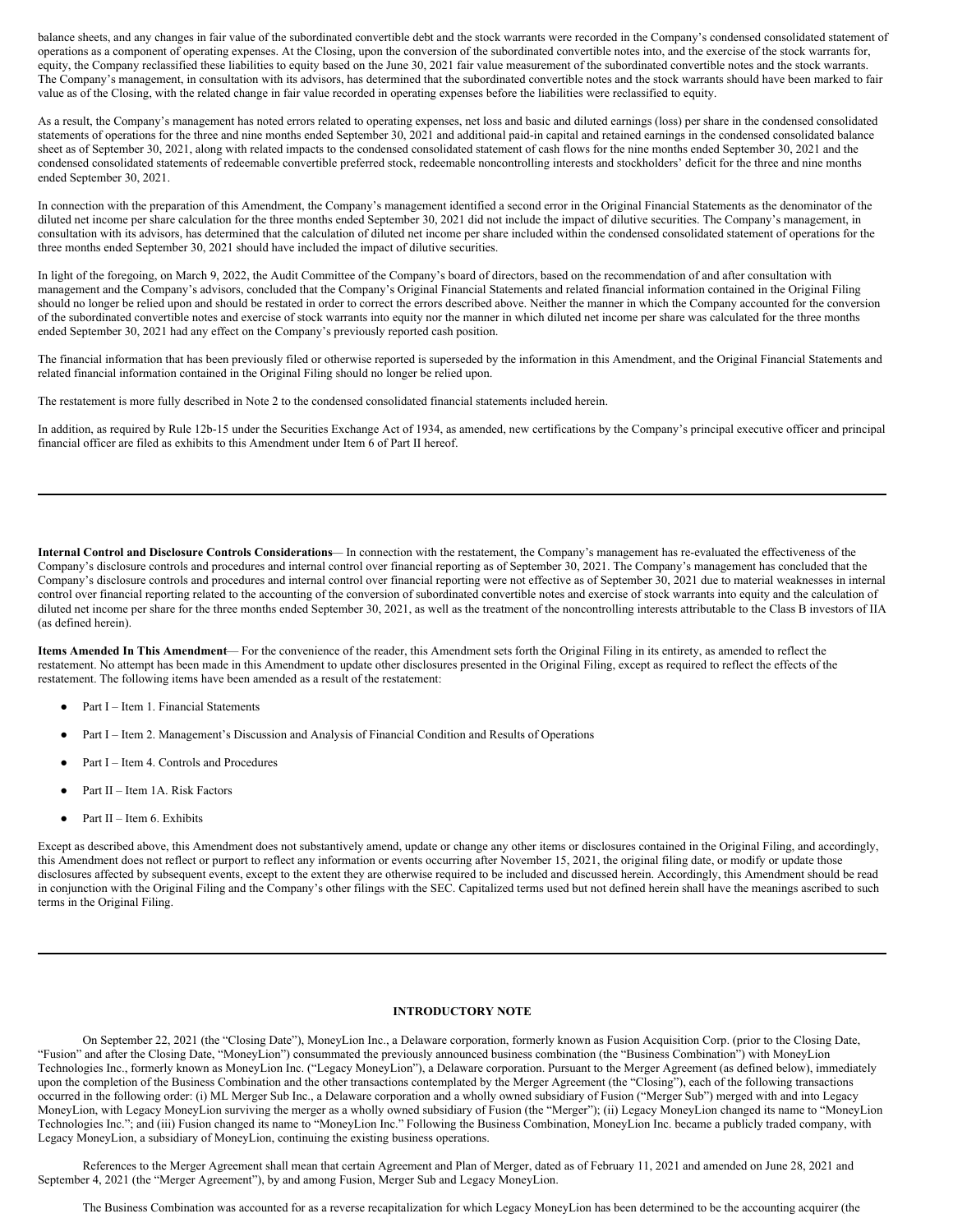"Reverse Recapitalization"). As the Business Combination was accounted for as a Reverse Recapitalization, no goodwill or other intangible assets were recorded, in accordance with U.S. generally accepted accounting principles ("U.S. GAAP"). Under this method of accounting, Fusion was treated as the "acquired" company for financial reporting purposes. Accordingly, for accounting purposes, the Reverse Recapitalization was treated as the equivalent of Legacy MoneyLion issuing stock for the net assets of Fusion, accompanied by a recapitalization. The net assets of Fusion were stated at historical cost, with no goodwill or other intangible assets recorded. Operations prior to the Reverse Recapitalization will be those of Legacy MoneyLion. Notwithstanding the foregoing, see "Item 2 — MoneyLion's Management's Discussion and Analysis of Financial Condition and Results of Operations — Results of Operations" set forth below.

The Business Combination closed on September 22, 2021.

#### **MONEYLION INC. TABLE OF CONTENTS**

|                   |                                                                                                                                | Page |
|-------------------|--------------------------------------------------------------------------------------------------------------------------------|------|
|                   | <b>PART I - FINANCIAL INFORMATION</b>                                                                                          |      |
| Item 1.           | <b>Financial Statements</b>                                                                                                    |      |
|                   | <b>Unaudited Condensed Consolidated Balance Sheets</b>                                                                         |      |
|                   | Unaudited Condensed Consolidated Statements of Operations                                                                      | 2    |
|                   | Unaudited Condensed Consolidated Statements of Redeemable Convertible Preferred Stock, Redeemable Noncontrolling Interests and | 3    |
|                   | <b>Stockholders' Deficit</b>                                                                                                   |      |
|                   | Unaudited Condensed Consolidated Statements of Cash Flows                                                                      | 5    |
|                   | Notes to Unaudited Condensed Consolidated Financial Statements                                                                 | 6    |
|                   |                                                                                                                                |      |
| Item 2.           | Management's Discussion and Analysis of Financial Condition and Results of Operations                                          | 23   |
|                   |                                                                                                                                |      |
| Item 3.           | <b>Quantitative and Qualitative Disclosures About Market Risk</b>                                                              | 41   |
|                   |                                                                                                                                |      |
| Item 4.           | <b>Controls and Procedures</b>                                                                                                 | 41   |
|                   |                                                                                                                                |      |
|                   | <b>PART II - OTHER INFORMATION</b>                                                                                             |      |
| Item 1.           | <b>Legal Proceedings</b>                                                                                                       | 43   |
| Item 1A.          | <b>Risk Factors</b>                                                                                                            | 44   |
| Item 2.           | Unregistered Sales of Equity Securities and Use of Proceeds                                                                    | 45   |
| Item 3.           | <b>Defaults Upon Senior Securities</b>                                                                                         | 45   |
| Item 4.           | <b>Mine Safety Disclosures</b>                                                                                                 | 45   |
| Item 5.           | <b>Other Information</b>                                                                                                       | 45   |
| Item 6.           | <b>Exhibits</b>                                                                                                                | 45   |
|                   |                                                                                                                                |      |
| <b>Signatures</b> |                                                                                                                                | 46   |
|                   |                                                                                                                                |      |

#### **MoneyLion Inc.**

i

As used in this Quarterly Report on Form 10-Q/A, unless the context requires otherwise, references to "MoneyLion", the "Company", "we", "us", and "our", and similar references refer to MoneyLion Inc. and its wholly-owned subsidiaries for the period following the Business Combination (as defined herein) and to MoneyLion Technologies Inc. for the period prior to the Business Combination. "Fusion" refers to Fusion Acquisition Corp. prior to the Business Combination.

For more information regarding the Business Combination, see Item I, Note 4 to the Notes to Unaudited Condensed Consolidated Financial Statements and Item 2, Management's Discussion and Analysis of Financial Condition and Results of Operations included in this Quarterly Report on Form 10-Q/A.

# **CAUTIONARY NOTE REGARDING FORWARD-LOOKING STATEMENTS**

This Quarterly Report on Form 10-Q/A, including the information incorporated herein by reference, contains forward-looking statements regarding, among other things, the plans, strategies and prospects, both business and financial, of MoneyLion. These statements are based on the beliefs and assumptions of the management of MoneyLion. Although MoneyLion believes that its respective plans, intentions and expectations reflected in or suggested by these forward-looking statements are reasonable, MoneyLion cannot assure you that it will achieve or realize these plans, intentions or expectations. Forward-looking statements are inherently subject to risks, uncertainties and assumptions. Generally, statements that are not historical facts, including statements concerning possible or assumed future actions, business strategies, events or results of operations, are forward-looking statements. These statements may be preceded by, followed by or include the words "believes," "estimates," "expects," "projects," "forecasts," "may," "will," "should," "seeks," "plans," "scheduled," "anticipates," or "intends" or similar expressions. The forward-looking statements are based on projections prepared by, and are the responsibility of, MoneyLion's management.

Forward-looking statements in this Quarterly Report on Form 10-Q/A may include, for example, statements about:

- realizing the benefits expected from the Business Combination;
- MoneyLion's ability to maintain the listing of MoneyLion's Class A common stock ("MoneyLion Common Stock", also referred to herein as "MoneyLion Class A Common Stock") on the NYSE;
- MoneyLion's ability to raise financing in the future and to comply with restrictive covenants related to long-term indebtedness;
- MoneyLion's success in retaining or recruiting, or changes required in, its officers, key employees or directors;
- factors relating to the business, operations and financial performance of MoneyLion, including:
	- MoneyLion's ability to comply with laws and regulations applicable to its business; and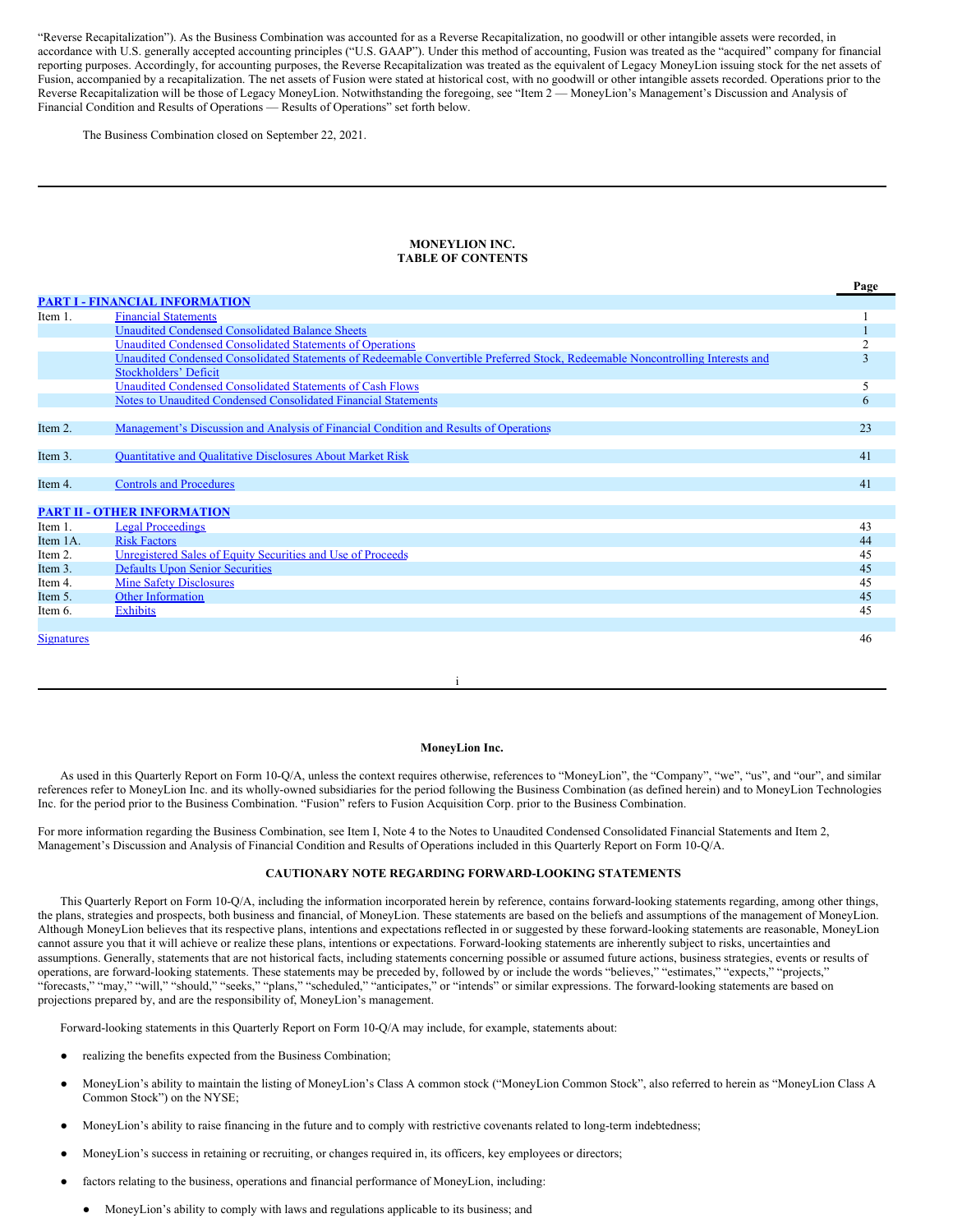- market conditions and global and economic factors beyond MoneyLion's control;
- intense competition and competitive pressures from other companies worldwide in the industries in which MoneyLion operates;
- MoneyLion's ability to establish and maintain an effective system of internal controls over financial reporting;
- the outcome of any legal or governmental proceedings that may be instituted against us;
- litigation and the ability to adequately protect MoneyLion's intellectual property rights; and
- other factors detailed under Part II, Item 1A "*Risk Factors*".

These forward-looking statements are based on information available as of the date of this Quarterly Report on Form 10-Q/A and current expectations, forecasts and assumptions, and involve a number of judgments, risks and uncertainties. Accordingly, forward-looking statements should not be relied upon as representing our views as of any subsequent date, and we do not undertake any obligation to update forward-looking statements to reflect events or circumstances after the date they were made, whether as a result of new information, future events or otherwise, except as may be required under applicable securities laws.

As a result of a number of known and unknown risks and uncertainties, our actual results or performance may be materially different from those expressed or implied by these forward-looking statements. You should not place undue reliance on these forward-looking statements.

|  | ٠ |  |
|--|---|--|
|  |   |  |
|  |   |  |
|  |   |  |

#### **Risk Factor Summary**

Our business is subject to numerous risks and uncertainties, which illuminate challenges that we face in connection with the successful implementation of our strategy and the growth of our business. The following considerations, among others, may offset our competitive strengths or have a negative effect on our business strategy, which could cause a decline in the price of shares of our securities and result in a loss of all or a portion of your investment:

- MoneyLion's results of operations and future prospects depend on its ability to retain existing, and attract new, customers. MoneyLion faces intense and increasing competition and, if it does not compete effectively, its competitive positioning and operating results will be harmed.
- Because MoneyLion relies on third parties to provide services, MoneyLion could be adversely impacted if such third parties fail to fulfill their obligations or if MoneyLion's arrangements with them are terminated and suitable replacements cannot be found on commercially reasonable terms or at all.
- If MoneyLion fails to comply with the applicable requirements of our third-party partners, they could seek to suspend or terminate MoneyLion's accounts, which could adversely affect MoneyLion's business.
- If the information provided to MoneyLion by customers is incorrect or fraudulent, MoneyLion may misjudge a customer's qualifications to receive its products and services and its results of operations may be harmed and could subject MoneyLion to regulatory scrutiny or penalties.
- MoneyLion services all of the loans it originates. A failure by MoneyLion to service loans properly could result in lost revenue and negatively impact its business and operations or subject MoneyLion to regulatory scrutiny or penalties.
- Systems defects, failures or disruptions, including events beyond MoneyLion's control, and resulting interruptions in the availability of MoneyLion's websites, applications, products, or services could harm MoneyLion's business, harm its reputation, result in significant costs to MoneyLion, decrease MoneyLion's potential profitability and expose it to substantial liability.
- The legal and regulatory regimes governing certain of MoneyLion's products and services are uncertain and evolving. Changing laws, regulations, interpretations or regulatory enforcement priorities may negatively impact the management of its business, results of operations, ability to offer certain products or the terms and conditions upon which they are offered, and ability to compete.
- While MoneyLion takes precautions to prevent consumer identity fraud, it is possible that identity fraud may still occur or has occurred, which may adversely affect the performance of MoneyLion's products and services or subject MoneyLion to scrutiny or penalties.
- MoneyLion's business and platform depend in part on intellectual property and proprietary rights and technology licensed from or otherwise made available to MoneyLion by third parties. If MoneyLion fails to comply with its obligations under license or technology agreements with third parties, MoneyLion may be required to pay damages and MoneyLion could lose license rights that are critical to our business.
- MoneyLion has in the past, and continues to be, subject to inquiries, subpoenas, exams, pending investigations, and enforcement matters by state and federal regulators, the outcome of which is uncertain and could cause reputational and financial harm to MoneyLion's business and results of operations.
- MoneyLion has a history of losses and may not achieve profitability in the future.

The risks described above should be read together with the risk factors included in our Registration Statement on Form S-1, filed on October 20, 2021, and the other information set forth in this Quarterly Report on Form 10-Q/A, including our condensed consolidated financial statements and the related notes, as well as in other documents that we file with the Securities and Exchange Commission. Our business, prospects, financial condition or operating results could be harmed by any of these risks, as well as other risks not currently known to us or that we currently consider immaterial. See *"Cautionary Note Regarding Forward-Looking Statements"* herein.

# **PART I - FINANCIAL INFORMATION**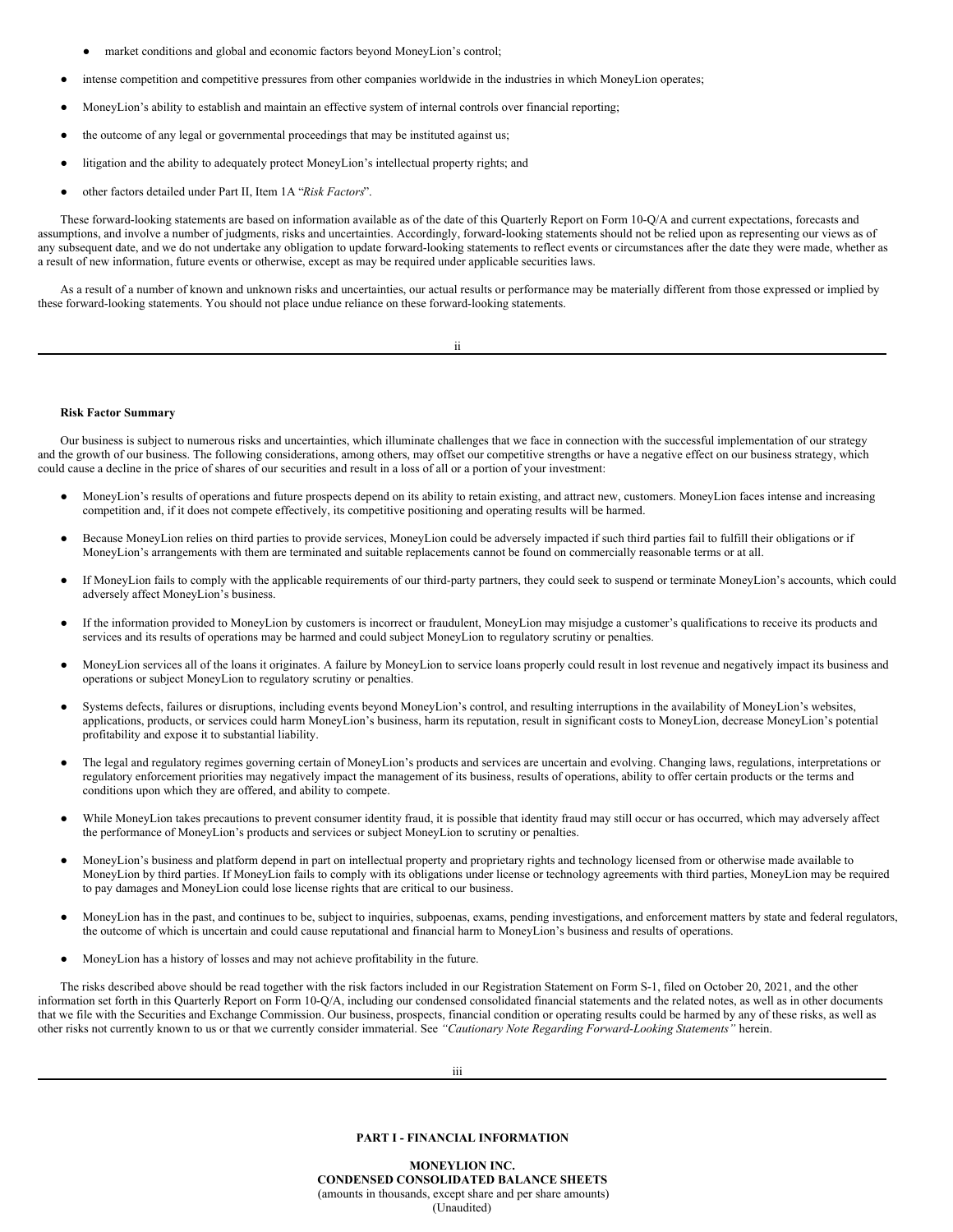|                                                                                                                                                                                                                                                                          |              | September 30,<br>2021 |              | December 31,<br>2020 |
|--------------------------------------------------------------------------------------------------------------------------------------------------------------------------------------------------------------------------------------------------------------------------|--------------|-----------------------|--------------|----------------------|
| <b>Assets</b>                                                                                                                                                                                                                                                            |              | (As Restated)         |              |                      |
| Cash, including amounts held by variable interest entities (VIEs) of $\mathcal{L}$ , 539 and \$390                                                                                                                                                                       | $\mathbb{S}$ | 295.645               | <sup>S</sup> | 19,406               |
| Restricted cash                                                                                                                                                                                                                                                          |              | 3,357                 |              | 1,521                |
| Receivables                                                                                                                                                                                                                                                              |              | 129,281               |              | 68,794               |
| Allowance for losses on receivables                                                                                                                                                                                                                                      |              | (16,791)              |              | (9,127)              |
| Receivables, net, including amounts held by VIEs of \$99,306 and \$52,264                                                                                                                                                                                                |              | 112,490               |              | 59,667               |
| Property and equipment, net                                                                                                                                                                                                                                              |              | 588                   |              | 502                  |
| Intangible assets, net                                                                                                                                                                                                                                                   |              | 8.041                 |              | 9,275                |
| Goodwill                                                                                                                                                                                                                                                                 |              | 21,565                |              | 21,565               |
| Due from related party                                                                                                                                                                                                                                                   |              |                       |              | 5                    |
| Other assets                                                                                                                                                                                                                                                             |              | 26,913                |              | 11,702               |
| <b>Total assets</b>                                                                                                                                                                                                                                                      |              | 468,599               |              | 123,643              |
| Liabilities, Redeemable Convertible Preferred Stock, Redeemable Noncontrolling Interests and Stockholders' Deficit                                                                                                                                                       |              |                       |              |                      |
| Liabilities:                                                                                                                                                                                                                                                             |              |                       |              |                      |
| Secured loans                                                                                                                                                                                                                                                            |              | 43.626                |              | 24,395               |
| Accounts payable and accrued liabilities                                                                                                                                                                                                                                 |              | 46,134                |              | 20,968               |
| Subordinated convertible notes, at fair value                                                                                                                                                                                                                            |              |                       |              | 14,000               |
| Related party loan                                                                                                                                                                                                                                                       |              |                       |              | 5,000                |
| Warrant liability                                                                                                                                                                                                                                                        |              | 22,916                |              | 24,667               |
| Other debt                                                                                                                                                                                                                                                               |              |                       |              | 3,207                |
| <b>Total liabilities</b>                                                                                                                                                                                                                                                 |              | 112,676               |              | 92,237               |
| Commitments and contingencies (Note 18)                                                                                                                                                                                                                                  |              |                       |              |                      |
| Redeemable convertible preferred stock (Series A-1, A-2, A-3, B, B-2, C, C-1), \$0.0001 par value; 0 and 7,471,198 shares authorized,<br>0 and 7,085,923 issued and outstanding at September 30, 2021 and December 31, 2020; aggregate liquidation preference of \$0 and |              |                       |              |                      |
| \$288,183 at September 30, 2021 and December 31, 2020(1)                                                                                                                                                                                                                 |              |                       |              | 288,183              |
| Redeemable noncontrolling interests                                                                                                                                                                                                                                      |              | 123,549               |              | 71,852               |
| Stockholders' deficit:                                                                                                                                                                                                                                                   |              |                       |              |                      |
| Class A Common Stock, \$0.0001 par value; 2,000,000,000 and 0 shares authorized as of September 30, 2021 and December 31,<br>2020, respectively, 226,177,708 and 0 issued and outstanding as of September 30, 2021 and December 31, 2020, respectively                   |              | 23                    |              |                      |
| Additional paid-in capital                                                                                                                                                                                                                                               |              | 676,268               |              |                      |
| Accumulated deficit                                                                                                                                                                                                                                                      |              | (434, 217)            |              | (327, 629)           |
| Treasury stock, 970,000 and 44,924 shares at September 30, 2021 and December 31, 2020 at cost                                                                                                                                                                            |              | (9,700)               |              | (1,000)              |
| Total stockholders' deficit                                                                                                                                                                                                                                              |              | 232,374               |              | (328, 629)           |
| Total liabilities, redeemable convertible preferred stock, redeemable noncontrolling interests and stockholders' deficit                                                                                                                                                 |              | 468,599               |              | 123,643              |
|                                                                                                                                                                                                                                                                          |              |                       |              |                      |

(1) Prior period results have been adjusted to reflect the exchange of Legacy MoneyLion's common stock for MoneyLion Class A Common Stock at an exchange of approximately 16.4078 in September 2021 as a result of the Business Combination. See Note 4, "Business combination," for details.

The accompanying notes are an integral part of these condensed consolidated financial statements.

#### 1

# **MONEYLION INC.**

# **CONDENSED CONSOLIDATED STATEMENTS OF OPERATIONS** (amounts in thousands, except share and per share amounts)

|                                                        | <b>Three Months Ended</b><br>September 30, |    |        | <b>Nine Months Ended</b><br>September 30, |              |        |
|--------------------------------------------------------|--------------------------------------------|----|--------|-------------------------------------------|--------------|--------|
|                                                        | 2021                                       |    | 2020   | 2021                                      |              | 2020   |
|                                                        | (As Restated)                              |    |        | (As Restated)                             |              |        |
| Revenue                                                |                                            |    |        |                                           |              |        |
| Net interest income on finance receivables             | \$<br>2,293                                | \$ | 1,654  | 5,716<br>\$                               | $\mathbf{s}$ | 3,617  |
| Membership subscription revenue                        | 8,347                                      |    | 8,435  | 23,709                                    |              | 22,778 |
| Affiliates income                                      | 3,175                                      |    | 518    | 6,444                                     |              | 1,368  |
| Fee income                                             | 30,402                                     |    | 12,471 | 79,659                                    |              | 28,924 |
| Other income                                           |                                            |    | 39     | 21                                        |              | 174    |
| <b>Total Revenues, net</b>                             | 44,220                                     |    | 23,117 | 115,549                                   |              | 56,861 |
| <b>Operating expenses</b>                              |                                            |    |        |                                           |              |        |
| Marketing                                              | 13,531                                     |    | 2,921  | 27,060                                    |              | 7,404  |
| Provision for loss on receivables                      | 15,238                                     |    | 10,456 | 36,644                                    |              | 14,587 |
| Other direct costs                                     | 1,828                                      |    | 1,183  | 6,983                                     |              | 3,137  |
| Interest expense                                       | 1,627                                      |    | 865    | 4,947                                     |              | 2,316  |
| Personnel expenses                                     | 15,483                                     |    | 4,672  | 30,736                                    |              | 15,704 |
| Underwriting expenses                                  | 2,158                                      |    | 1,137  | 5,702                                     |              | 4,553  |
| Information technology expenses                        | 1,195                                      |    | 1,725  | 5,009                                     |              | 5,089  |
| Bank and payment processor fees                        | 6,770                                      |    | 3,697  | 18,526                                    |              | 8,987  |
| Change in fair value of warrant liability              | 5,495                                      |    | (228)  | 54,285                                    |              | (228)  |
| Change in fair value of subordinated convertible notes | (7,684)                                    |    |        | 41,877                                    |              |        |
| Professional fees                                      | 4,678                                      |    | 1,879  | 12,715                                    |              | 4,516  |
| Depreciation and amortization expense                  | 486                                        |    | 286    | 1,502                                     |              | 811    |
| Occupancy expense                                      | (46)                                       |    | 314    | 719                                       |              | 913    |
| Gain on foreign currency translation                   | (135)                                      |    | (43)   | (178)                                     |              | (155)  |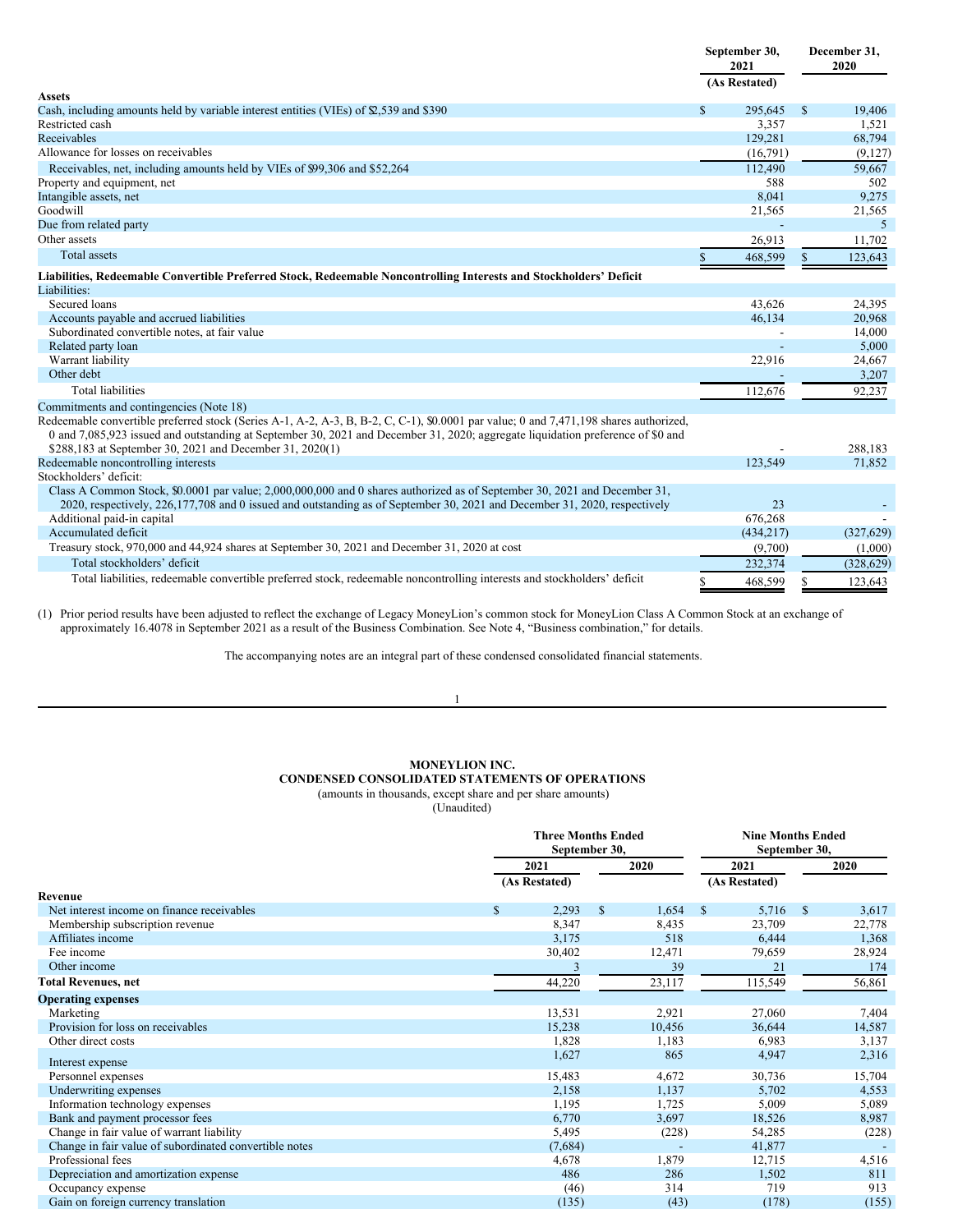| Other operating (income) expenses                                                        | 8,242       | (257)      | 6,221      | 393        |
|------------------------------------------------------------------------------------------|-------------|------------|------------|------------|
| <b>Total operating expenses</b>                                                          | 68,866      | 28,607     | 252,748    | 68,027     |
| Net loss before income taxes                                                             | (24, 646)   | (5,490)    | (137, 199) | (11,166)   |
| Income tax (benefit) expense                                                             |             |            | 41         | (13)       |
| <b>Net loss</b>                                                                          | (24, 645)   | (5,490)    | (137, 240) | (11, 153)  |
| Net income attributable to redeemable noncontrolling interests                           | (3,520)     | (1,967)    | (9,364)    | (6,480)    |
| Reversal of previously accrued / (accrued) dividends on redeemable convertible preferred |             |            |            |            |
| stock                                                                                    | 52,466      | (4,387)    | 42,728     | (12, 817)  |
| Net income (loss) attributable to common shareholders                                    | 24,301      | (11, 844)  | (103, 876) | (30, 450)  |
| Net income (loss) per share, basic (1)                                                   | 0.39        | (0.26)     | (1.96)     | (0.67)     |
| Net income (loss) per share, diluted (1)                                                 | 0.13        | (0.26)     | (1.96)     | (0.67)     |
| Weighted average shares used in computing net loss per share, basic (1)                  | 62,314,396  | 44,857,889 | 53,119,751 | 45,253,509 |
| Weighted average shares used in computing net loss per share, diluted (1)                | 219.114.088 | 44,857,889 | 53,119,751 | 45,253,509 |

(1) Prior period results have been adjusted to reflect the exchange of Legacy MoneyLion's common stock for MoneyLion Class A Common Stock at an exchange ratio of approximately 16.4078 in September 2021 as a result of the Business Combination. See Note 4, "Business combination," for details. Because the Company had a net loss in the nine months ended September 30, 2021 and the three and nine months ended September 30, 2020, the Company's potentially dilutive securities, which include stock options, restricted stock, preferred stock and warrants to purchase shares of common stock and preferred stock, have been excluded from the computation of diluted net loss per share for those periods, as the effect would be anti-dilutive. Therefore, the weighted-average number of common shares outstanding used to calculate both basic and diluted net loss per share attributable to common stockholders for these periods is the same. See Note 17, "Net income (loss) per share (as restated)" for a reconciliation of Net income per share, diluted for the three months ended September 30, 2021.

The accompanying notes are an integral part of these condensed consolidated financial statements.

 $\mathcal{L}$ 

# **MONEYLION INC. CONDENSED CONSOLIDATED STATEMENTS OF REDEEMABLE CONVERTIBLE PREFERRED STOCK, REDEEMABLE NONCONTROLLING INTERESTS AND STOCKHOLDERS' DEFICIT**

(amounts in thousands, except share amounts)

(Unaudited)

|                                             | <b>Redeemable Convertible</b>          |         |                              |                     |        |        |                              |  |             |          |         |                        |
|---------------------------------------------|----------------------------------------|---------|------------------------------|---------------------|--------|--------|------------------------------|--|-------------|----------|---------|------------------------|
|                                             | <b>Preferred Stock</b><br>(All Series) |         | Redeemable<br>Noncontrolling | <b>Common Stock</b> |        |        | <b>Additional</b><br>Paid-in |  | Accumulated | Treasurv |         | Total<br>Stockholders' |
|                                             |                                        |         |                              | <b>Shares</b>       |        |        |                              |  | Deficit     |          |         |                        |
|                                             | Shares(1)                              | Amount  | <b>Interests</b>             |                     | Amount |        | Capital                      |  |             |          | Stock   | Deficit                |
| <b>Balances at July 1, 2020</b>             | 107,410,844                            | 251,475 | 68,288                       | 44,888,391          |        |        |                              |  | (280, 116)  |          | (1,000) | (281, 116)             |
| Stock-based compensation                    |                                        |         |                              |                     |        | $\sim$ | 410                          |  | ۰           |          |         | 410                    |
| Exercise of stock options and warrants      |                                        |         |                              | 880,344             |        | ٠      | 58                           |  |             |          |         | 58                     |
| Accrued dividends on redeemable convertible |                                        |         |                              |                     |        |        |                              |  |             |          |         |                        |
| preferred stock                             |                                        | 4,387   |                              |                     |        |        | (468)                        |  | (3,919)     |          |         | (4,387)                |
| Contributions by redeemable noncontrolling  |                                        |         |                              |                     |        |        |                              |  |             |          |         |                        |
| interests                                   |                                        |         | 50                           |                     |        |        |                              |  |             |          |         |                        |
| Redemptions by redeemable noncontrolling    |                                        |         |                              |                     |        |        |                              |  |             |          |         |                        |
| interests                                   |                                        |         | (4, 473)                     |                     |        |        |                              |  |             |          |         |                        |
| Distributions to redeemable noncontrolling  |                                        |         |                              |                     |        |        |                              |  |             |          |         |                        |
| interests                                   |                                        |         | (907)                        |                     |        |        |                              |  |             |          |         |                        |
| Net income (loss)                           |                                        |         | 1,966                        |                     |        |        |                              |  | (7, 457)    |          |         | (7, 457)               |
| <b>Balances at September 30, 2020</b>       | 107,410,844                            | 255,862 | 64,924                       | 45,768,735          |        |        |                              |  | (291, 492)  |          | (1,000) | (292, 492)             |

|                                               | <b>Redeemable Convertible</b><br><b>Preferred Stock</b><br>(All Series) |         | Redeemable<br>Noncontrolling |               | <b>Common Stock</b>      | Additional<br>Paid-in | Accumulated | Treasury     | Total<br>Stockholders' |
|-----------------------------------------------|-------------------------------------------------------------------------|---------|------------------------------|---------------|--------------------------|-----------------------|-------------|--------------|------------------------|
|                                               | Shares(1)                                                               | Amount  | <b>Interests</b>             | <b>Shares</b> | Amount                   | Capital               | Deficit     | <b>Stock</b> | Deficit                |
| <b>Balances at January 1, 2020</b>            | 103,598,936                                                             | 231,020 | 73,977                       | 44,198,935    |                          |                       | (262, 208)  | (1,000)      | (263, 208)             |
| Stock-based compensation                      |                                                                         |         |                              |               | $\overline{\phantom{a}}$ | 1,082                 |             |              | 1,082                  |
| Exercise of stock options and warrants        |                                                                         |         | ۰.                           | 1,569,800     | $\overline{\phantom{a}}$ | 84                    |             |              | 84                     |
| Issuance of Series C-1 redeemable convertible |                                                                         |         |                              |               |                          |                       |             |              |                        |
| preferred stock                               | 3,811,908                                                               | 12,025  |                              |               |                          |                       |             |              |                        |
| Accrued dividends on redeemable convertible   |                                                                         |         |                              |               |                          |                       |             |              |                        |
| preferred stock                               |                                                                         | 12,817  |                              |               | $\overline{\phantom{a}}$ | (1,166)               | (11,651)    |              | (12, 817)              |
| Contributions from redeemable noncontrolling  |                                                                         |         |                              |               |                          |                       |             |              |                        |
| interests                                     |                                                                         |         | 300                          |               |                          |                       |             |              |                        |
| Redemptions by redeemable noncontrolling      |                                                                         |         |                              |               |                          |                       |             |              |                        |
| interests                                     |                                                                         |         | (12, 844)                    |               |                          |                       |             |              |                        |
| Distributions to redeemable noncontrolling    |                                                                         |         |                              |               |                          |                       |             |              |                        |
| interests                                     |                                                                         |         |                              |               |                          |                       |             |              |                        |
|                                               |                                                                         |         | (2,989)                      |               |                          |                       |             |              |                        |
| Net income (loss)                             |                                                                         |         | 6,480                        |               |                          |                       | (17, 633)   |              | (17, 633)              |
| <b>Balances at September 30, 2020</b>         | 107,410,844                                                             | 255,862 | 64,924                       | 45,768,735    |                          |                       | (291, 492)  | (1,000)      | (292, 492)             |

(1) Prior period results have been adjusted to reflect the exchange of Legacy MoneyLion's common stock for MoneyLion Class A Common Stock at an exchange of approximately 16.4078 in September 2021 as a result of the Business Combination. See Note 4, "Business combination," for details.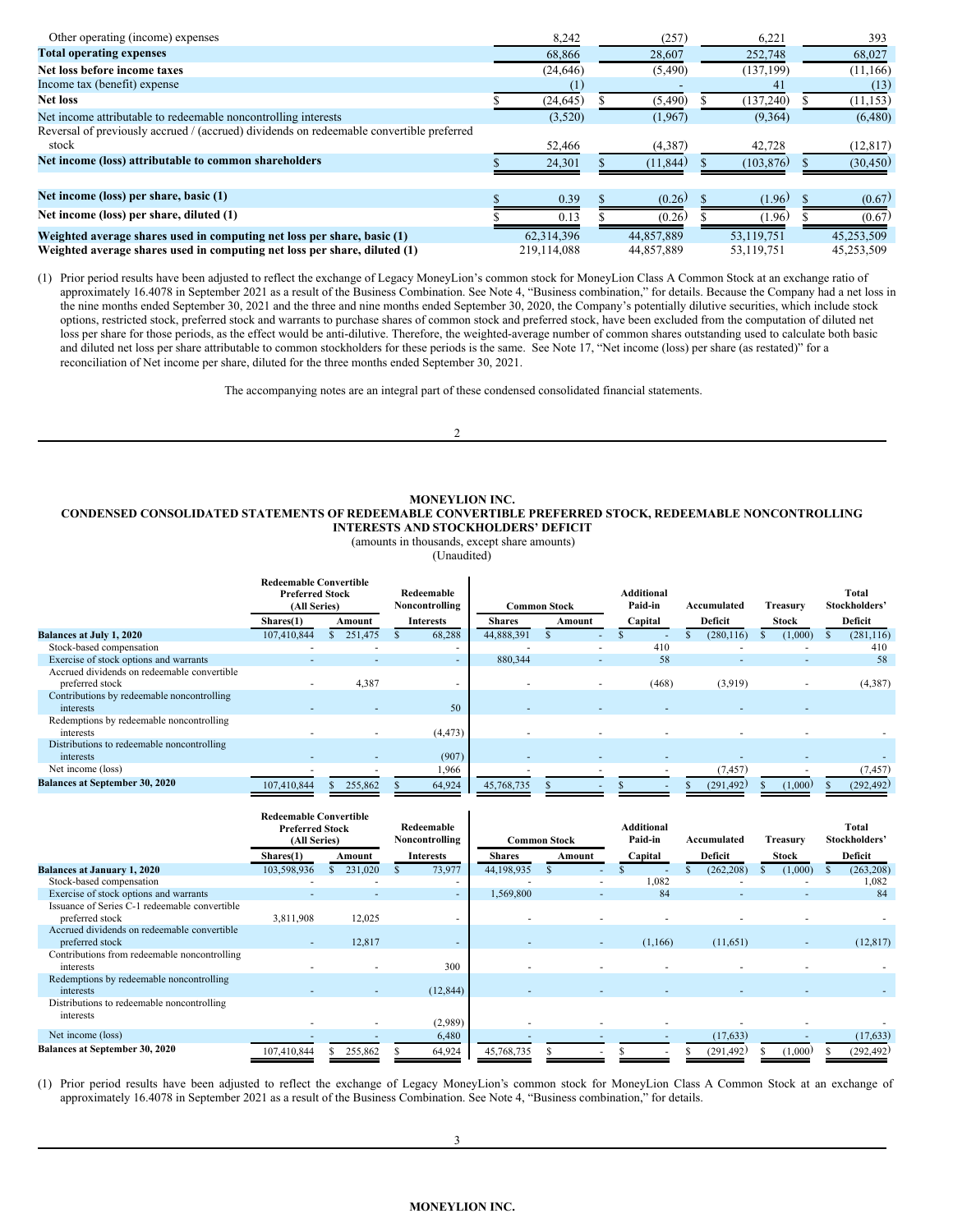# **CONDENSED CONSOLIDATED STATEMENTS OF REDEEMABLE CONVERTIBLE PREFERRED STOCK, REDEEMABLE NONCONTROLLING**

**INTERESTS AND STOCKHOLDERS' DEFICIT** (amounts in thousands, except share amounts)

(Unaudited)

|                                              | <b>Redeemable Convertible</b>          |            |                              |                                       |                          |                              |             |              |                        |  |
|----------------------------------------------|----------------------------------------|------------|------------------------------|---------------------------------------|--------------------------|------------------------------|-------------|--------------|------------------------|--|
|                                              | <b>Preferred Stock</b><br>(All Series) |            | Redeemable<br>Noncontrolling | <b>Class A</b><br><b>Common Stock</b> |                          | <b>Additional</b><br>Paid-in | Accumulated | Treasury     | Total<br>Stockholders' |  |
|                                              | Shares(1)                              | Amount     | <b>Interests</b>             | <b>Shares</b>                         | Amount                   | Capital                      | Deficit     | <b>Stock</b> | Deficit                |  |
| Balances at July 1, 2021                     | 116,264,374                            | 298,010    | 101,157                      | 48,658,573                            |                          |                              | (453, 805)  | (1,000)      | (454, 800)             |  |
| Stock-based compensation                     |                                        |            |                              |                                       |                          | 586                          |             |              | 586                    |  |
| Exercise of stock options and warrants       |                                        |            |                              | 820                                   |                          |                              |             |              |                        |  |
| Accrued dividends on redeemable convertible  |                                        |            |                              |                                       |                          |                              |             |              |                        |  |
| preferred stock                              |                                        | 4,465      |                              |                                       |                          | (516)                        | (3,949)     |              | (4, 465)               |  |
| Preferred stock conversion                   | (116, 264, 374)                        | (302, 475) |                              | 116,264,374                           | 12                       | 250,761                      | 51,702      |              | 302,475                |  |
| Reverse capitalization on September 22, 2021 |                                        |            |                              | 62,223,940                            | 6                        | 438,178                      |             | 1,000        | 439,184                |  |
| Redemption of common stock                   |                                        |            |                              | (970,000)                             | $\overline{\phantom{a}}$ |                              | $\sim$      | (9,700)      | (9,700)                |  |
| Redemption of stock options                  |                                        |            |                              |                                       |                          | (12,741)                     |             |              | (12,741)               |  |
| Contributions from redeemable noncontrolling |                                        |            |                              |                                       |                          |                              |             |              |                        |  |
| interests                                    |                                        |            | 22,000                       |                                       |                          |                              |             |              |                        |  |
| Redemptions by redeemable noncontrolling     |                                        |            |                              |                                       |                          |                              |             |              |                        |  |
| interests                                    |                                        |            | (500)                        |                                       |                          |                              |             |              |                        |  |
| Distributions to redeemable noncontrolling   |                                        |            |                              |                                       |                          |                              |             |              |                        |  |
| interests                                    |                                        |            | (2,628)                      |                                       |                          |                              |             |              |                        |  |
| Net income (loss)                            |                                        |            | 3,520                        |                                       |                          |                              | (28, 165)   |              | (28, 165)              |  |
| Balances at September 30, 2021 (As Restated) |                                        |            | 123,549                      | 226, 177, 708                         | 23                       | 676,268                      | (434, 217)  | (9,700)      | 232,374                |  |

|                                              | <b>Redeemable Convertible</b> |            |                                    |                          |                                      |        |                    |                          |                          |  |                          |
|----------------------------------------------|-------------------------------|------------|------------------------------------|--------------------------|--------------------------------------|--------|--------------------|--------------------------|--------------------------|--|--------------------------|
|                                              | <b>Preferred Stock</b>        |            | Redeemable                         |                          | Class A                              |        | <b>Additional</b>  |                          |                          |  | Total                    |
|                                              | (All Series)<br>Shares(1)     | Amount     | Noncontrolling<br><b>Interests</b> |                          | <b>Common Stock</b><br><b>Shares</b> | Amount | Paid-in<br>Capital | Accumulated<br>Deficit   | Treasurv<br><b>Stock</b> |  | Stockholders'<br>Deficit |
| <b>Balances at January 1, 2021</b>           | 116.264.374                   | 288,183    |                                    | 71,852                   | 47,870,720                           |        |                    | (327, 629)               | (1,000)                  |  | (328, 624)               |
| Stock-based compensation                     |                               |            |                                    |                          |                                      |        | 2,425              |                          |                          |  | 2,425                    |
| Exercise of stock options and warrants       |                               |            |                                    |                          | 788,673                              |        | 251                |                          |                          |  | 251                      |
| Accrued dividends on redeemable convertible  |                               |            |                                    |                          |                                      |        |                    |                          |                          |  |                          |
| preferred stock                              |                               | 14,292     |                                    |                          |                                      |        | (2,606)            | (11,686)                 |                          |  | (14,292)                 |
| Preferred stock conversion                   | (116, 264, 374)               | (302, 475) |                                    | $\sim$                   | 116,264,374                          | 12     | 250,761            | 51,702                   |                          |  | 302,475                  |
| Reverse capitalization on September 22, 2021 |                               |            |                                    | $\overline{\phantom{a}}$ | 62,223,940                           | 6      | 438,178            | $\overline{\phantom{a}}$ | 1,000                    |  | 439,184                  |
| Redemption of common stock                   |                               |            |                                    |                          | (970,000)                            |        |                    |                          | (9,700)                  |  | (9,700)                  |
| Redemption of stock options                  |                               |            |                                    |                          |                                      |        | (12,741)           |                          |                          |  | (12,741)                 |
| Contributions from redeemable noncontrolling |                               |            |                                    |                          |                                      |        |                    |                          |                          |  |                          |
| interests                                    |                               |            |                                    | 53,000                   |                                      |        |                    |                          |                          |  |                          |
| Redemptions by redeemable noncontrolling     |                               |            |                                    |                          |                                      |        |                    |                          |                          |  |                          |
| interests                                    |                               |            |                                    | (3,556)                  |                                      |        |                    |                          |                          |  |                          |
| Distributions to redeemable noncontrolling   |                               |            |                                    |                          |                                      |        |                    |                          |                          |  |                          |
| interests                                    |                               |            |                                    | (7,111)                  |                                      |        |                    |                          |                          |  |                          |
| Net income (loss)                            |                               |            |                                    | 9,364                    |                                      |        |                    | (146, 604)               |                          |  | (146, 604)               |
| Balances at September 30, 2021 (As Restated) |                               |            |                                    | 123,549                  | 226, 177, 708                        |        | 676.268            | (434, 217)               | (9.700)                  |  | 232,374                  |

(1) Prior period results have been adjusted to reflect the exchange of Legacy MoneyLion's common stock for MoneyLion Class A Common Stock at an exchange of approximately 16.4078 in September 2021 as a result of the Business Combination. See Note 4, "Business combination," for details.

The accompanying notes are an integral part of these condensed consolidated financial statements.

#### 4

# **MONEYLION INC. CONDENSED CONSOLIDATED STATEMENTS OF CASH FLOWS** (amounts in thousands) (Unaudited)

|                                                                                 | <b>Nine Months Ended</b><br>September 30, |    |           |
|---------------------------------------------------------------------------------|-------------------------------------------|----|-----------|
|                                                                                 | 2021                                      |    | 2020      |
|                                                                                 | (As Restated)                             |    |           |
| Cash flows from operating activities:                                           |                                           |    |           |
| Net loss                                                                        | \$<br>(137,240)                           | -S | (11, 153) |
| Adjustments to reconcile net loss to net cash provided by operating activities: |                                           |    |           |
| Provision for losses on receivables                                             | 36,644                                    |    | 14,587    |
| Depreciation and amortization expense                                           | 1,502                                     |    | 811       |
| Change in deferred fees and costs, net                                          | 2,847                                     |    | 553       |
| Change in fair value of warrants                                                | 54,285                                    |    | (228)     |
| Change in fair value of subordinated convertible notes                          | 41,877                                    |    |           |
| Gain on loan forgiveness                                                        | (3,207)                                   |    |           |
| Gains on foreign currency translation                                           | (178)                                     |    | (155)     |
| Stock compensation expense                                                      | 2,425                                     |    | 1,082     |
| Changes in assets and liabilities, net of effects of business combination:      |                                           |    |           |
| Accrued interest receivable                                                     | 481                                       |    | 12        |
| Other assets                                                                    | (15,206)                                  |    | (4,217)   |
| Accounts payable and accrued liabilities                                        | 13,708                                    |    | 110       |
| Net cash provided by (used in) operating activities                             | (2,062)                                   |    | 1,402     |
| Cash flows from investing activities:                                           |                                           |    |           |
| Net originations and collections on finance receivables                         | (90, 861)                                 |    | (22, 476) |
| Purchase of property and equipment                                              | (354)                                     |    | (1,029)   |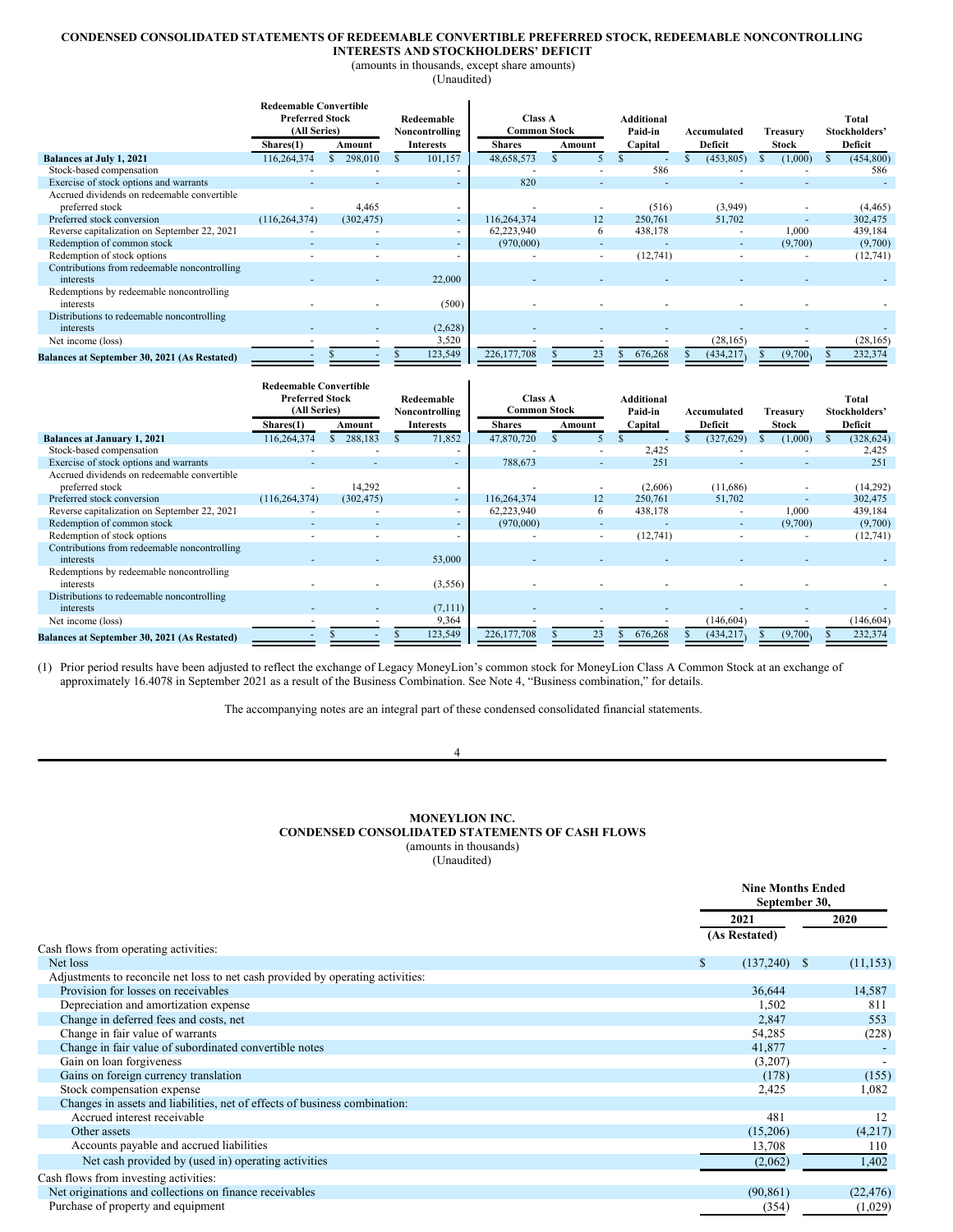| Net cash used in investing activities                                                                 | (91,215)            | (23, 505)            |
|-------------------------------------------------------------------------------------------------------|---------------------|----------------------|
| Cash flows from financing activities:                                                                 |                     |                      |
| Repayments to secured/senior lenders                                                                  | (556)               | (18, 333)            |
| Repayment of related party loan                                                                       | (5,000)             |                      |
| Proceeds from issuance of related party loan                                                          |                     | 5,000                |
| Proceeds from issuance of subordinated convertible notes                                              | 36,750              |                      |
| Borrowings from secured lenders                                                                       | 20,000              | 16,697               |
| Payment of deferred financing costs                                                                   | (2,147)             | (675)                |
| Redemption of founder's common stock                                                                  | (9,700)             |                      |
| Payment of redeemed stock options                                                                     | (10,651)            |                      |
| Proceeds from issuance of common stock related to exercise of stock options                           | 265                 | 84                   |
| Proceeds from reverse capitalization, net of transaction costs                                        | 301,062             |                      |
| Issuance of Series C-1 preferred stock                                                                |                     | 12,025               |
| Contributions from redeemable noncontrolling interests                                                | 53,000              | 300                  |
| Redemptions by redeemable noncontrolling interests                                                    | (4,556)             | (13,050)             |
| Distributions to noncontrolling interests                                                             | (7,115)             | (2,989)              |
| Net cash provided by financing activities                                                             | 371,352             | (941)                |
|                                                                                                       |                     |                      |
| Net change in cash and restricted cash                                                                | 278,075             | (23, 044)            |
| Cash and restricted cash, beginning of year                                                           | 20,927              | 45,813               |
| Cash and restricted cash, end of year                                                                 | 299,002             | 22,769               |
|                                                                                                       |                     |                      |
| Supplemental disclosure of cash flow information:                                                     |                     |                      |
| Cash paid for interest                                                                                | \$<br>2,878         | S<br>2,460           |
| Accrued redemptions by redeemable noncontrolling interests                                            | $\mathbb{S}$<br>500 | $\mathbf S$<br>1,450 |
|                                                                                                       |                     |                      |
| Supplemental disclosure of non-cash investing and financing activities:                               | \$<br>302,475       | S                    |
| Conversion of preferred stock to common stock<br>Issuance of common stock related to convertible debt | \$<br>92,627        | $\mathbf S$          |
| Issuance of common stock related to warrants exercised                                                | \$<br>85,502        | S                    |
| Acquisition of public and private warrants                                                            | \$<br>29,466        | \$                   |
|                                                                                                       |                     |                      |

The accompanying notes are an integral part of these condensed consolidated financial statements.

5

# **MONEYLION INC. NOTES TO CONDENSED CONSOLIDATED FINANCIAL STATEMENTS**

(amounts in thousands, except share and per share amounts or as otherwise indicated)

(Unaudited)

# **1. DESCRIPTION OF BUSINESS AND BASIS OF PRESENTATION**

On September 22, 2021, MoneyLion Inc., formerly known as Fusion Acquisition Corp. (prior to the Effective Time, "Fusion" and after the Effective Time, "MoneyLion" or the "Company"), consummated the previously announced business combination (the "Business Combination") pursuant to the terms of the Agreement and Plan of Merger, dated as of February 11, 2021 and amended on June 28, 2021 and September 4, 2021 (the "Merger Agreement"), by and among Fusion, ML Merger Sub Inc., a Delaware corporation and a wholly owned subsidiary of Fusion ("Merger Sub"), and MoneyLion Technologies Inc., formerly known as MoneyLion Inc. (prior to the Effective Time, "MoneyLion" or the "Company", and after the Effective Time, "Legacy MoneyLion"), a Delaware corporation.

Pursuant to the terms of the Merger Agreement, immediately upon the completion of the Business Combination and the other transactions contemplated by the Merger Agreement (the "Closing"), each of the following transactions occurred in the following order: (i) Merger Sub merged with and into Legacy MoneyLion, with Legacy MoneyLion surviving the merger as a wholly owned subsidiary of Fusion (the "Merger"); (ii) Legacy MoneyLion changed its name to "MoneyLion Technologies Inc."; and (iii) Fusion changed its name to "MoneyLion Inc."

As previously announced, on February 11, 2021, concurrently with the execution of the Merger Agreement, Fusion entered into subscription agreements (the "Subscription Agreements") with certain investors (collectively, the "PIPE Investors") pursuant to which, among other things, Fusion agreed to issue and sell in private placements an aggregate of 25,000,000 shares ("PIPE Shares") of Fusion Class A common stock, par value \$0.0001 per share ("MoneyLion Common Stock", also referred to herein as "MoneyLion Class A Common Stock"), to the PIPE Investors for \$10.00 per share, for an aggregate commitment amount of \$250,000,000 (the "PIPE Financing"). Pursuant to the Subscription Agreements, Fusion gave certain re-sale registration rights to the PIPE Investors with respect to the PIPE Shares. The PIPE Financing was consummated substantially concurrently with the Closing.

MoneyLion was founded in 2013, and the Company's headquarters is located in New York, New York. The Company operates a personal finance platform (the "Platform") that provides a mobile app that is designed to help users simplify their personal financial management and improve their financial health, giving users access to credit, investment, banking, and other financial services and provide them with a single place to track spending, savings, and credit. The Platform is based upon analytical models that power recommendations which are designed to help users achieve their financial goals ranging from building savings, improving credit health, and managing unexpected expenses. Investment management services are provided by ML Wealth LLC, a wholly owned subsidiary of the Company, which is a Securities and Exchange Commission ("SEC") registered investment advisor.

**Basis of Presentation**—The condensed consolidated financial statements have been prepared in accordance with accounting principles generally accepted in the United States of America ("U.S. GAAP") and the rules and regulations of the SEC. The consolidated financial statements include the accounts of MoneyLion Inc. and its wholly owned subsidiaries and consolidated VIEs for which the Company is the primary beneficiary.

Receivables originated on the Company's platform are currently financed through Invest in America Credit Fund 1 LLC ("IIA"). IIA is organized as a Delaware limited liability company and is treated as a partnership for United States income tax purposes. IIA's membership interests are issued in separately designated series, with each series consisting of Class A Units and Class B Units. IIA investors own all non-voting Class B Units of the applicable series they invest in, which entitles them to a targeted, nonguaranteed, preferred return of typically 12% per year. ML Capital III LLC ("ML Capital III"), an indirect wholly owned MoneyLion subsidiary, is the managing member of IIA and owns the Class A Units of each series, which entitles ML Capital III to returns that exceed the targeted preferred return on the Class B Units (if any). IIA uses proceeds from the sale of Class B Units to investors to purchase borrower payment dependent promissory notes from Invest in America Notes I SPV LLC ("IIA Notes SPV I") and Invest in America Notes SPV IV LLC ("IIA Notes SPV IV") (collectively "IIA Notes SPVs"). The collateral consists of a portfolio of underlying MoneyLion loans and advance receivables. Investors in Class B Units fund their investment into IIA at the time of subscription, which proceeds are used to finance receivables originated on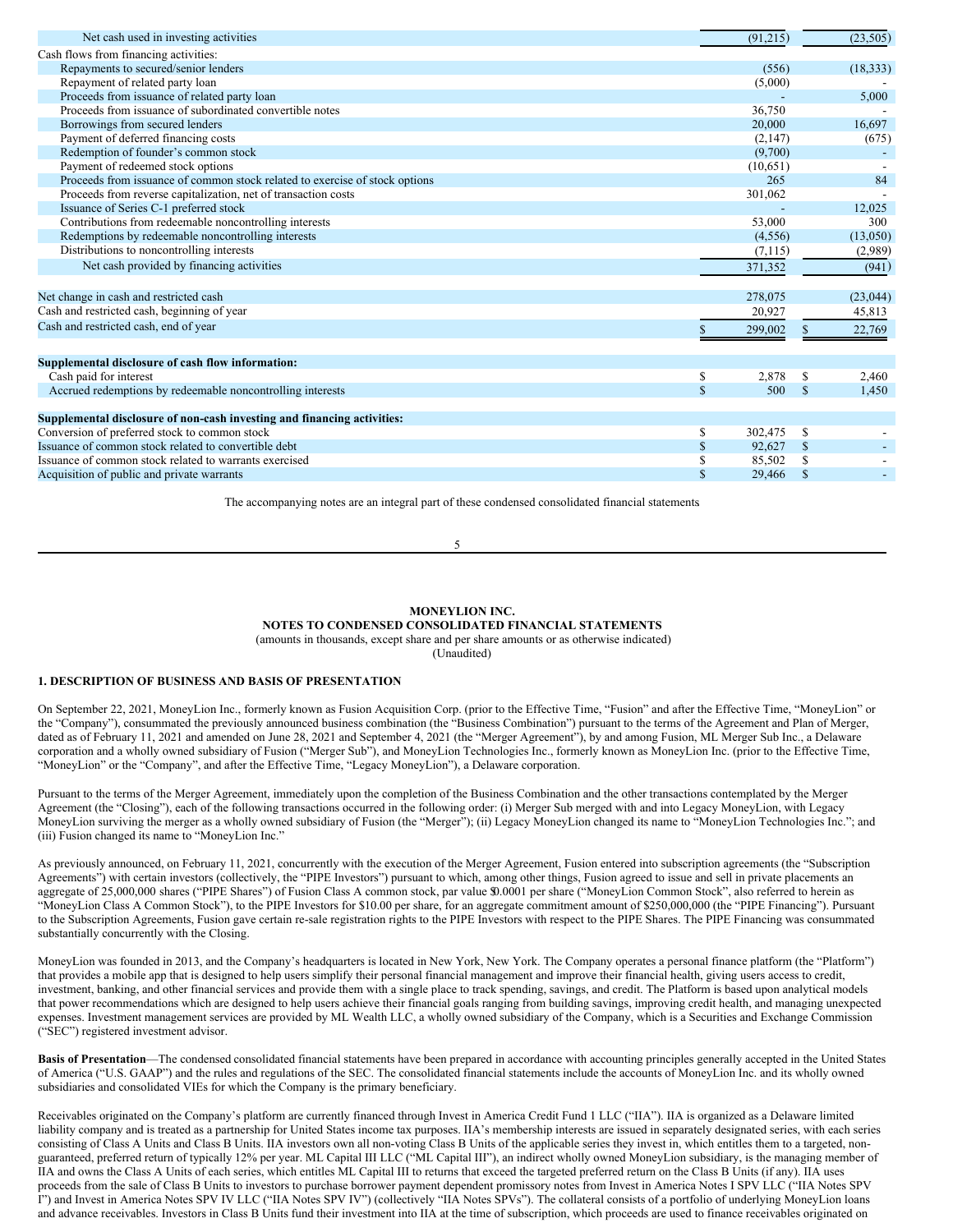MoneyLion's platform. Generally, an IIA investor may request redemption of all or a portion of their capital account, after a 120-day notice period, and in increments of \$100,000, five days after the expiration of the applicable lock-up period, unless otherwise agreed between investors in a particular series and the Company. Unless a redemption request is made, both the IIA investor's capital contribution and their related Class B returns will be automatically reinvested in new notes. ML Capital III, as the managing member of IIA, has the contractual right to suspend redemptions in certain circumstances and without prior notice to the IIA investors. However, the IIA investors' right to redemption may not be entirely within the control of the Company and therefore the IIA investors' share of the IIA is presented on the Company's consolidated balance sheet as temporary equity at the redemption value. Redemptions were \$3,556 and \$12,844 for the nine months ended September 30, 2021 and 2020, respectively, of which \$500 and \$1,450 were unpaid as of September 30, 2021 and 2020, respectively. Distributions, if any, to IIA investors will be made at the discretion of the Company or, if agreed between the Company and a particular IIA investor or series, in accordance with the applicable subscription agreements. The Company has identified IIA, IIA Notes SPV I and IIA Notes SPV IV as variable interest entities ("VIEs") due to the fact that the Class A Units are entitled to residual income/loss in IIA. The Company has identified itself as the primary beneficiary of these VIEs because it directs the activities of the VIEs that most significantly impact the VIEs' economic performance. As the primary beneficiary of the VIEs, the Company has consolidated the balances of the VIEs into these financial statements. The IIA Class B Units are reflected in the Company's consolidated financial statements as redeemable noncontrolling interests totaling \$123,549 and \$71,852 as of September 30, 2021 and December 31, 2020, respectively.

All intercompany transactions and balances have been eliminated in consolidation. The Company does not have any items of other comprehensive income (loss), therefore, there is no difference between net loss and comprehensive loss for the nine months ended September 30, 2021 and 2020.

**Unaudited Interim Financial Information**—In the opinion of the Company, the accompanying unaudited condensed consolidated financial statements contain all adjustments, consisting of only normal recurring adjustments, necessary for a fair presentation of its financial position and its results of operations, changes in redeemable convertible preferred stock, redeemable noncontrolling interests and stockholders' deficit and cash flows. The condensed consolidated balance sheet as of September 30, 2021 is unaudited. The condensed consolidated balance sheet as of December 31, 2020, was derived from audited annual financial statements but does not contain all of the footnote disclosures from the annual financial statements. The accompanying unaudited condensed consolidated financial statements and related financial information should be read in conjunction with the audited consolidated financial statements and the related notes thereto for the fiscal year ended December 31, 2020.

During the nine months ended September 30, 2021, there were no significant changes to the Company's significant accounting policies as described in the Company's audited consolidated financial statement as of and for the year ended December 31, 2020.

# **2. RESTATEMENT OF PREVIOUSLY ISSUED FINANCIAL STATEMENTS**

Prior to the Closing, the Company had recorded both the subordinated convertible notes and the stock warrants at fair value as liabilities on the Company's condensed consolidated balance sheets, and any changes in fair value of the subordinated convertible notes and the stock warrants were recorded in the Company's condensed consolidated statements of operations as a component of operating expenses. At the Closing, upon the conversion of the subordinated convertible notes into, and exercise of the stock warrants for, equity, the Company reclassified these liabilities to equity based on the June 30, 2021 fair value measurement of the subordinated convertible debt and the stock warrants. The Company's management, in consultation with its advisors, has determined that the subordinated convertible notes and the stock warrants should have been marked to fair value as of the Closing, with the related change in fair value recorded in operating expenses before the liabilities were reclassified to equity.

In addition, the denominator of the diluted net income per share calculation for the three months ended September 30, 2021 did not include the impact of dilutive securities. The Company's management, in consultation with its advisors, has determined that the calculation of diluted net income per share included within the condensed consolidated statement of operations for the three months ended September 30, 2021 should have included the impact of dilutive securities.

The impact of the restatement on the Company's financial statements is reflected in the following tables:

|                                                               | As                |            |                    |
|---------------------------------------------------------------|-------------------|------------|--------------------|
|                                                               | <b>Previously</b> |            |                    |
| Condensed Consolidated Balance Sheet as of September 30, 2021 | Reported          | Adiustment | <b>As Restated</b> |
| Additional paid-in capital                                    | 671.906           | 4.362      | 676,268            |
| Accumulated deficit                                           | (429.855)         | (4.362)    | (434, 217)         |

|                                                                                              | As                       |    |                                                           |                    |
|----------------------------------------------------------------------------------------------|--------------------------|----|-----------------------------------------------------------|--------------------|
|                                                                                              | <b>Previously</b>        |    |                                                           |                    |
| Condensed Consolidated Statement of Operations for the Three Months Ended September 30, 2021 | Reported                 |    | Adiustment                                                | <b>As Restated</b> |
|                                                                                              |                          |    | (amounts in thousands except share and per share amounts) |                    |
| Change in fair value of warrant liability                                                    | $(6,551)$ \$             |    | 12.046                                                    | 5,495              |
| Change in fair value of subordinated convertible notes                                       | $\overline{\phantom{a}}$ |    | $(7,684)$ \$                                              | (7,684)            |
| Total operating expenses                                                                     | 64.504                   | -S | $4.362 \quad$ \$                                          | 68.866             |
| Net loss before income taxes                                                                 | (20, 284)                |    | $(4,362)$ \$                                              | (24, 646)          |
| Net loss                                                                                     | $(20, 283)$ \$           |    | $(4,362)$ \$                                              | (24, 645)          |
| Net income attributable to common shareholders                                               | 28.663                   |    | $(4,362)$ \$                                              | 23,401             |
| Net income per share, basic                                                                  | 0.46                     |    | $(0.07)$ \$                                               | 0.39               |
| Net income per share, diluted                                                                | 0.46                     |    | $(0.33)$ \$                                               | 0.13               |
| Weighted average shares used in computing net loss per share, diluted                        | 62,314,396               |    | 156,799,692                                               | 219, 114, 088      |

7

|                                                                                             | Previously     |                                                 |                    |
|---------------------------------------------------------------------------------------------|----------------|-------------------------------------------------|--------------------|
| Condensed Consolidated Statement of Operations for the Nine Months Ended September 30, 2021 | Reported       | Adiustment                                      | <b>As Restated</b> |
|                                                                                             |                | (amounts in thousands except per share amounts) |                    |
| Change in fair value of warrant liability                                                   | 42.239         | 12.046                                          | 54.285             |
| Change in fair value of subordinated convertible notes                                      | 49.561         | $(7,684)$ \$                                    | 41,877             |
| Total operating expenses                                                                    | 248,386        | 4.362                                           | 252,748            |
| Net loss before income taxes                                                                | $(132.837)$ \$ | $(4,362)$ \$                                    | (137, 199)         |
| Net loss                                                                                    | (132.878)      | (4,362)                                         | (137,240)          |
| Net income attributable to common shareholders                                              | $(99, 514)$ \$ | (4,362)                                         | (103, 876)         |
| Net income per share, basic and diluted                                                     | (1.87)         | (0.09)                                          | (1.96)             |

**As**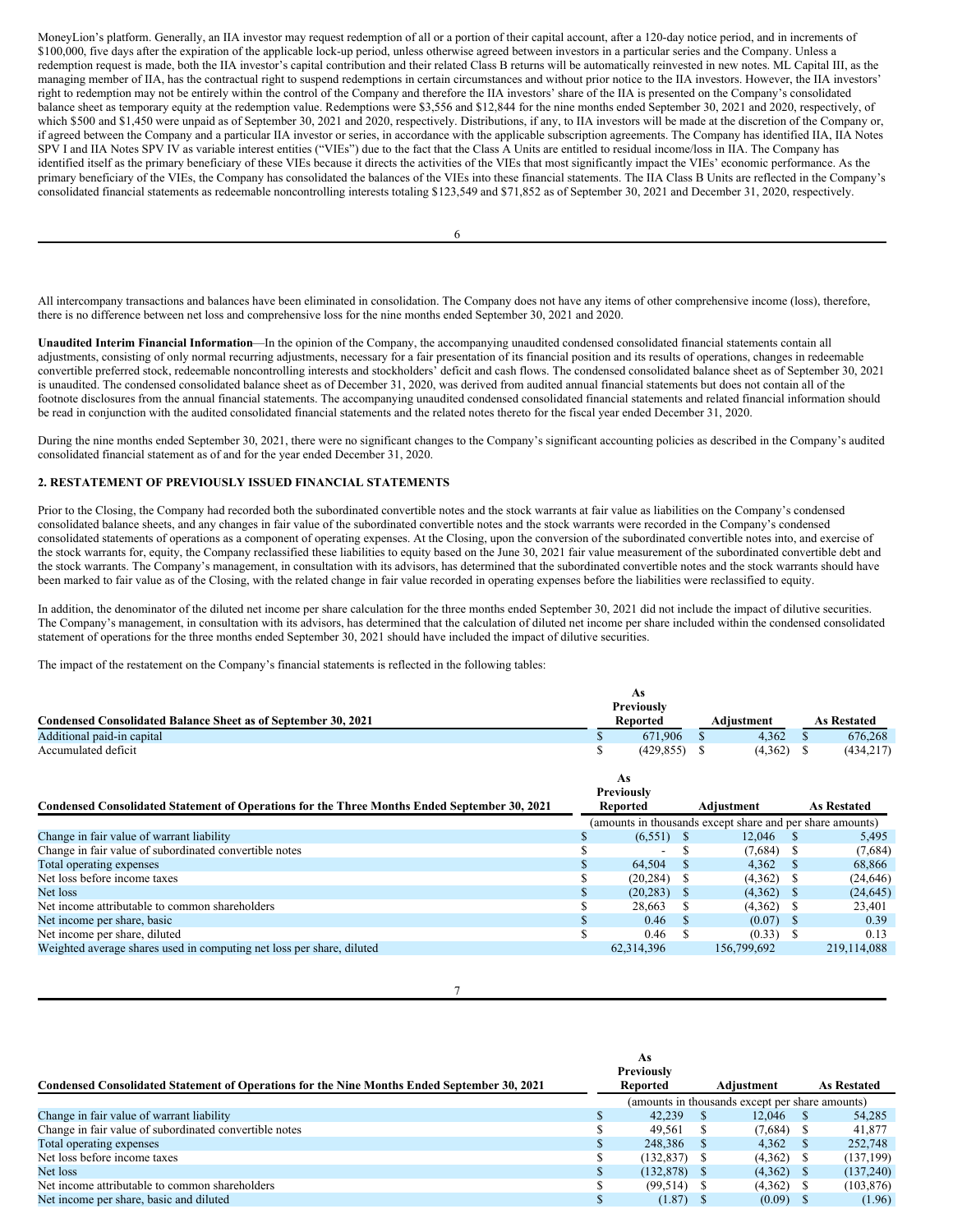|                                                                                             | As                                   |              |                    |
|---------------------------------------------------------------------------------------------|--------------------------------------|--------------|--------------------|
| Condensed Consolidated Statement of Cash Flows for the Nine Months Ended September 30, 2021 | <b>Previously</b><br><b>Reported</b> | Adiustment   | <b>As Restated</b> |
| Net loss                                                                                    | (132.878)                            | (4,362)      | (137, 240)         |
| Change in fair value of warrants                                                            | 42.239                               | 12.046       | 54.285             |
| Change in fair value of subordinated convertible notes                                      | 49.561                               | (7,684)      | 41,877             |
| Issuance of common stock related to convertible debt                                        | 100.311                              | $(7,684)$ \$ | 92.627             |
| Issuance of common stock related to warrants exercised                                      | 73.456                               | 12.046       | 85,502             |

# **3. SUMMARY OF SIGNIFICANT ACCOUNTING POLICIES**

**Use of Estimates—**The preparation of the condensed consolidated financial statements in conformity with GAAP requires management to make estimates and assumptions that affect the reported amounts of assets and liabilities, the disclosure of contingent liabilities at the date of the financial statements and the reported amounts of revenue and expenses during the reporting period. Significant estimates and assumptions reflected in these condensed consolidated financial statements included, but are not limited to, revenue recognition, provision for transaction losses, accounting for business combinations, determination of useful lives of property and equipment, valuation and useful lives of intangible assets, impairment assessment of goodwill, internal-use software, valuation of common stock, valuation of stock warrants, valuation of convertible notes, stock option valuations, income taxes, and the recognition and disclosure of contingent liabilities. The Company evaluates its estimates and assumptions on an ongoing basis. Actual results could differ from those estimates and such differences may be material to the condensed consolidated financial.

**Allowance for Losses on Receivables—** An allowance for losses on finance receivables is established to provide for probable losses incurred in the Company's finance receivables at the balance sheet date and is established through a provision for loan losses. Charge-offs, net of recoveries, are charged directly to the allowance. The allowance is based on management's assessment of many factors, including changes in the nature, volume, and risk characteristics of the finance receivables portfolio, including trends in delinquency and charge-offs and current economic conditions that may affect the borrower's ability to pay. The allowance is developed on a general basis, each period management assesses each product type by origination cohort in order to determine the forecasted performance of those cohorts and arrive at an appropriate allowance rate for that period. While management uses the best information available to make its evaluation, future adjustments to the allowance may be necessary if there are significant changes in any of the factors.

The Company's charge-off policy is to charge-off finance receivables related to loans, net of expected recoveries, in the month in which the account becomes 90 days contractually past due and charge-off finance receivables related to advances in the month in which the account becomes 60 days past due. If an account is deemed to be uncollectable prior to this date, the Company will charge-off the receivable in the month it is deemed uncollectable.

The Company determines the past due status using the contractual terms of the finance receivables. This is the credit quality indicator used to evaluate the required allowance for losses on finance receivables for each portfolio of products.

An allowance for losses on membership and fees receivables is established to provide probable losses incurred in the Company's membership and fee receivables at the balance sheet date and is established through a provision for losses on receivables. Charge-offs, net of recoveries, are charged directly to the allowance. The allowance is based on management's assessment of historical charge-offs and recoveries on these receivables, as well as certain qualitative factors including current economic conditions that may affect the customers' ability to pay. Prior to the period ended June 30, 2021, the allowance related to these receivables had not been material to the consolidated financial statements.

**Warrant Liability**— The Company does not use derivative instruments to hedge exposures to cash flow, market, or foreign currency risks. The Company evaluates all financial instruments, including issued stock purchase warrants, to determine if such instruments are derivatives or contain features that qualify as embedded derivatives, pursuant to ASC 480 and ASC 815. The Company accounts for its outstanding Public Warrants and Private Placement Warrants (collectively, the "Warrants") in accordance with the guidance contained in Accounting Standards Codification 815-40, "Derivatives and Hedging — Contracts on an Entity's Own Equity" ("ASC 815-40") and determined that the Warrants do not meet the criteria for equity treatment thereunder. As such, each Warrant must be recorded as a liability and is subject to re-measurement at each balance sheet date and any change in fair value is recognized in the Company's statements of operations.

For issued or modified warrants that meet all of the criteria for equity classification, the warrants are required to be recorded as a component of additional paid-in capital at the time of issuance. For issued or modified warrants that do not meet all the criteria for equity classification, the warrants are required to be recorded at their initial fair value on the date of issuance, and each balance sheet date thereafter. Changes in the estimated fair value of the warrants are recognized as a non-cash gain or loss on the statements of operations. The fair value of the Private Placement Warrants was estimated using a Black-Scholes Option Pricing Model.

The Public Warrants meet the conditions for equity classification in accordance with ASC 815-40.

8

#### **Recently Adopted Accounting Pronouncements—**

In August 2018, the FASB issued ASU No. 2018-15. Intangibles - Goodwill and Other - Internal-Use Software (Subtopic 350-40): Customer's Accounting for Implementation Costs Incurred in a Cloud Computing Arrangement That is a Service Contract. The new guidance provides for the deferral of implementation costs for cloud computing arrangements and expensing those costs over the term of the cloud services arrangement. The new guidance is effective for fiscal years beginning after December 15, 2020 and interim periods in 2021. The adoption of the ASU did not have an impact on the Company's condensed consolidated financial statements.

In June 2018, the FASB issued ASU 2018-07, Compensation-Stock Compensation (Topic 718): Improvements to Nonemployee Share-Based Payment Accounting. The amendments in this update expand the scope of Topic 718 to include share-based payment transactions for acquiring goods and services from nonemployees. An entity should apply the requirements of Topic 718 to nonemployee awards except for specific guidance on inputs to an option pricing model and the attribution of cost (that is, the period of time over which share-based payment awards vest and the pattern of cost recognition over that period). The amendments specify that Topic 718 applies to all share-based payment transactions in which a grantor acquires goods or services to be used or consumed in a grantor's own operations by issuing share-based payment awards. The amendments also clarify that Topic 718 does not apply to share-based payments used to effectively provide: (1) financing to the issuer, or (2) awards granted in conjunction with selling goods or services to customers as part of a contract accounted for under Topic 606, Revenue from Contracts with Customers. The amendments in this update are effective for public business entities for fiscal years beginning after December 15, 2018, including interim periods within that fiscal year. For all other entities, the amendments are effective for fiscal years beginning after December 15, 2019, and interim periods within fiscal years beginning after December 15, 2020. Early adoption is permitted, but no earlier than an entity's adoption date of Topic 606. The adoption of the ASU did not have a material impact on the Company's condensed consolidated financial statements.

The Company currently qualifies as an "emerging growth company" under the Jumpstart Our Business Startups Act of 2012 (the "JOBS Act"). Accordingly, the Company has the option to adopt new or revised accounting guidance either (i) within the same periods as those otherwise applicable to non-emerging growth companies or (ii) within the same time periods applicable to private companies. The Company has elected to adopt new or revised accounting guidance within the same time period as private companies, unless, as indicated below, management determines it is preferable to take advantage of early adoption provisions offered within the applicable guidance.

# **Recently Issued Accounting Pronouncements Not Yet Adopted—**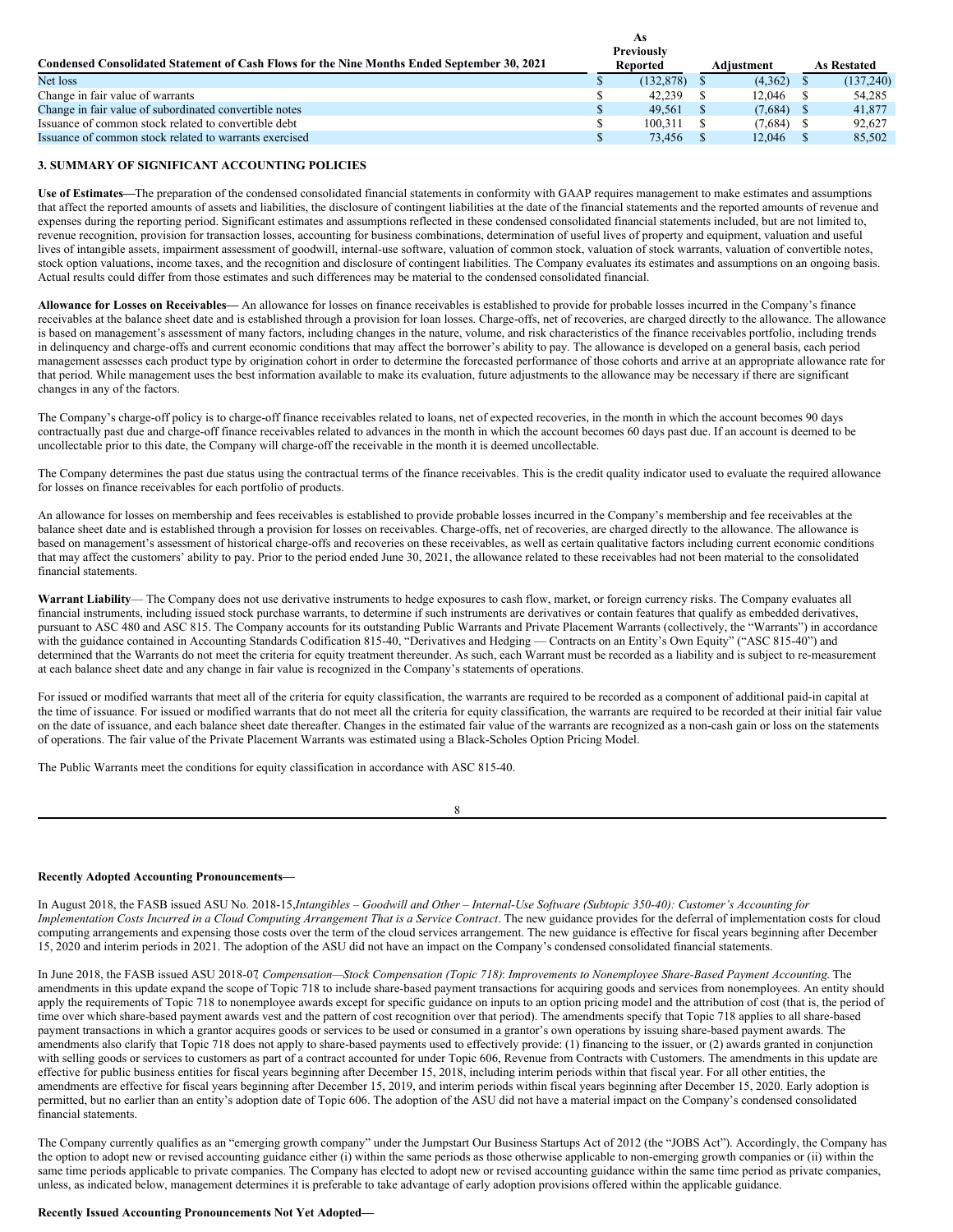In February 2016, the FASB Issued ASU 2016-02,*Leases (Topic 842)*. The guidance in this ASU supersedes the leasing guidance in Topic 840,*Leases*. Under the new guidance, lessees are required to recognize lease assets and lease liabilities on the balance sheet for all leases with terms longer than 12 months. Leases will be classified as either finance or operating with classification affecting the pattern of expense recognition in the income statement. A modified retrospective transition approach is required for lessees for capital and operating leases existing at, or entered into after, the beginning of the earliest comparative period presented in the financial statements, with certain practical expedients available. The new standard is effective for the Company on January 1, 2022. The Company is in the process of evaluating the impact that the pending adoption of this new guidance will have on its condensed consolidated financial statements and related disclosures.

In June 2016, the FASB issued ASU 2016-13, Financial Instruments - Credit Losses (Topic 326): Measurement of Credit Losses on Financial Instruments, which creates a new credit impairment standard for financial assets measured at amortized cost and available-for-sale debt securities. The ASU requires financial assets measured at amortized cost (including loans, trade receivables and held-to-maturity debt securities) to be presented at the net amount expected to be collected, through an allowance for credit losses that are expected to occur over the remaining life of the asset, rather than incurred losses. The ASU requires that credit losses on available-for-sale debt securities be presented as an allowance rather than as a direct write-down. The measurement of credit losses for newly recognized financial assets (other than certain purchased assets) and subsequent changes in the allowance for credit losses are recorded in the statement of income as the amounts expected to be collected change. The ASU is effective for nonpublic entities for fiscal years beginning after December 15, 2022, and interim periods within those fiscal years. Early adoption is permitted for fiscal years beginning after December 15, 2018, and interim periods within those fiscal years. The Company is in process of evaluating the impact that adoption of this new guidance will have on its condensed consolidated financial statements and related disclosures.

In December 2019, the FASB issued ASU No. 2019-12,*Simplifying the Accounting for Income Taxes (Topic 740)*. The amendments in the updated guidance simplify the accounting for income taxes by removing certain exceptions and improving consistent application of other areas of the topic by clarifying the guidance. The new guidance is effective for fiscal years beginning after December 15, 2021 and interim periods within fiscal years beginning after December 15, 2022. Early adoption is permitted. The Company is currently in the process of evaluating the impact that the adoption of ASU 2019-12 will have on its condensed consolidated financial statements and related disclosures.

| t |         |             |  |
|---|---------|-------------|--|
|   |         | I<br>I<br>ł |  |
|   | ۰.<br>v |             |  |

In March 2020, the FASB issued ASU No. 2020-04, Reference Rate Reform (Topic 848): Facilitating of the Effects of Reference Rate Reform on Financial Reporting which provides optional expedients and exceptions for applying U.S. GAAP to contracts, hedging relationships, and other transactions in which the reference LIBOR or another reference rate is expected to be discontinued as a result of the Reference Rate Reform. This ASU is intended to ease the potential burden in accounting for (or recognizing the effects of) reference rate reform on financial reporting. The new guidance is effective for fiscal years beginning after December 15, 2021 and interim periods within fiscal years beginning after December 15, 2022. Early adoption is permitted. The Company is in process of evaluating the impact that the adoption of ASU 2020-04 will have on its condensed consolidated financial statements and related disclosures.

In August 2020, the FASB issued ASU 2020-06, Debt-Debt With Conversion and Other Options (Subtopic 470-20) and Derivatives and Hedging-Contracts in Entity's Own Equity (Subtopic 815-40): Accounting for Convertible Instruments and Contracts in an Entity's Own Equity. The ASU simplifies the accounting for certain financial instruments with characteristics of liabilities and equity, including convertible instruments and contracts on an entity's own equity. The updated standard will be effective for the Company on January 1, 2024; however, early adoption of the ASU is permitted on January 1, 2021. The Company is in process of evaluating the impact that the updated standard will have on its condensed consolidated financial statements and related disclosures.

# **4. BUSINESS COMBINATION**

On September 21, 2021, Fusion held a Special Meeting (the "Special Meeting") at which the Fusion stockholders considered and adopted, among other matters, the Merger Agreement and the transactions contemplated therein (the "Transactions"). On September 22, 2021, the parties to the Merger Agreement consummated the Transactions.

Immediately prior to the time of filing of a certificate of merger with the Secretary of State of the State of Delaware upon consummation of the Merger (the "Effective Time"), all issued and outstanding shares of Legacy MoneyLion preferred stock (the "Legacy MoneyLion Preferred Stock") converted into shares of Legacy MoneyLion common stock (the "Legacy MoneyLion Common Stock"), par value \$0.0001 per share (the "Conversion"), in accordance with Legacy MoneyLion's amended and restated certificate of incorporation. At the Effective Time:

- all outstanding warrants to purchase shares of Legacy MoneyLion Preferred Stock or Legacy MoneyLion Common Stock ("Legacy MoneyLion Warrants") were either exercised and ultimately converted into shares of Legacy MoneyLion Common Stock or terminated;
- 11,231,595 outstanding shares of Legacy MoneyLion Common Stock (which includes the shares of Legacy MoneyLion Common Stock issued to former holders of Legacy MoneyLion Warrants) were cancelled in exchange for the right to receive 184,285,695 shares of MoneyLion Common Stock;
- 2,360,627 outstanding and unexercised options to purchase shares of Legacy MoneyLion Common Stock ("Legacy MoneyLion Options") converted into options to acquire 38,732,676 shares of MoneyLion Common Stock, of which 18,861,298 options are vested and 19,871,378 options are unvested; and
- each holder of an outstanding share of Legacy MoneyLion Common Stock (following the Conversion) and/or Legacy MoneyLion Options (each such holder, an "Earnout Participant") also received the right to receive the applicable pro rata portion of MoneyLion Common Stock (the "Earnout Shares") with respect to each share of MoneyLion Common Stock or option exercisable for shares of MoneyLion Common Stock, contingent upon MoneyLion Common Stock reaching certain price milestones.

In connection with the Closing, holders of 25,887,987 shares of Fusion's Class A common stock sold in its initial public offering (the "public shares") exercised their right to have such shares redeemed for a pro rata portion of the proceeds from Fusion's initial public offering held in the Trust Account (as defined in the Proxy Statement/Prospectus) plus interest, calculated as of two business days prior to the consummation of the business combination, or approximately \$10.00 per share and approximately \$258,896 in the aggregate (the "Redemptions"). The consummation of the Transactions resulted in approximately \$301,062 in cash proceeds to MoneyLion, net of transaction expenses. Following the Redemptions and the issuance of PIPE Shares in connection with the PIPE Financing, 42,862,013 public shares remained outstanding (consisting of 25,000,000) shares held by PIPE Investors, 8,750,000 shares held by the Sponsor and9,112,013 shares held by Fusion public stockholders).

Upon consummation of the Transactions:

- each outstanding share of Fusion Class B common stock automatically converted into one share of MoneyLion Common Stock; and
- outstanding warrants to purchase the common stock of Fusion automatically converted into warrants to purchase shares of MoneyLion Common Stock.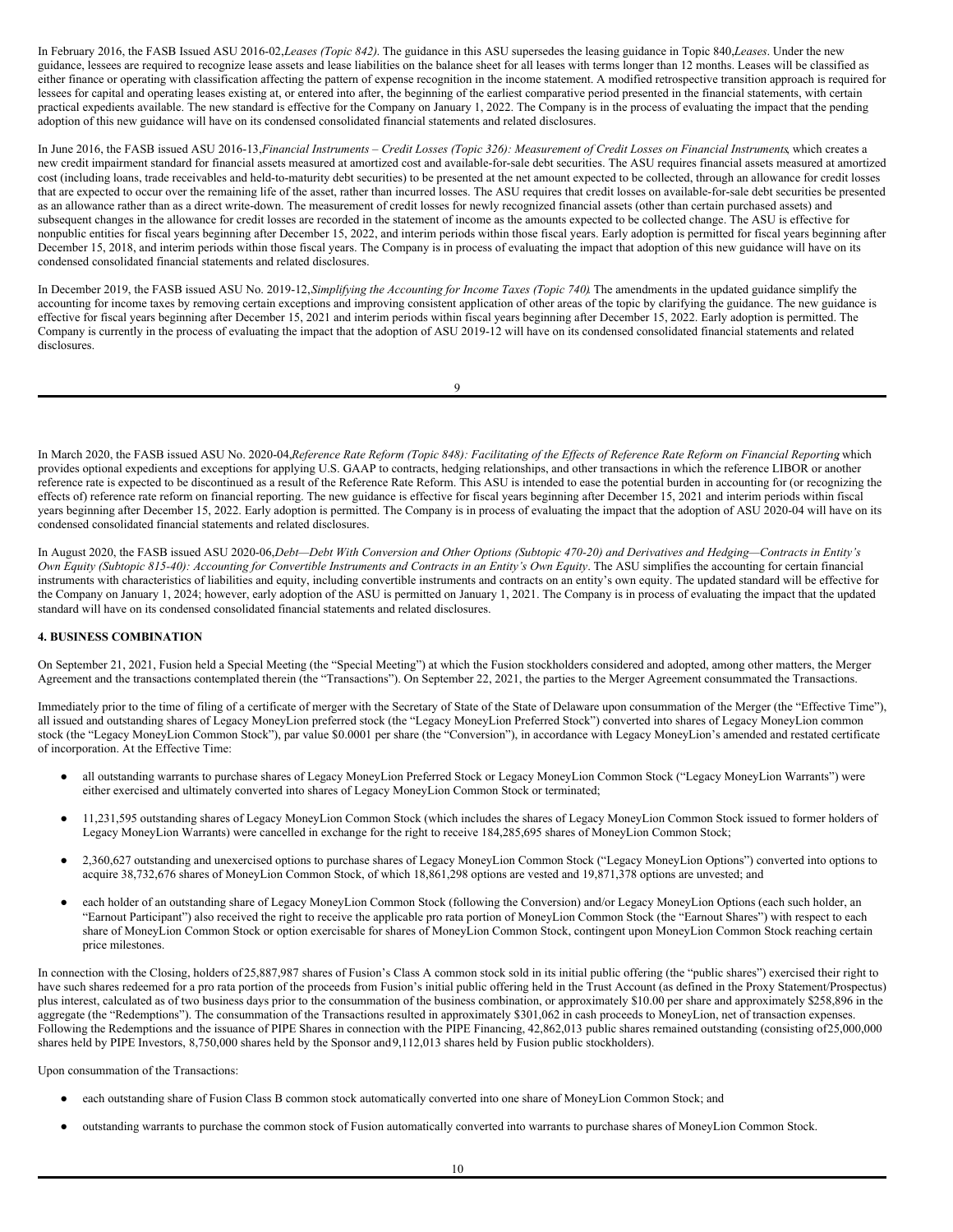As of the Closing Date and following the completion of the sale of 25,000,000 shares of MoneyLion Common Stock in the PIPE Financing, MoneyLion had the following outstanding securities:

- 227,147,708 shares of MoneyLion Common Stock;
- 38,732,676 MoneyLion options, of which options to purchase 18,861,298 shares of MoneyLion Common Stock were vested and options to purchase 19,871,378 shares of MoneyLion Common stock were unvested; and
- 17,500,000 public warrants, each exercisable for one share of MoneyLion Common Stock at a price of \$11.50 per share and 8,100,000 private placement warrants, each exercisable for one share of MoneyLion Common Stock at a price of \$11.50 per share (assumed from Fusion).

Conversion of Legacy MoneyLion shares was calculated utilizing the Exchange Ratio of approximately 16.4078 per share of MoneyLion Class A Common Stock (the "Exchange Ratio").

The Business Combination was accounted for as a reverse recapitalization in accordance with GAAP. Under the guidance in ASC 805, Legacy MoneyLion is treated as the "acquirer" for financial reporting purposes. As such, Legacy MoneyLion is deemed the accounting predecessor of the combined business, and MoneyLion, as the parent company of the combined business, is the successor SEC registrant, meaning that Legacy MoneyLion's financial statements for previous periods will be disclosed in the registrant's periodic reports filed with the SEC from here forward. The Business Combination will have a significant impact on the MoneyLion's future reported financial position and results as a consequence of the reverse recapitalization. The most significant change in MoneyLion's future reported financial position and results is an estimated net increase in cash (as compared to the MoneyLion's consolidated balance sheet at December 31, 2020) of approximately \$301,062. This included approximately \$250,000 in proceeds from the PIPE Financing that was consummated substantially simultaneously with the Business Combination, offset by additional transaction costs incurred in connection with the Business Combination. The transaction costs for the Business Combination were approximately \$56,638, of which \$13,150 represents deferred underwriter fees related to Fusion's initial public offering. As of September 30, 2021, \$11,136 in transaction costs remained unpaid.

The transaction closed on September 22, 2021, and on the following day the Company's Class A Common Stock and Public Warrants began trading on the New York Stock Exchange ("NYSE") under the symbols "ML" and "ML WS", respectively, for trading in the public market.

# **5. RECEIVABLES**

The Company's finance receivables consist of secured personal loans, unsecured personal loans, and principal amounts of Instacash advances. Accrued interest receivables represent the interest accrued on the finance receivables based upon the daily principal amount outstanding. Fees receivables represent the amounts due to the Company for tips and instant transfer fees related to the Instacash advance product. Membership receivables represent the amounts billed to customers for membership subscription services. The credit quality and future repayment of finance receivables is dependent upon the customer's ability to perform under the terms of the agreement. Factors such as unemployment rates and housing values, among others, may impact the customer's ability to perform under the loan or advance terms. When assessing provision for losses on finance receivables, the Company takes into account the composition of the outstanding finance receivables, charge-off rates to date and the forecasted principal loss rates. Please see the tables below for the finance receivable activity, charge-off rates and aging by product for the nine months ended September 30, 2021 and 2020. The Company has experienced significant growth in Instacash, a shorter-term advance product with lower charge-off rates than loans. As Instacash has become a larger component of finance receivable activity, the overall charge-off rate has decreased significantly.

Receivables consisted of the following:

|                                               | September 30, | December 31, |  |
|-----------------------------------------------|---------------|--------------|--|
|                                               | 2021          | 2020         |  |
| Finance receivables                           | 116,028       | 62,758       |  |
| Fees receivable                               | 7,338         | 2,913        |  |
| Membership receivables                        | 3,283         | 1,885        |  |
| Deferred loan origination costs               | 1,528         | 615          |  |
| Accrued interest receivable                   | 1,104         | 623          |  |
| Receivables, before allowance for loan losses | 129.281       | 68,794       |  |

Finance receivables consisted of the following:

|                                                       | September 30,<br>2021 | December 31.<br>2020 |
|-------------------------------------------------------|-----------------------|----------------------|
| Loan receivables                                      | 69.571                | 43,870               |
| Instacash receivables                                 | $46.45^{\circ}$       | 18.888               |
| Finance receivables, before allowance for loan losses | 16.028                | 62.758               |

Loans receivables consisted of the following:

|                                     | September 30.<br>2021 |       | December 31,<br>2020 |
|-------------------------------------|-----------------------|-------|----------------------|
| Unsecured personal loan receivables |                       | -     | 66                   |
| Secured personal loan receivables   | 69                    |       | 43.804               |
| Loan receivables                    |                       | 69.57 | 43,870               |

Changes in the allowance for loan losses on receivables were as follows:

|                                   | Three Months Ended September 30. |  |          | Nine Months Ended September 30. |           |  |          |
|-----------------------------------|----------------------------------|--|----------|---------------------------------|-----------|--|----------|
|                                   | 2021                             |  | 2020     |                                 | 2021      |  | 2020     |
| Beginning balance                 | 14.701                           |  | 5,259    |                                 | 9,127     |  | 6,613    |
| Provision for loss on receivables | 15.238                           |  | 10.456   |                                 | 36.644    |  | 14.587   |
| Receivables charged off           | (20, 979)                        |  | (13,308) |                                 | (51, 819) |  | (30,517) |
| Recoveries                        | 7,831                            |  | 6.263    |                                 | 22.839    |  | 17.987   |
| <b>Ending balance</b>             | 16.791                           |  | 8,670    |                                 | 16.791    |  | 8,670    |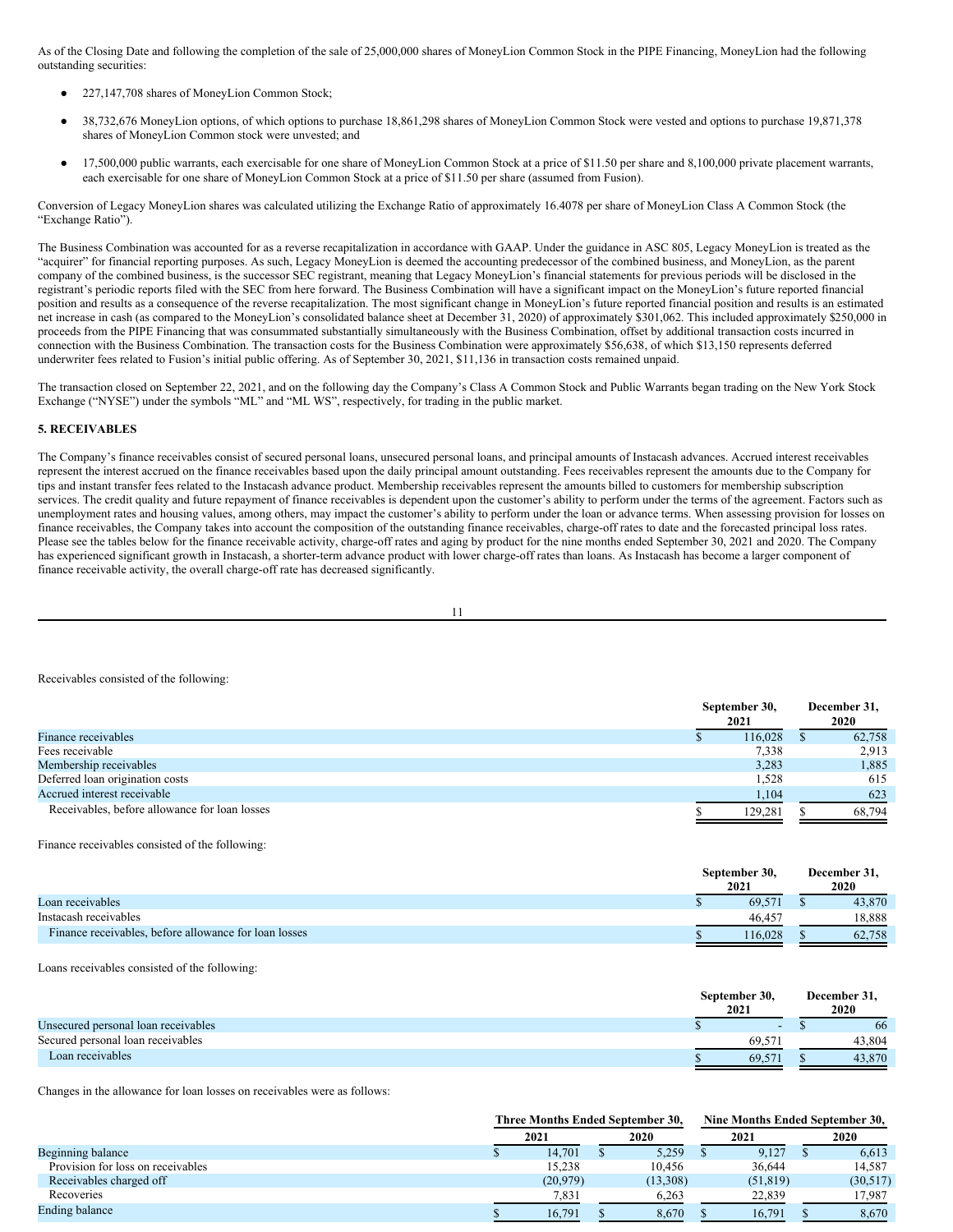Changes in allowance for losses on finance receivables were as follows:

|                                   | <b>Three Months Ended September 30.</b> |           |  | <b>Nine Months Ended September 30.</b> |  |          |  |           |
|-----------------------------------|-----------------------------------------|-----------|--|----------------------------------------|--|----------|--|-----------|
|                                   |                                         | 2021      |  | 2020                                   |  | 2021     |  | 2020      |
| Beginning balance                 |                                         | 14,223    |  | 5,259                                  |  | 9,127    |  | 6,613     |
| Provision for loss on receivables |                                         | 12.542    |  | 6.622                                  |  | 30,877   |  | 9.242     |
| Finance receivables charged off   |                                         | (17, 851) |  | (8,346)                                |  | (44,996) |  | (22, 836) |
| Recoveries                        |                                         | 7.261     |  | 5.135                                  |  | 21.167   |  | 15.651    |
| Ending balance                    |                                         | 16.175    |  | 8,670                                  |  | 16.175   |  | 8,670     |

Changes in allowance for losses on membership receivables were as follows:

|                                    | Three Months Ended September 30. |  |                          | Nine Months Ended September 30. |                          |  |         |
|------------------------------------|----------------------------------|--|--------------------------|---------------------------------|--------------------------|--|---------|
|                                    | 2021                             |  | 2020                     |                                 | 2021                     |  | 2020    |
| Beginning balance                  | 197                              |  | $\overline{\phantom{0}}$ |                                 | $\overline{\phantom{a}}$ |  |         |
| Provision for loss on receivables  | 1,025                            |  | 3.355                    |                                 | 2,204                    |  | 4,713   |
| Membership receivables charged off | (1,089)                          |  | (4,320)                  |                                 | (2,576)                  |  | (6,791) |
| Recoveries                         | 137                              |  | 965                      |                                 | 642                      |  | 2,078   |
| Ending balance                     | 270                              |  | $\overline{\phantom{a}}$ |                                 | 270                      |  |         |
|                                    |                                  |  |                          |                                 |                          |  |         |

12

Changes in allowance for losses on fees receivable were as follows:

|                                   | Three Months Ended September 30. |  |                          | <b>Nine Months Ended</b><br>September 30, |         |  |       |
|-----------------------------------|----------------------------------|--|--------------------------|-------------------------------------------|---------|--|-------|
|                                   | 2021                             |  | 2020                     |                                           | 2021    |  | 2020  |
| Beginning balance                 | 281                              |  | $\overline{\phantom{a}}$ |                                           | ۰       |  |       |
| Provision for loss on receivables | 1,671                            |  | 479                      |                                           | 3.563   |  | 632   |
| Fees receivable charged off       | (2,039)                          |  | (642)                    |                                           | (4,247) |  | (890) |
| Recoveries                        | 433                              |  | 163                      |                                           | 1,030   |  | 258   |
| <b>Ending balance</b>             | 346                              |  | $\overline{\phantom{0}}$ |                                           | 346     |  |       |

As of September 30, 2021, the following is an assessment of the credit quality of finance receivables and presents the contractual delinquency of the finance receivable portfolio:

|                                                      | <b>September 30, 2021</b> |           |
|------------------------------------------------------|---------------------------|-----------|
|                                                      | Amount                    | Percent   |
| Current                                              | 102,091                   | 88.0%     |
| Delinquency:                                         |                           |           |
| $31$ to $60$ days                                    | 9,522                     | 8.2%      |
| 61 to 90 days                                        | 4,415                     | $3.8\%$   |
| Total delinquency                                    | 13,937                    | $12.0\%$  |
| Finance receivables before allowance for loan losses | 116,028                   | $100.0\%$ |

As of December 31, 2020, the following is an assessment of the credit quality of finance receivables and presents the contractual delinquency of the finance receivable portfolio:

|                                                      | December 31, 2020 |           |  |
|------------------------------------------------------|-------------------|-----------|--|
|                                                      | Amount            | Percent   |  |
| Current                                              | 54,247            | 86.4%     |  |
| Delinquency:                                         |                   |           |  |
| 31 to 60 days                                        | 6,148             | 9.8%      |  |
| 61 to 90 days                                        | 2,363             | $3.8\%$   |  |
| Total delinquency                                    | 8,511             | 13.6%     |  |
| Finance receivables before allowance for loan losses | 62,758            | $100.0\%$ |  |

As of September 30, 2021, the following is an assessment of the credit quality of loans and presents the contractual delinquency of the finance receivable loans portfolio:

|                                                   |        | <b>September 30, 2021</b> |
|---------------------------------------------------|--------|---------------------------|
|                                                   | Amount | Percent                   |
| Current                                           |        | 85.6%<br>59,573           |
| Delinquency:                                      |        |                           |
| 31 to 60 days                                     |        | 8.0%<br>5,583             |
| 61 to 90 days                                     |        | $6.4\%$<br>4,415          |
| Total delinquency                                 |        | 14.4%<br>9,998            |
| Loan receivables before allowance for loan losses | 69.571 | $100.0\%$                 |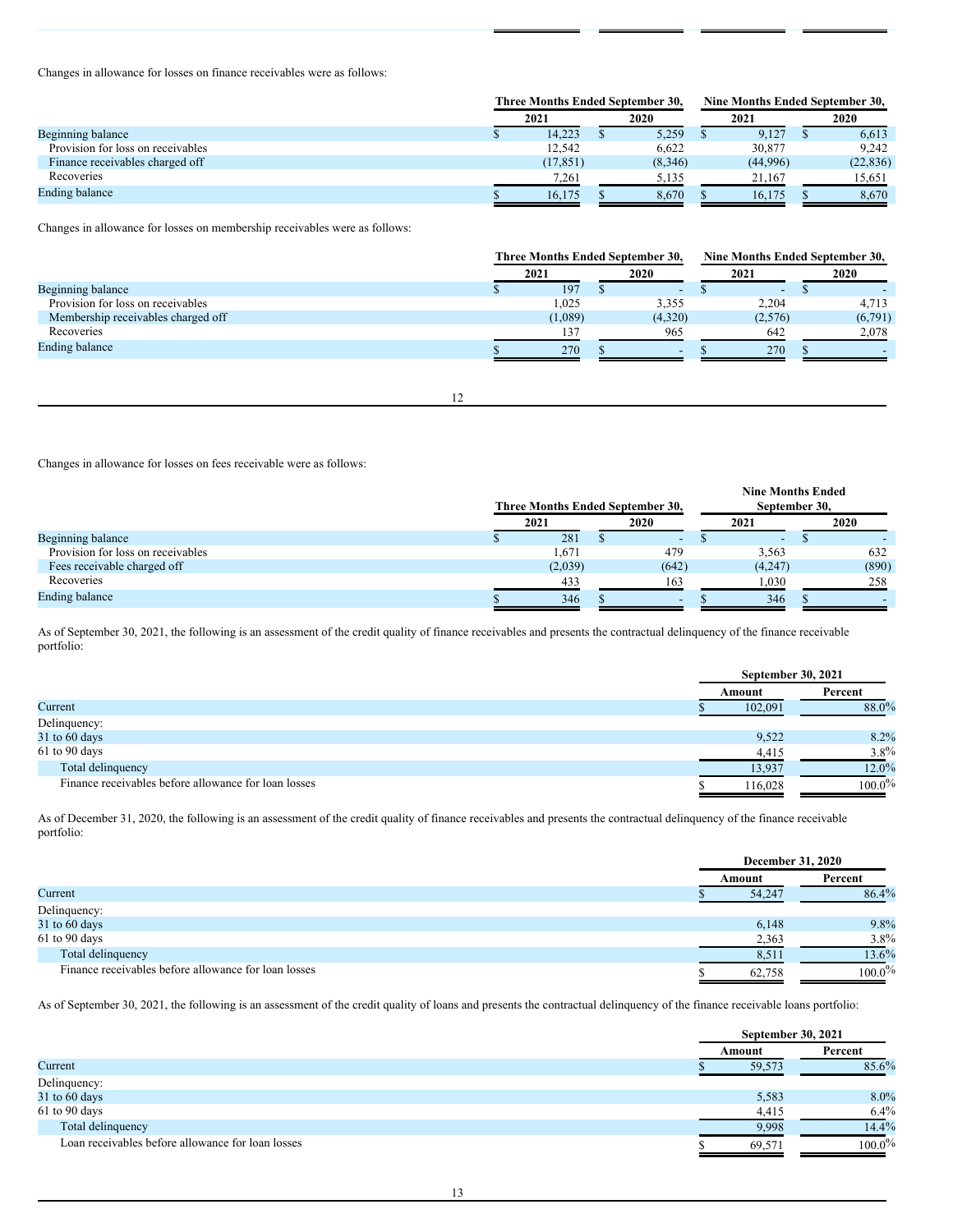As of December 31, 2020, the following is an assessment of the credit quality of loans and presents the contractual delinquency of the finance receivable loan portfolio:

|                                                   | <b>December 31, 2020</b> |           |  |  |
|---------------------------------------------------|--------------------------|-----------|--|--|
|                                                   | Amount                   | Percent   |  |  |
| Current                                           | 38,133                   | 86.9%     |  |  |
| Delinquency:                                      |                          |           |  |  |
| $31$ to 60 days                                   | 3,374                    | 7.7%      |  |  |
| 61 to 90 days                                     | 2,363                    | $5.4\%$   |  |  |
| Total delinquency                                 | 5,737                    | 13.1%     |  |  |
| Loan receivables before allowance for loan losses | 43,870                   | $100.0\%$ |  |  |

As of September 30, 2021, the following is an assessment of the credit quality of Instacash and presents the contractual delinquency of the finance receivable Instacash portfolio:

|                                                        | <b>September 30, 2021</b> |           |
|--------------------------------------------------------|---------------------------|-----------|
|                                                        | Amount                    | Percent   |
| Current                                                | 42,518                    | 91.5%     |
| Delinquency:                                           |                           |           |
| 31 to 60 days                                          | 3,939                     | 8.5%      |
| 61 to 90 days                                          |                           | $0.0\%$   |
| Total delinquency                                      | 3,939                     | $8.5\%$   |
| Instacash receivables before allowance for loan losses | 46,457                    | $100.0\%$ |

As of December 31, 2020, the following is an assessment of the credit quality of Instacash and presents the contractual delinquency of the finance receivable Instacash portfolio:

|                                                        | <b>December 31, 2020</b> |           |  |
|--------------------------------------------------------|--------------------------|-----------|--|
|                                                        | Amount                   | Percent   |  |
| Current                                                | 16,114                   | 85.3%     |  |
| Delinquency:                                           |                          |           |  |
| $31$ to 60 days                                        | 2,774                    | 14.7%     |  |
| 61 to 90 days                                          |                          | $0.0\%$   |  |
| Total delinquency                                      | 2,774                    | 14.7%     |  |
| Instacash receivables before allowance for loan losses | 18,888                   | $100.0\%$ |  |

As of September 30, 2021, the following is an assessment of the credit quality of membership receivables and presents the contractual delinquency of the membership receivable portfolio:

|                                                         | <b>September 30, 2021</b> |           |  |
|---------------------------------------------------------|---------------------------|-----------|--|
|                                                         | Amount                    | Percent   |  |
| Current                                                 | 2,398                     | 73.0%     |  |
|                                                         |                           |           |  |
| Delinquency:                                            |                           |           |  |
| 31 to 60 days                                           | 461                       | 14.0%     |  |
| 61 to 90 days                                           | 424                       | 13.0%     |  |
| Total delinquency                                       | 885                       | 27.0%     |  |
| Membership receivables before allowance for loan losses | 3,283                     | $100.0\%$ |  |
|                                                         |                           |           |  |

14

As of December 31, 2020, the following table shows the aging of the membership receivable balance:

|                                                         | December 31, 2020 |           |  |
|---------------------------------------------------------|-------------------|-----------|--|
|                                                         | Amount            | Percent   |  |
| Current                                                 | 1586              | 84.1%     |  |
| Delinquency:                                            |                   |           |  |
| 31 to 60 days                                           | 168               | $9.0\%$   |  |
| 61 to 90 days                                           | 131               | $6.9\%$   |  |
| Total delinquency                                       | 299               | 15.9%     |  |
| Membership receivables before allowance for loan losses | ,885              | $100.0\%$ |  |

As of September 30, 2021, the following is an assessment of the credit quality of fees receivable and presents the contractual delinquency of the fees receivable portfolio:

|               | <b>September 30, 2021</b> |         |  |
|---------------|---------------------------|---------|--|
|               | Amount                    | Percent |  |
| Current       | 7.025                     | 95.7%   |  |
| Delinquency:  |                           |         |  |
| 31 to 60 days | 285                       | 3.9%    |  |
| 61 to 90 days | 28                        | 0.4%    |  |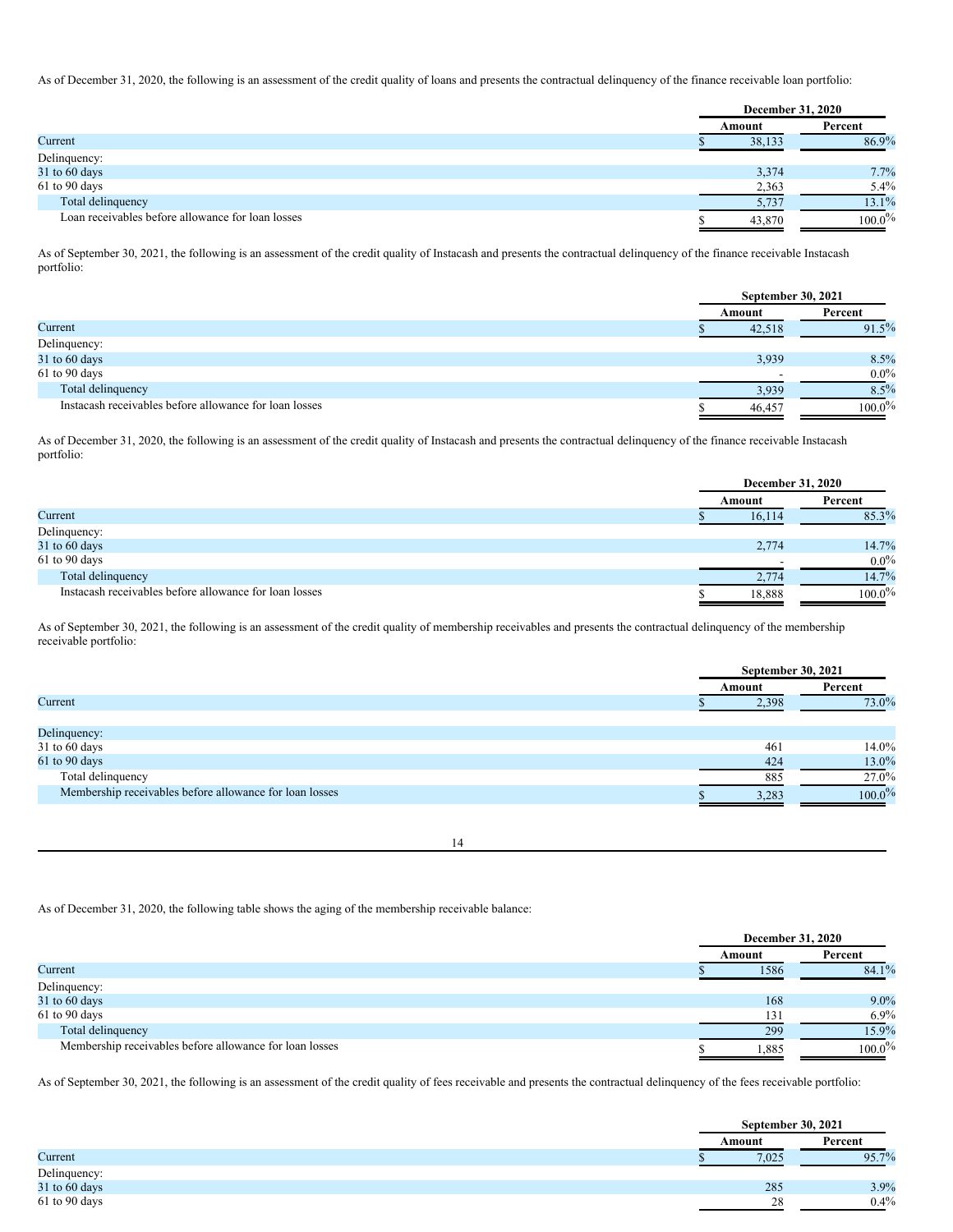| `ota<br><i>i</i> delinquency                                     |   | $\gamma$ 0/<br>-70<br>᠇.       |
|------------------------------------------------------------------|---|--------------------------------|
| s receivable before allowance for loan losses<br>$H \cap \Omega$ | . | . 0<br>100.0<br>$\prime\prime$ |

As of December 31, 2020, the following is an assessment of the credit quality of fees receivable and presents the contractual delinquency of the fees receivable portfolio:

|                                                   | <b>December 31, 2020</b> |           |  |
|---------------------------------------------------|--------------------------|-----------|--|
|                                                   | Amount                   | Percent   |  |
| Current                                           | 2,435                    | 83.6%     |  |
| Delinquency:                                      |                          |           |  |
| 31 to 60 days                                     | 478                      | 16.4%     |  |
| 61 to 90 days                                     |                          | $0.0\%$   |  |
| Total delinquency                                 | 478                      | 16.4%     |  |
| Fees receivables before allowance for loan losses | 2.913                    | $100.0\%$ |  |

# **6. PROPERTY AND EQUIPMENT**

Property and equipment consisted of the following:

|                                | September 30,<br>2021 | December 31,<br>2020 |  |
|--------------------------------|-----------------------|----------------------|--|
| Leasehold improvements         | 464                   | 464                  |  |
| Furniture and fixtures         | 448                   | 448                  |  |
| Computers and equipment        | 1,058                 | 796                  |  |
|                                | 1,970                 | .708                 |  |
| Less: accumulated depreciation | (1,382)               | (1,206)              |  |
| Furniture and equipment, net   | 588                   | 502                  |  |

Total depreciation expense related to property and equipment was \$199 and \$249 for the nine months ended September 30, 2021 and 2020, respectively, and \$76 and \$74 for the three months ended September 30, 2021 and 2020, respectively.

15

# **7. INTANGIBLE ASSETS**

Intangible assets consisted of the following:

|                                   | September 30,<br>2021 | December 31,<br>2020 |  |
|-----------------------------------|-----------------------|----------------------|--|
| Capitalized internal-use software | 5.444<br>Φ            | 5,374                |  |
| Proprietary technology            | 6,130                 | 6,130                |  |
| Work in process                   | 1,481                 | 1,481                |  |
| Less: accumulated amortization    | (5,014)               | (3,710)              |  |
| Intangible assets, net            | 8,041                 | 9.275                |  |

For the nine months ended September 30, 2021 and 2020, total amortization expense was \$1,304 and \$562, respectively. For the three months ended September 30, 2021 and 2020, total amortization expense was \$410 and \$212, respectively.

The following table summarizes estimated future amortization expense of intangible assets placed in service at September 30, 2021 for the years ending:

| 2021         | 454   |
|--------------|-------|
| 2022         | 1,347 |
| 2023         | 1,012 |
| 2024<br>2025 | 876   |
|              | 876   |
| Thereafter   | .995  |
|              | 6,560 |

# **8. OTHER ASSETS**

Other assets consisted of the following:

|                                                            | September 30,<br>2021 | December 31,<br>2020 |        |  |
|------------------------------------------------------------|-----------------------|----------------------|--------|--|
| Receivable from payment processor - Debit card collections | 11,679                |                      | 5,600  |  |
| Receivable from payment processor - Other                  | 1,363                 |                      | 1,936  |  |
| Prepaid expenses                                           | 10,107                |                      | 1,591  |  |
| Other                                                      | 3.764                 |                      | 2.575  |  |
| Total other assets                                         | 26,913                |                      | 11.702 |  |

# **9. VARIABLE INTEREST ENTITIES**

As of September 30, 2021 and December 31, 2020, the following table summarizes the VIEs' assets included in MoneyLion Inc.'s consolidated financial statements, after intercompany eliminations: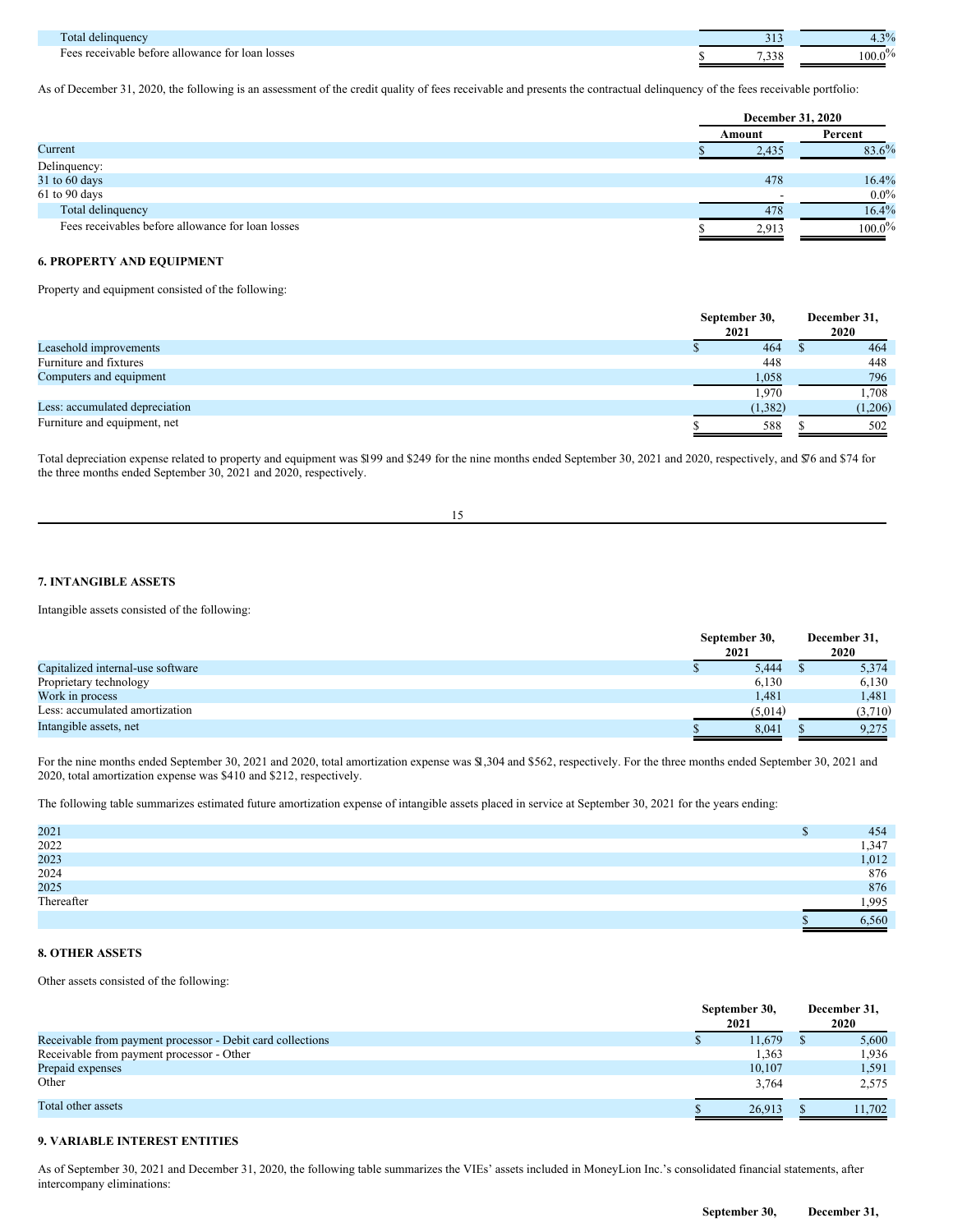|                                            | 2021     | 2020    |
|--------------------------------------------|----------|---------|
| Assets:                                    |          |         |
| Cash                                       | 2,539    | 390     |
| Finance receivable                         | 114,811  | 60,845  |
| Allowance for losses on finance receivable | (15,505) | (8,581) |
| Finance receivables, net                   | 99.306   | 52,264  |
| Total assets                               | 101.845  | 52,654  |

16

# **10. ACCOUNTS PAYABLE AND ACCRUED LIABILITIES**

Accounts payable and accrued liabilities consisted of the following:

|                                                | September 30,<br>2021 |  | December 31,<br>2020 |  |
|------------------------------------------------|-----------------------|--|----------------------|--|
| Accounts payable and accrued expenses          | 37.770                |  | 20,365               |  |
| Accrued personnel expenses                     | 737                   |  | 541                  |  |
| Interest payable                               | 197                   |  | 62                   |  |
| Accrued other                                  | 7,430                 |  |                      |  |
| Total accounts payable and accrued liabilities | 46,134                |  | 20,968               |  |

As of September 30, 2021, accounts payable and accrued expenses included approximately \$11,136 related to transaction costs incurred but not yet paid, and accrued other included \$7,430 related to MoneyLion's D&O insurance.

#### **11. DEBT (As Restated)**

**Second Lien Loan** — In April 2020, the Company entered into a Loan and Security Agreement ("Second Lien Loan") with a lender for a second-lien loan facility with an initial principal balance of \$5,000. The Second Lien Loan bears interest at the greater of (a)12%, and (b) a fluctuating rate of interest per annum equal to the Wall Street Journal Prime Rate plus 5.75%, not to exceed 15%. Interest only is payable until April 30, 2022, and thereafter outstanding principal will be repaid in twelve equal installments through the facility maturity date of May 1, 2023. The Second Lien Loan is secured by substantially all assets of the Company, including capital stock of all subsidiaries, except for capital stock and assets in certain excluded subsidiaries, as defined, including IIA and all of the related SPVs. Under the terms of the Loan and Security Agreement the Company is subject to certain covenants, as defined. The Company used the Second Lien Loan proceeds for general corporate purposes. On August 27, 2021, the Company entered into a Second Amendment to the Loan and Security Agreement that refinanced the Second Lien Loan and increased principal borrowings up to an aggregate principal amount of \$25,000, and with Monroe Capital Management Advisors, LLC replacing MLi Subdebt Facility 1 LLC as collateral agent and administrative agent for the lenders. The other material terms of the loan remained the same. Upon the consummation of the Business Combination, the Company repaid the original \$5,000 principal balance owed to MLi Subdebt Facility 1 LLC, together with accrued interest and fees. As of September 30, 2021, the \$20,000 principal balance owed to affiliates of Monroe Capital Management Advisors, LLC remains outstanding.

**Subordinated Convertible Notes**— In December 2020, the Company sold to a third-party lender \$10,000 of 3% Subordinated Convertible Notes maturing on July 31, 2021, the proceeds of which were used to conduct its business.

In January 2021, the Company sold to third-party lenders \$36,750 of 3% subordinated convertible notes as part of the same series of notes issued in December 2020 maturing on July 31, 2021 (collectively, the "Subordinated Convertible Notes"), the proceeds of which were used to conduct its business. Upon maturity or certain events, the Subordinated Convertible Notes could have been converted into preferred shares at conversion prices as defined in the Subordinated Convertible Notes. In July 2021, the Subordinated Convertible Note agreements were amended to extend the maturity date to September 30, 2021.

On September 22, 2021, the Business Combination was completed and the convertible notes were converted into a total of10,068,133 shares of MoneyLion Class A Common Stock. Prior to the conversion, the carrying value of the convertible notes was \$92,627.

17

#### **Other Debt**—

In August 2016, the Company entered into a \$50,000 credit and security agreement (the "2016 Credit Agreement") with a lender for the funding of finance receivables. The 2016 Credit Agreement allowed for increases in the maximum borrowings under the agreement up to \$500,000, bore interest at a rate as defined in the 2016 Credit Agreement and matures in February 2023. The 2016 Credit Agreement also required the Company to adhere to certain financial covenants along with certain other financial reporting requirements. The Company did not meet certain of these covenant requirements as of December 31, 2019, for which it received a waiver from the lender. The 2016 Credit Agreement was terminated upon the Closing of the Business Combination by mutual agreement of the Company and the lender; there was no outstanding balance under the 2016 Credit Agreement at the time of termination.

In April 2020, the Company borrowed \$3,207 from a bank under the SBA's Paycheck Protection Program introduced as part of the U.S. Government's COVID-19 relief efforts (the "PPP Loan"). In June 2021, the SBA approved the Company's application for forgiveness with respect to the entire outstanding balance of the PPP Loan of \$3,207 which resulted in a gain which is included as a component of other operating (income) expenses in the condensed consolidated statements of operations during the nine months ended September 30, 2021.

In September 2021, ROAR 1 SPV Finance LLC, an indirect wholly owned subsidiary of the Company (the "ROAR 1 SPV Borrower"), entered into a \$100,000 credit agreement (the "ROAR 1 SPV Credit Facility") with a lender for the funding of finance receivables, which secure the ROAR 1 SPV Credit Facility. The ROAR 1 SPV Credit Facility allows for increases in maximum borrowings under the agreement of up to \$200,000, bears interest at a rate of12.5% and matures in March 2025, unless it is extended to March 2026. Under the terms of the ROAR 1 SPV Credit Facility, the ROAR 1 SPV Borrower is subject to certain covenants. As of September 30, 2021, there was no outstanding principal balance.

#### **12. INCOME TAXES**

The Company is currently performing an analysis to determine whether the future utilization of net operating loss and credit carryforwards will be restricted under IRC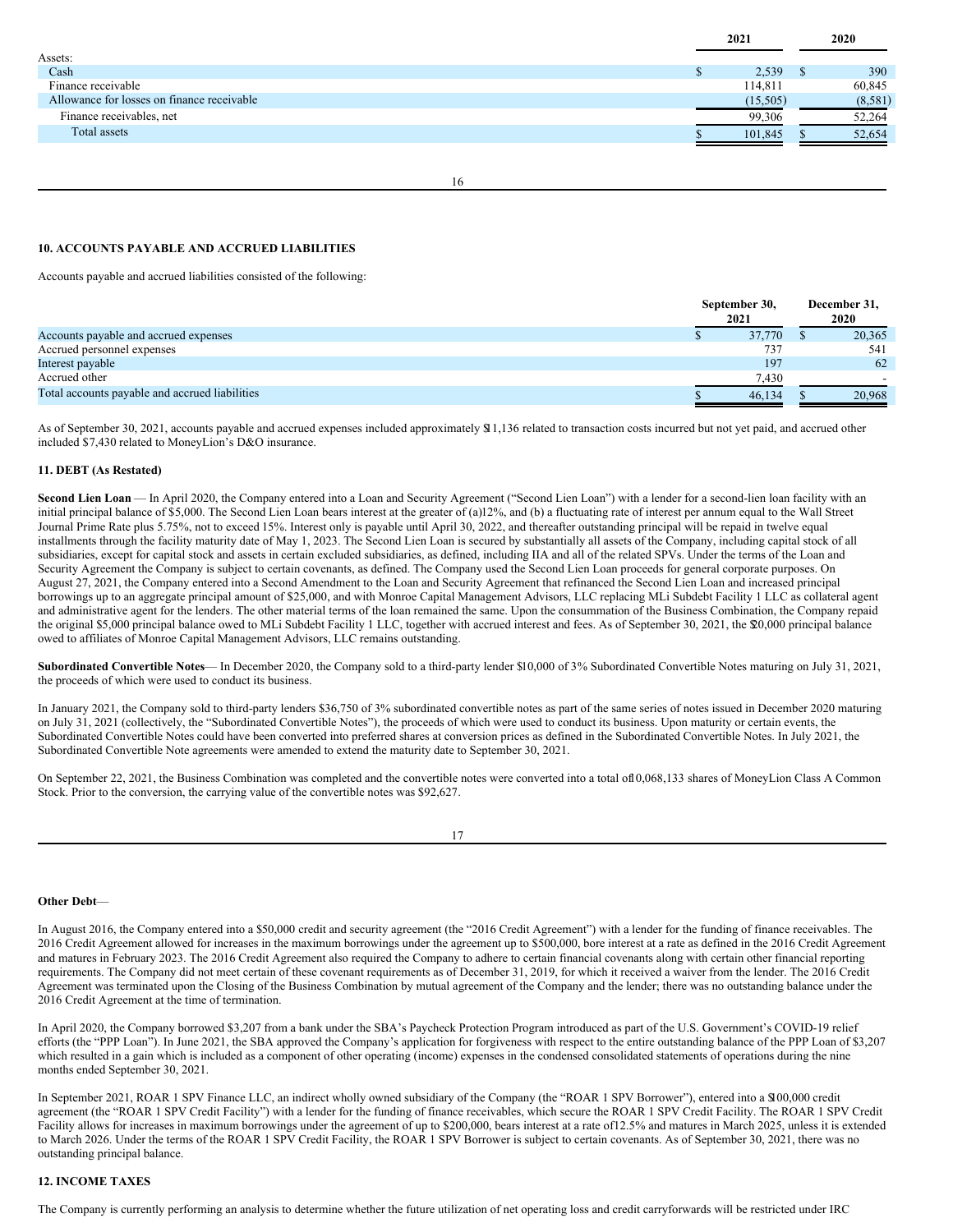sections 382 and 383 due to ownership changes that occurred over time and also related to the Business Combination. Once the analysis is complete, any limitation that is triggered by the ownership changes would result in an adjustment to the valuation allowance on deferred tax assets.

The Company is currently performing an analysis to determine whether a portion of the transaction costs paid by Fusion or MoneyLion related to the Business Combination can be deducted for tax purposes. Once the analysis is complete, transaction costs that are deductible for tax purposes (if any) will be reflected as a deferred tax asset and there will be a corresponding increase to the valuation allowance on deferred tax assets.

# **13. COMMON STOCK**

Following the Closing of the Business Combination on September 22, 2021,970,000 shares of MoneyLion Common Stock were redeemed for \$9,700.

## **14. REDEEMABLE CONVERTIBLE PREFERRED STOCK**

Each share of Legacy MoneyLion's redeemable convertible preferred stock was convertible at the option of the holder, at any time and from time to time, and without the payment of additional consideration by the holder thereof, into a number of fully paid and non-assessable shares of common stock as could be determined by dividing the applicable original issue price by the applicable conversion price in effect at the time of conversion.

Pursuant to the Merger Agreement, all outstanding shares of Legacy MoneyLion's redeemable convertible preferred stock automatically converted into116,264,374 shares of MoneyLion Class A Common Stock after giving effect to the Exchange Ratio upon the closing of the Business Combination. See Note 4, "Business Combination" for additional information on the Business Combination.

#### **15. STOCK OPTIONS**

#### *2014 Stock Option Plan*

Prior to the Business Combination, MoneyLion's Amended and Restated 2014 Stock Option Plan (the "2014 Plan") allowed the Company to provide benefits in the form of stock options. The Company had designated a total of 2,492,060 shares of common stock to the 2014 Plan. Upon the Closing, the remaining unallocated share reserve under the 2014 Plan was cancelled and no new awards will be granted under such plan.

18

#### *2021 Stock Option Plan*

At the Special Meeting, Fusion stockholders approved the Omnibus Incentive Plan (the "2021 Plan"). As of Closing, each Legacy MoneyLion Option that was outstanding and unexercised as of immediately prior to the Effective Time automatically converted into the right to receive an option to acquire a number of shares of MoneyLion Class A Common equal to the number of shares of Legacy MoneyLion Common Stock subject to such MoneyLion Option as of immediately prior to the effective time, multiplied by the Exchange Ratio (rounded down to the nearest whole share), at an exercise price per share equal to the exercise price per share of such Legacy MoneyLion Option in effect immediately prior to the effective time, divided by the Exchange Ratio (rounded up to the nearest whole cent). The intent behind the terms in the Merger Agreement related to the exchange of the Legacy MoneyLion stock options is to provide the holders with awards of equal value to the original awards. Accordingly, the impact of the conversion is such that the number of shares issuable under the modified awards and the related exercise prices are adjusted using the Exchange Ratio with all other terms remaining unchanged. The conversion ratio adjustment is without substance (akin to a stock split), and therefore, the effect of the change in the number of shares and the exercise price and share value are equal and offsetting to one another. As a result, the fair value of the modified awards was equal to the fair value of the awards immediately before the modification and, therefore, there was no incremental compensation expense that should be recognized. There were no changes to the vesting period within the plan.

The 2021 Plan permits the Company to deliver up to56,697,934 shares of MoneyLion Common Stock pursuant to awards issued under the 2021 Plan, including17,712,158 shares of MoneyLion Common Stock and up to 38,985,776 shares of MoneyLion Common Stock subject to outstanding prior awards. The number of shares of MoneyLion Common Stock reserved for issuance under the 2021 Plan will automatically increase on the first day of each fiscal year, beginning on January 1, 2022, by the lesser of (i) 2% of the total number of outstanding shares of MoneyLion Common Stock on December 31st of the immediately preceding calendar year and (ii) such smaller number of shares of MoneyLion Common Stock as determined by the MoneyLion Board.

The weighted average grant date fair value of options granted under the 2021 Plan during the nine months ended September 30, 2021 and 2020 was \$1.50 and \$0.34, respectively. These prices were determined using the Black-Scholes Merton option pricing model, which analyzes volatility, lack of marketability, and comparable companies, among other factors in determining the fair value of each share granted. Assumptions used for the options granted during the nine months ended September 30, 2021 and 2020 are as follows:

|                                | <b>Nine Months Ended</b><br>September 30. |                          |
|--------------------------------|-------------------------------------------|--------------------------|
|                                | 2021                                      | 2020                     |
| <b>Expected Volatility</b>     | 65%                                       | 65%                      |
| <b>Expected Dividend</b>       | -                                         | $\overline{\phantom{a}}$ |
| <b>Expected Term in Years</b>  | 6.08                                      | 6.08                     |
| <b>Expected Forfeitures</b>    | $-1/2$                                    | $-1/2$                   |
| <b>Risk Free Interest Rate</b> | $0.59\% - 0.67\%$                         | $0.34\% - 1.47\%$        |

Stock-based compensation of \$2,425 and \$1,082 was recognized during the nine months ended September 30, 2021 and 2020, respectively.

The following table represents activity within the 2021 Plan since December 31, 2020:

|                                           |               |                                     | Weighted<br>Average      |                               |
|-------------------------------------------|---------------|-------------------------------------|--------------------------|-------------------------------|
|                                           | <b>Number</b> | Weighted<br><b>Average Exercise</b> | Remaining<br>Contractual | Aggregate<br><b>Intrinsic</b> |
|                                           | of Shares     | <b>Price Per Share</b>              | Term                     | Value                         |
| Options outstanding at December 31, 2020  | 35,453,516    | 0.38<br>S                           | 8.1 Years                | 226,548                       |
| Options granted                           | 6,524,723     | 2.57                                |                          |                               |
| Options exercised                         |               |                                     |                          |                               |
|                                           | (2,062,803)   | 0.34                                |                          | (13,268)                      |
| Options forfeited                         | (539, 915)    | 0.93                                |                          |                               |
| Options expired                           | (1,752,896)   | 0.20                                |                          |                               |
| Options outstanding at September 30, 2021 | 37,622,625    | 0.80                                | 7.9 Years                | 224,759                       |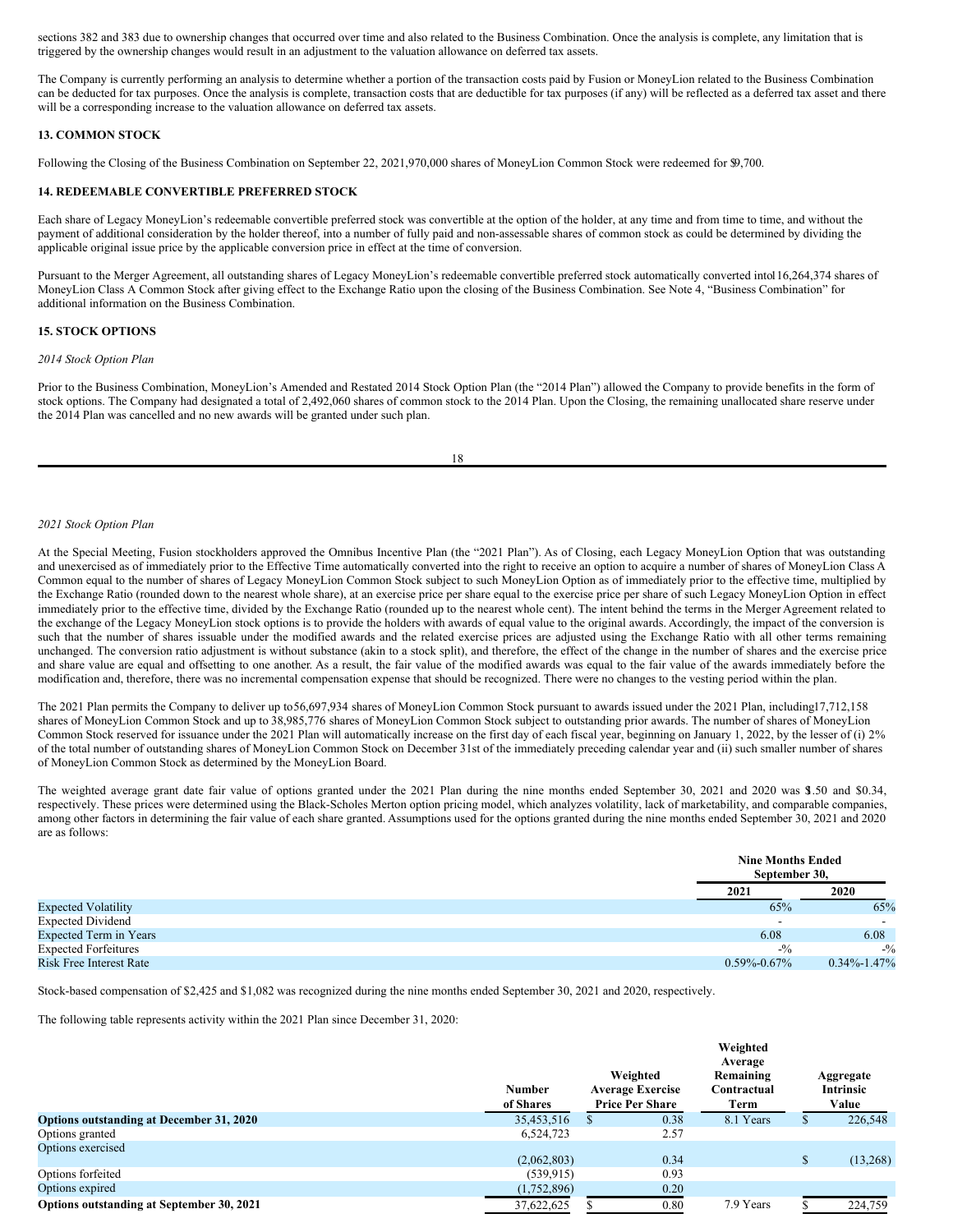| <b>Exercisable at September 30, 2021</b> | 7.764.012 | 0.36 | 7.0 Years | 13.938 |
|------------------------------------------|-----------|------|-----------|--------|
| Unvested at September 30, 2021           |           | .    |           |        |

# **16. STOCK WARRANTS**

#### *Public Warrants and Private Placement Warrants*

As a result of the Business Combination, MoneyLion acquired from Fusion, as of September 22, 2021, Public Warrants outstanding to purchase an aggregate of 17,500,000 shares of the Company's Class A Common Stock and Private Placement Warrants outstanding to purchase an aggregate of8,100,000 shares of the Company's Class A Common Stock. Each whole Warrant entitles the registered holder to purchase one whole share of Class A Common Stock at a price of \$11.50 per share, at any time commencing on 12 months from closing of Fusion's initial public offering.

## *Redemption of Warrants for Cash*

Once the warrants become exercisable, the Company may call the warrants for redemption:

- in whole and not in part:
- at a price of \$0.01 per warrant;
- upon not less than 30 days' prior written notice of redemption to each warrant holder; and
- if, and only if, the closing price of the MoneyLion Class A Common Stock equals or exceeds \$18.00 per share (as adjusted for stock splits, stock capitalizations, reorganizations, recapitalizations and the like and for certain issuances of MoneyLion Class A Common Stock and equity-linked securities for capital raising purposes in connection with the closing of our initial business combination as described elsewhere in this prospectus) for any 20 trading days within a 30-trading day period ending three business days before we send to the notice of redemption to the warrant holders.

If and when the warrants become redeemable, the Company may exercise the redemption right even if the Company is unable to register or qualify the underlying securities for sale under all applicable state securities laws.

The Private Placement Warrants are identical to the Public Warrants except that the Private Placement Warrants will be exercisable on a cashless basis and be non-redeemable so long as they are held by the initial purchasers or their permitted transferees. If the Private Placement Warrants are held by someone other than the initial purchasers or their permitted transferees, the Private Placement Warrants will be redeemable by the Company and exercisable by such holders on the same basis as the Public Warrants. Except as described above, if holders of the Private Placement Warrants elect to exercise them on a cashless basis, they would pay the exercise price by surrendering the warrants for that number of shares of Class A Common Stock equal to the quotient obtained by dividing the product of the number of shares of Class A Common Stock underlying the warrants multiplied by the excess of the "historical fair market value" (defined below) less the exercise price of the warrants, by the historical fair market value (a "Make-Whole Exercise"). For these purposes, the "historical fair market value" shall mean the average last reported sale price of the Class A Common Stock of MoneyLion. Stock for the 10 trading days ending on the third trading day prior to the date on which the notice of warrant exercise is sent to the warrant agent.

The Public Warrants meet the conditions for equity classification in accordance with ASC 815-40. At the time of the Merger, the Public Warrants assumed by the Company were recorded at fair value within additional paid-in capital in the amount of \$23,275.

As of September 30, 2021, the aggregate value of the Private Placement Warrants was \$22,916, representing warrants outstanding to purchase 8,100,000 shares of MoneyLion Common Stock. The Private Placement Warrants are accounted for as liabilities in accordance with ASC 815-40 and are presented within warrants payable on the unaudited condensed consolidated balance sheet. The warrant liabilities are measured at fair value at inception and on a recurring basis, with changes in fair value presented within change in fair value of warrants payable in the unaudited condensed consolidated statement of operations.

The Private Placement Warrants are measured at fair value on a recurring basis. The Private Placement Warrants were valued using a Black-Scholes Option Pricing Model, which is considered to be a Level 3 fair value measurement. The primary unobservable inputs utilized in determining fair value of the Private Placement Warrants is the expected volatility of the Company's common stock.

The following table presents the quantitative information regarding Level 3 fair value measurement of warrants:

|                                | September 30,<br>2021 |
|--------------------------------|-----------------------|
| Strike price                   | 11.50                 |
| <b>Expected Volatility</b>     | 65%                   |
| <b>Expected Dividend</b>       |                       |
| Expected Term in Years         | 4.98                  |
| <b>Risk Free Interest Rate</b> | 0.98%                 |
| Warrant Value Per Share        | 2.83                  |

The following table presents the changes in the fair value of the warrants:

**September 30, 2021 Public and**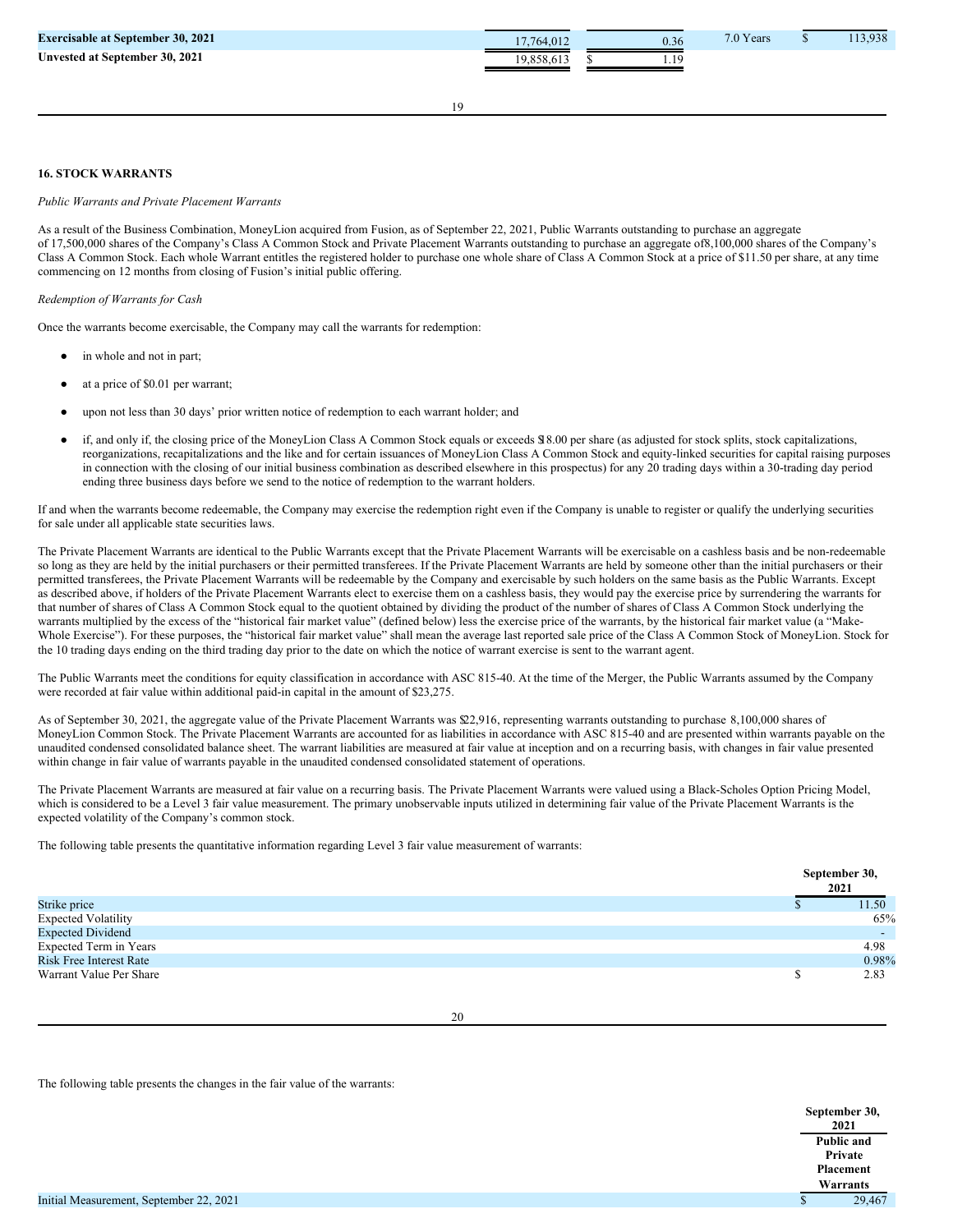|  | Legacy MoneyLion Warrants |  |
|--|---------------------------|--|
|  |                           |  |

See Note 4, "Business Combination" for details on the Legacy MoneyLion Warrants.

# **17. NET INCOME (LOSS) PER SHARE (As Restated)**

As of September 30, 2021 and 2020, the following table sets forth the computation of net loss per common share:

|                                                                                   | <b>Three Months Ended</b><br>September 30, |             |              |            |               | <b>Nine Months Ended</b><br>September 30, |              |            |  |
|-----------------------------------------------------------------------------------|--------------------------------------------|-------------|--------------|------------|---------------|-------------------------------------------|--------------|------------|--|
|                                                                                   |                                            | 2021        |              | 2020       |               | 2021                                      |              | 2020       |  |
| Numerator:                                                                        |                                            |             |              |            |               |                                           |              |            |  |
| Net loss                                                                          | \$                                         | (24, 645)   | $\mathbb{S}$ | (5,490)    | <sup>\$</sup> | (137,240)                                 | <sup>S</sup> | (11, 153)  |  |
| Net income attributable to redeemable noncontrolling interests                    |                                            | (3,520)     |              | (1,967)    |               | (9,364)                                   |              | (6,480)    |  |
| Reversal of previously accrued / (accrual of) dividends on redeemable convertible |                                            |             |              |            |               |                                           |              |            |  |
| preferred stock                                                                   |                                            | 52,466      |              | (4,387)    |               | 42,728                                    |              | (12, 817)  |  |
| Net income (loss) attributable to common stockholders - basic                     |                                            | 24,301      |              | (11, 844)  |               | (103, 876)                                |              | (30, 450)  |  |
| Change in fair value of Legacy MoneyLion Warrants liability                       |                                            | 12,046      |              |            |               |                                           |              |            |  |
| Change in fair value of subordinated convertible notes                            |                                            | (7,684)     |              |            |               |                                           |              |            |  |
| Interest expense from subordinated convertible notes                              |                                            | 323         |              |            |               |                                           |              |            |  |
| Net income (loss) attributable to common stockholders - diluted                   |                                            | 28,986      |              | (11, 844)  |               | (103, 876)                                |              | (30, 450)  |  |
|                                                                                   |                                            |             |              |            |               |                                           |              |            |  |
| Denominator:                                                                      |                                            |             |              |            |               |                                           |              |            |  |
| Weighted-average common shares outstanding - basic (1)                            |                                            | 62,314,396  |              | 44,857,889 |               | 53,119,751                                |              | 45,253,509 |  |
| Weighted-average dilutive impact of redeemable convertible preferred stock        |                                            | 106,043,330 |              |            |               |                                           |              |            |  |
| Weighted-average dilutive impact of Legacy MoneyLion Warrants                     |                                            | 8,456,138   |              |            |               |                                           |              |            |  |
| Weighted-average dilutive impact of options to purchase common stock              |                                            | 33,117,202  |              |            |               |                                           |              |            |  |
| Weighted-average dilutive impact of Subordinated Convertible Notes                |                                            | 9,183,022   |              |            |               |                                           |              |            |  |
| Weighted-average common shares outstanding - diluted (1)                          |                                            | 219,114,088 |              | 44,857,889 |               | 53,119,751                                |              | 45,253,509 |  |
| Net income (loss) per share attributable to common stockholders - basic           |                                            | 0.39        |              | (0.26)     |               | (1.96)                                    |              | (0.67)     |  |
| Net income (loss) per share attributable to common stockholders - diluted         |                                            | 0.13        |              | (0.26)     |               | (1.96)                                    |              | (0.67)     |  |

(1) Prior period results have been adjusted to reflect the exchange of Legacy MoneyLion's common stock for MoneyLion Class A Common Stock at an exchange ratio of approximately 16.4078 in September 2021 as a result of the Business Combination. See Note 4, "Business Combination," for details. Additionally, included within net income attributable to common stockholders for the three months and nine months ended September 30, 2021 is an adjustment to reflect the reversal of previously accrued dividends on redeemable convertible preferred stock in the amount of \$56,931 which were forfeited by the preferred stockholders in conjunction with the Business Combination.

The Company's potentially dilutive securities, which include stock options to purchase common stock and warrants to purchase common stock, have been excluded from the computation of diluted net loss per share as the effect would be antidilutive. Therefore, the weighted-average number of common shares outstanding used to calculate both basic and diluted net loss per share is the same.

| I |  |
|---|--|

The Company excluded the following potential common shares from the computation of diluted net income (loss) per share because including them would have an antidilutive effect:

|                                                                                  | <b>Three Months Ended</b><br>September 30. |             | <b>Nine Months Ended</b><br>September 30. |             |
|----------------------------------------------------------------------------------|--------------------------------------------|-------------|-------------------------------------------|-------------|
|                                                                                  | 2021                                       | 2020        | 2021                                      | 2020        |
| Conversion of redeemable convertible preferred stock (1)                         |                                            | 107.410.844 |                                           | 107,410,844 |
| Warrants to purchase common stock and redeemable convertible preferred stock (1) | 25,600,000                                 | 16.286.818  | 25,600,000                                | 16,286,818  |
| Options to purchase common stock $(1)$                                           |                                            | 34,935,030  | 37,622,625                                | 34,935,030  |
| <b>Right to receive Earnout Shares</b>                                           | 17.500,000                                 |             | 17,500,000                                |             |
| Total common stock equivalents                                                   | 43,100,000                                 | 158,632,692 | 80.722,625                                | 158,632,692 |

(1) Prior period results have been adjusted to reflect the exchange of Legacy MoneyLion Common Stock for MoneyLion Common Stock at an exchange ratio of approximately 16.4078 in September 2021 as a result of the Business Combination. See Note 4, "Business Combination" for details.

# **18. COMMITMENTS AND CONTINGENCIES**

**Lease Commitments**—The Company's lease commitments did not materially change during the three or nine months ended September 30, 2021.

**Legal Matters—** The Company is subject to regulatory examination by the California Department of Financial Protection and Innovation (the "CA DFPI"). In October 2020, the Company received a report of examination for MoneyLion of California, LLC, our subsidiary, and a follow-up request for information in May 2021. The report of examination identified certain compliance exceptions and required the Company to take corrective actions, including customer refunds relating to legacy loan products that the Company no longer offers. The Company is in the process of completing the required corrective actions and has enhanced its policies and procedures for compliance with applicable provisions of the California Financial Code going forward. In addition, the CA DFPI is currently conducting an industry-wide investigation of companies that provide earned wage access products and services, including Instacash. The Company intends to continue cooperating fully in this investigation and to that end entered into a memorandum of understanding ("MOU") with the CA DFPI on February 23, 2021. The MOU requires the Company to regularly provide certain information to the CA DFPI and adhere to certain best practices regarding Instacash while the CA DFPI continues to investigate. Any potential impacts on our financial condition or operations relating to the MOU are unknown at this time.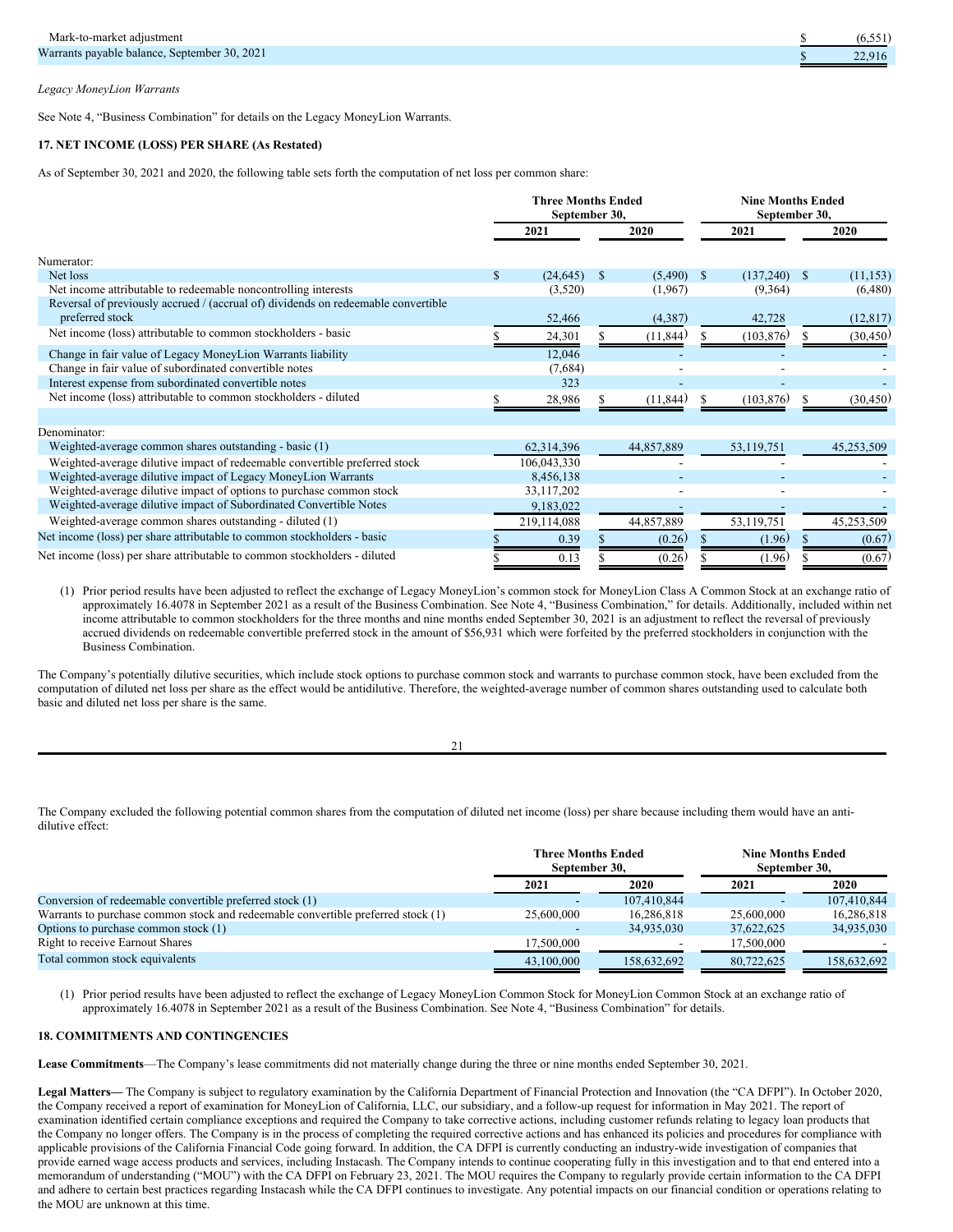In 2019, 2020 and 2021, the Company received Civil Investigative Demands (the "CIDs") from the Consumer Financial Protection Bureau ("CFPB") relating to our compliance with the Military Lending Act and our membership model. The Company will continue to provide to the CFPB all of the information and documents required by the CIDs and intends to continue to fully cooperate with the CFPB in this investigation. The investigation is ongoing and any potential impact on our financial condition or operations are unknown at this time.

With respect to the MoneyLion's activities in Colorado, the Company received a report of examination in 2021 from the Colorado Department of Law's Consumer Protection Unit ("Colorado Consumer Protection Unit") regarding MoneyLion of Colorado, LLC, our subsidiary. The report of examination identified certain compliance exceptions and required the Company to take corrective actions relating to our recordkeeping and customer disclosures, and potentially including customer refunds on certain loans. The Company is in the process of responding to the Colorado Consumer Protection Unit's report of examination and requests for information and intends to take all corrective actions required to maintain compliance with applicable Colorado state law going forward.

With respect to MoneyLion's activities in Minnesota, the Company received information requests in 2019, 2020 and 2021 from the Minnesota Department of Commerce ("Minnesota DOC") regarding an investigation relating to MoneyLion's lending activity in Minnesota and its membership program. The Minnesota DOC previously informed the Company that it was no longer pursuing the investigation regarding the membership program but continued the investigation into lending activity. The Company has fully cooperated with the Minnesota DOC in the investigation. The Company is in the process of finalizing a resolution with the Minnesota DOC with respect to the prior lending activity. The Company does not expect that this resolution will have any material impact on its financial condition or operations.

In February and March 2021, the Company received investigative subpoenas from the Securities and Exchange Commission concerning the Invest in America Credit Fund 1. The Company is cooperating with the investigation, which is at an early stage, and cannot predict its outcome or any potential impact on our financial condition or operations.

With respect to MoneyLion's activities in Virginia, the Company received CIDs from the office of the Attorney General of the Commonwealth of Virginia in October 2021 relating to our lending activity in Virginia. We are cooperating with the investigation, which is at an early stage, and we cannot predict its outcome or any potential impact on our financial condition or operations.

# **19. SUBSEQUENT EVENTS**

The Company has evaluated subsequent events through November 15, 2021, the date on which these consolidated financial statements were available to be issued, and concluded that there were no subsequent events required to be disclosed.

#### **Item 2. Management's Discussion and Analysis of Financial Condition and Results of Operations**

# **MANAGEMENT'S DISCUSSION AND ANALYSIS OF FINANCIAL CONDITION AND RESULTS OF OPERATIONS OF MONEYLION**

Unless the context otherwise requires, all references in this section to "we," "us," "Our," "Company" or "MoneyLion" refer to MoneyLion Technologies Inc.for the periods prior to the Closing Date (as defined in our unaudited interim financial statements) and to MoneyLion Inc. for the period thereafter. "Fusion" refers to Fusion *Acquisition Corp. for the periods prior to the Closing Date.*

The following discussion and analysis of our financial condition and results of operations should be read in conjunction with the consolidated financial statements and related notes included elsewhere in this Quarterly Report on Form 10-Q/A. Some of the information contained in this discussion and analysis includes forward-looking statements that involve risks and uncertainties. You should review the sections titled "Cautionary Note on Forward-Looking Statements" and "Risk Factors" for a discussion of forward-looking statements and important factors that could cause actual results to differ materially from the results described in or implied by the forward-looking *statements contained in the following discussion and analysis.*

This Management's Discussion and Analysis of Financial Condition and Results of Operations gives effect to the restatement of our unaudited interim condensed consolidated financial statements for the period ended September 30, 2021. See the Explanatory Note to this Quarterly Report on Form 10-Q/A and Note 2 (Restatement of Previously Issued Financial Statements) to the condensed consolidated financial statements included in Part I, Item 1 of this Quarterly Report on Form 10-Q/A for a detailed *explanation and impacts of the restatement.*

# **Overview**

MoneyLion offers a full-service digital financial platform (the "Platform") that provides convenient, low-cost access to banking, borrowing, and investing solutions tailored for our customers, rooted in data, and delivered through our proprietary technology platform. The Platform is based upon analytical models that power recommendations which are designed to help customers achieve their financial goals, ranging from building savings, improving credit health, and managing unexpected expenses. The Platform is delivered through a mobile application and an online dashboard.

The Company's key product offerings include:

*Membership programs* — We introduced the ML Plus membership in late 2017, allowing our customers to, among other things, access affordable credit through asset collateralization, build savings, improve financial literacy, and track their financial health. This program evolved into the Credit Builder Plus membership, introduced in 2019 and intended to emphasize the program's ability to help our customers build credit while also saving. We offer these programs directly to our customers. Members also receive access to premium mobile banking services, managed investment services, credit tracking services, rewards, and increased limits to interest-free Instacash advances. We earn revenue from monthly membership fees paid by our customers. These fees are reflected in membership subscription revenue.

*Secured personal loans* — We provide our customers with access to Credit Builder Plus loans, personal term loans that are partially secured by the customers' assets maintained by ML Wealth and held at our third-party broker-dealer partner. These loans are provided directly by MoneyLion and accessed as part of the Credit Builder Plus Membership program and are not available on a standalone basis. In addition to a free standard disbursement option, we also offered our customers an option to disburse their funds to their MoneyLion-serviced RoarMoney bank account or external bank account on an expedited basis for an instant transfer fee. This instant disbursement option for Credit Builder Plus loans was removed in the second quarter of 2021. We earn revenue from interest income, reflected in net interest income on finance receivables, and prior to the removal of the instant disbursement option, instant transfer fees, reflected in fee income.

*Instacash* — We offer our customers access to Instacash, an interest-free advance product, which allows them to access funds based primarily on a percentage of income or other recurring income amounts detected through a linked external bank account or through direct deposit to their RoarMoney bank account. Instacash is provided directly by MoneyLion and is available to our customers on a standalone basis. While access to Instacash is free for our customers, we provide them the option to leave us a tip. In addition to a free standard disbursement option, we also offer our customers an option to disburse their funds to their RoarMoney bank account or external bank account on an expedited basis for an instant transfer fee. We earn revenue from tips and instant transfer fees, both reflected in fee income.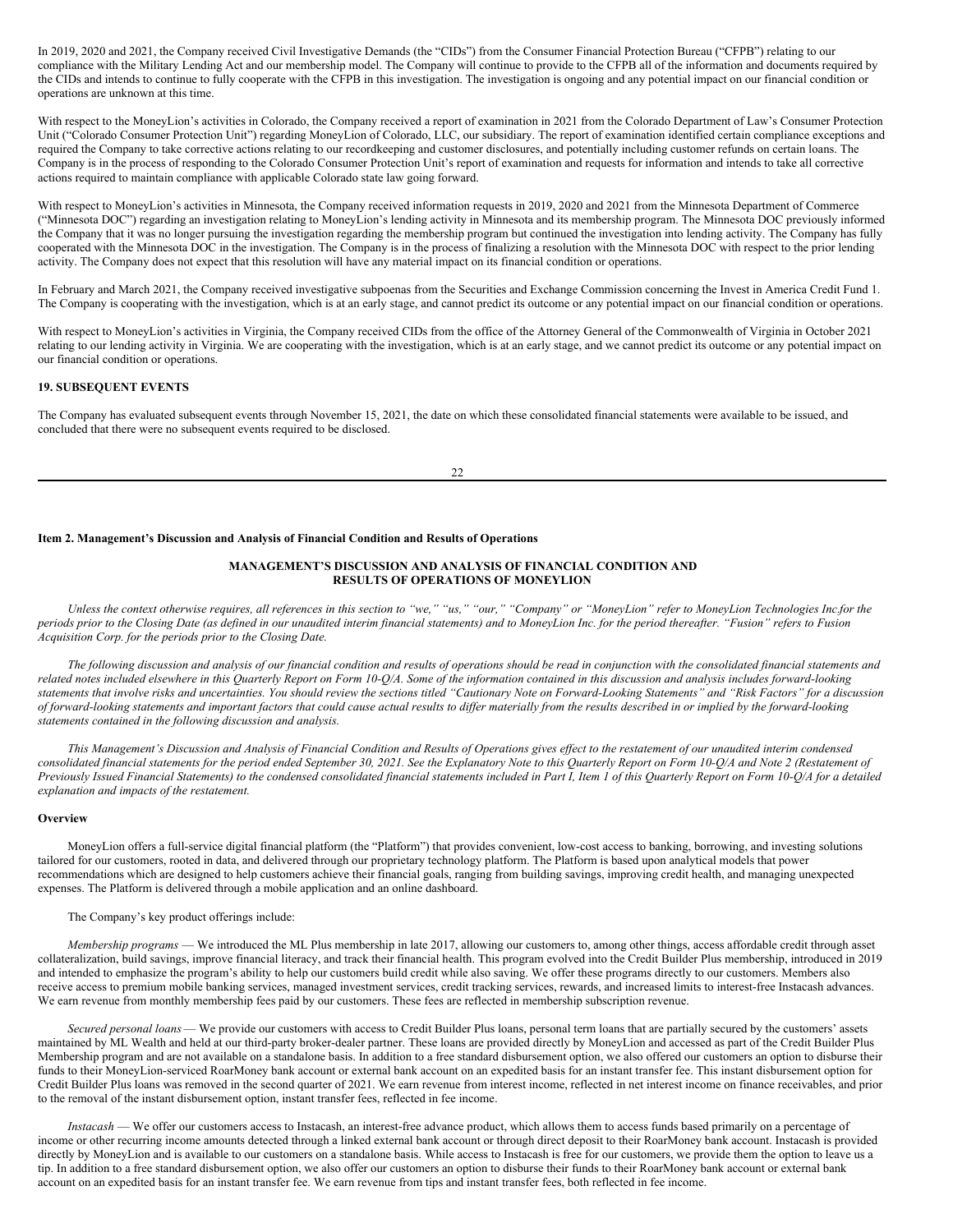*RoarMoney Premium Mobile Banking* — Through our bank partnership with MetaBank, we provide our customers a FDIC-insured digital demand deposit account, which includes issuance of a physical and virtual MoneyLion-branded debit card with features such as up to two-day early direct deposit and rewards. Our RoarMoney account is available to our customers on a standalone basis. We earn revenue from interchange fees from payment networks based on customer expenditures on the debit card. We also earn revenue from cardholder fees such as a small monthly administrative fee charged to our customers and a fee charged to customers when an out-of-network ATM is utilized to withdraw cash. Both interchange fees and cardholder fees are reflected in fee income. We incur direct costs, which include fees paid to the payment networks and our partner bank.

*Af iliate marketing program* — We work with various affiliate partners that offer products or services that we may recommend to our customers via display ads, offers or campaigns through our digital platform. Our customers can access these offers on a standalone basis. We earn revenue from fees from our affiliate partners in exchange for meeting certain success metrics related to their campaigns such as customers' clicks, impressions or completed transactions. This revenue is reflected in affiliates income.

*Managed investing* — Through our partnership with various third parties, we offer our customers automated investing tools with various diversified investment options tailored to their risk tolerance preferences. Our customers are also able to invest in thematic portfolios, such as ones focused on cash flow growth or innovation. Our managed investment account is available on a standalone basis. We earn revenue from a small monthly administration fee from our customers who use this product, which is reflected in fee income.

*Cryptocurrency* — Through our partnership with Zero Hash, we introduced a cryptocurrency offering on a limited basis in the third quarter of 2021, which was formally launched in early Q4 2021. This offering allows our customers to buy and sell digital currencies, which are limited at launch to Bitcoin and Ether. Under the terms of the partnership agreement, MoneyLion is not directly involved in any cryptocurrency transactions or the exchange of fiat funds for cryptocurrency taking place at or through Zero Hash. We earn revenue from Zero Hash as they pay us a share of the fees they earn from our customers in exchange for MoneyLion enabling Zero Hash to effect digital currency-related transactions for our customers. This revenue is reflected in fee income and is immaterial to revenue in the third quarter of 2021.

*Financial Tracking* — We offer our customers access to financial tracking tools such as Financial Heartbea® and credit score tracking. Financial Heartbeat is an intelligent, automated advice platform that guides customers on their financial journey. Financial Heartbeat evaluates customers' financial situation across four key dimensions: SAVE (savings and financial preparedness), SPEND (spending and personal budget), SHIELD (insurance needs and coverage) and SCORE (credit tracking and health). Customers can review the key issues impacting their financial situation, decide what actions to take, evaluate which products to use and receive guidance on how to stay motivated on their journey towards financial wellness. Financial tracking tools are offered to our customers at no cost and we do not earn revenue.

*Unsecured personal loans*— Through our partnership with a third party as well as directly by MoneyLion, we offered unsecured personal loans to our customers of up to \$15,000. These loans were available on a standalone basis and their average duration was 13.4 months. The funding process for unsecured personal loans was the same as our Credit Builder Plus loans. While we do not provide a guarantee for the performance of loans and other receivables that we originate, we sell these loans and other receivables at a discount of approximately 10% to IIA. The credit policy for automated decisioning and manual reviews was developed and executed by MoneyLion. For loans made within our partnership with a third party, the credit policies were also reviewed and approved by the third party. We earn revenue from interest income, which is reflected in net interest income on finance receivables, and fees, which are reflected in fee income. We phased out this offering in the first quarter of 2020 and it is not expected to contribute to revenue going forward.

*Credit-related decision servicing* — MoneyLion provided credit-related decision servicing to third parties. We earned revenue from fees generated from this service. These fees are reflected in fee income. We phased out this offering in the first quarter of 2020 and it is not expected to contribute to revenue going forward.

Receivables originated on our platform are currently financed through IIA. IIA was formed in 2016 and is an indirect wholly owned subsidiary of MoneyLion Inc. As of December 31, 2020, IIA had assets of approximately \$86 million, primarily from institutional investors, and has been our primary source of funding for originated receivables since 2018. IIA is organized as a Delaware limited liability company and is treated as a partnership for United States income tax purposes. IIA's membership interests are issued in separately designated series, with each series consisting of Class A Units and Class B Units. IIA investors own all non-voting Class B Units of the applicable series they invest in, which entitles them to a targeted, non-guaranteed, preferred return of typically 12% per year. ML Capital III, an indirect wholly owned MoneyLion subsidiary, is the managing member of IIA and owns the Class A Units of each series, which entitles ML Capital III to returns that exceed the targeted preferred return on the Class B Units. IIA uses proceeds from the sale of Class B Units to investors to purchase borrower payment dependent promissory notes from Invest in America Notes I SPV LLC and Invest in America Notes SPV IV LLC, each an indirect wholly owned MoneyLion subsidiary. The collateral consists of a portfolio of underlying MoneyLion loans and advance receivables. Investors in Class B Units fund their investment into IIA at the time of subscription, which proceeds are used to finance receivables originated on MoneyLion's platform.

#### **Recent Developments**

Recent events impacting our business are as follows:

**COVID-19** — In March 2020, the World Health Organization recognized a global pandemic known as the coronavirus or COVID-19. Due to the economic uncertainty that this has and can continue to cause, there is an added risk factor in the overall future outlook of the Company. In response to the economic uncertainty caused by the pandemic, we made certain operational changes, including reductions to our marketing activities such as advertising through digital platforms, that have since returned to prepandemic levels. We also reduced our sponsorship arrangements with third parties. We implemented underwriting policy changes on a targeted basis as pockets of risk and opportunity had been identified, to more closely manage credit risk while we further evaluated market conditions. Our underwriting models are dynamic relative to real time changes in our customer's income and credit profiles and our credit performance remained steady as our underwriting models quickly adapted to these changes. To further support our customers, we expanded our payment deferral options and reduced certain fees, while providing them with relevant content and resources on topics like unemployment insurance and stimulus checks. For our secured personal loan customers with no prior missed payments, we offer payment deferrals based on a customer's payment frequency, ranging from one payment deferral for monthly payments and up to three payment deferrals for weekly payments. For our Instacash customers with an outstanding advance, we allow them to change the scheduled repayment date by up to 14 days. Once the advance is repaid, the customer could request another change to scheduled repayment on another salary advance. While there is no limit to the number of changes a customer may be granted, they are limited to one at a time and per salary advance. These programs are immaterial to our performance.

While there has been an increase in economic uncertainty due to the pandemic, there was an uptick in the number of customers on our platform in the second quarter of 2020 due to factors including government-initiated lockdowns and temporary or continued closure of local branches of many banks and credit unions. We expect this trend to continue although the rate of customer acquisition as a result of COVID-19 may be slower.

In April 2020, the Company borrowed \$3.2 million from a bank under the SBA's Paycheck Protection Program introduced as part of the U.S. Government's COVID-19 relief efforts (the "PPP Loan"). In June 2021, the SBA approved the Company's application for forgiveness with respect to the entire outstanding balance of the PPP Loan.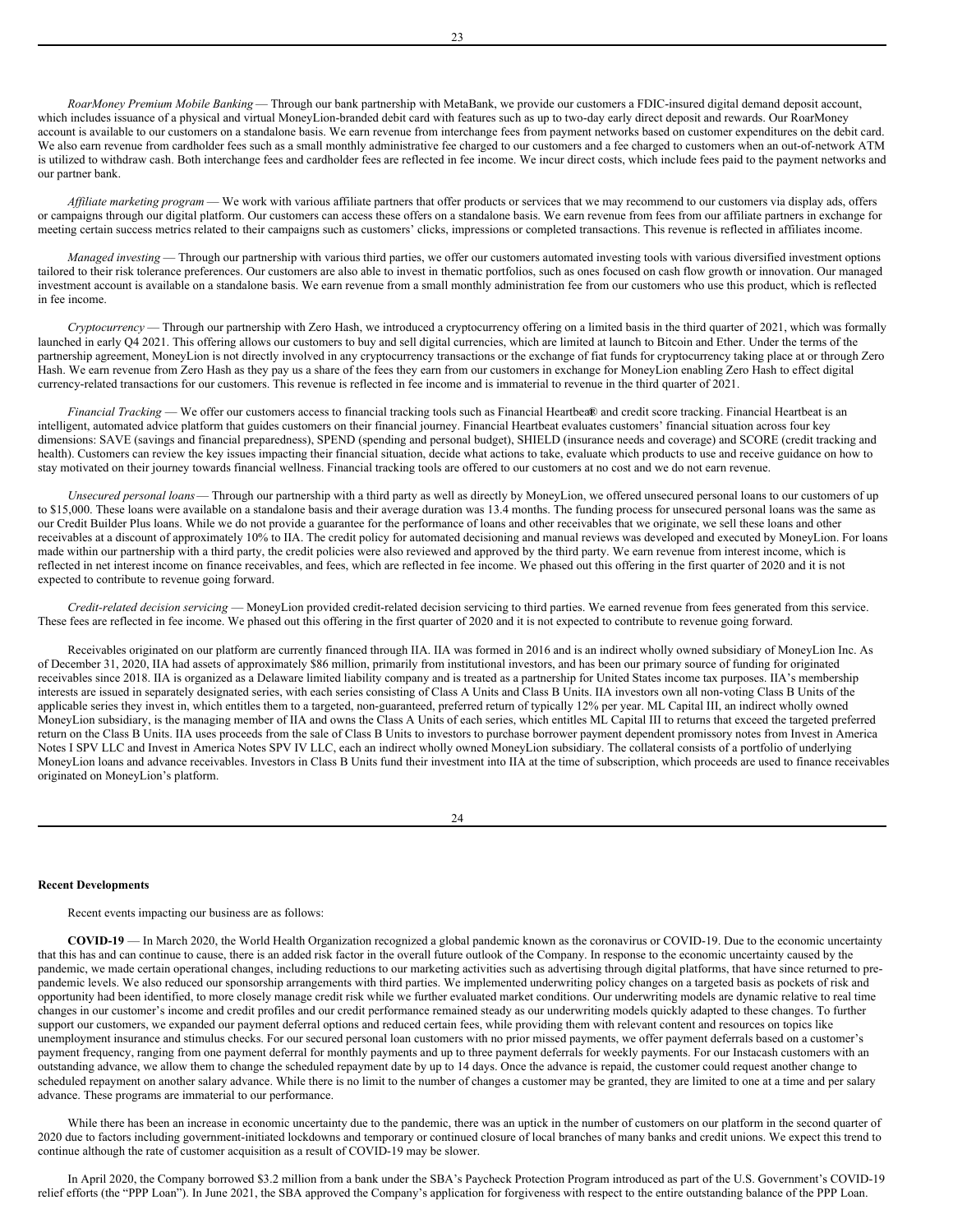Management will continue to monitor the nature and extent of potential impact to the business as the pandemic continues.

**Business Combinations** — During December 2020, we acquired Wealth Technologies, Inc. ("WTI"). Additionally, we merged with Fusion Acquisition Corp. ("Fusion") on September 22, 2021. See below for further discussion.

- WTI Acquisition In December 2020, the Company acquired 100% of the outstanding common stock and Series A redeemable convertible preferred shares of Wealth Technologies, Inc. in exchange for 539,592 shares of Legacy MoneyLion Series C-1 Redeemable Convertible Preferred Stock, resulting in total consideration of approximately \$27.9 million. WTI is a technology company specializing in market-leading wealth management decisioning and administration. The co-founder and equity holder of WTI was also a significant stockholder of Series A redeemable convertible preferred stock of Legacy MoneyLion and was the Chairman of the Legacy MoneyLion board of directors as of the date of the transaction. The purchase price has been allocated to the assets acquired and liabilities assumed based upon their respective fair market values. The excess of the aggregate purchase price over the fair values of the net assets acquired was recognized as goodwill of approximately \$21.6 million.
- Merger with Fusion On September 22, 2021 (the "Closing Date"), Legacy MoneyLion completed the previously announced Business Combination with Fusion and became a publicly traded company. The Business Combination was accounted for as a reverse recapitalization in accordance with U.S. GAAP, for which Legacy MoneyLion was determined to be the accounting acquirer. Since the Business Combination was accounted for as a reverse recapitalization, no goodwill or other intangible assets were recorded, in accordance with U.S. GAAP. Under this method of accounting, Fusion was treated as the "acquired" company for financial reporting purposes. Operations prior to the Business Combination are those of Legacy MoneyLion. See Note 4 to our unaudited interim financial statements for additional information.

#### **Factors Affecting Our Performance**

The Company is subject to a number of risks including, but not limited to, the need for successful development of products, the need for additional capital (or financing) to fund operating losses, competition from substitute products and services from larger companies, protection of proprietary technology, dependence on key individuals, and risks associated with changes in information technology.

#### *New customer growth and increasing usage across existing customers*

Our ability to effectively acquire new customers through our acquisition and marketing efforts, and drive usage of our products across our existing customers is key to our growth. We invested in the platform approach and believe our customers' experience is enhanced by using our full product suite as we can better tailor the insights and recommendations. In turn, this generates higher revenue and lifetime value from our customer base.

#### *Product expansion and innovation*

We believe in the platform approach and providing relevant products to our customers to help them better manage their financial lives, both in times of need and excess. We will continue to invest in enhancing our existing suite of products and developing new products. Any factors that impair our ability to do so may negatively impact our efforts towards retaining and attracting customers.

25

#### *General economic and market conditions*

Our performance is impacted by the relative strength of the overall economy, market volatility, consumer spending behavior, and consumer demand for financial products and services. The willingness of our customers to spend, invest, or borrow may fluctuate with their level of disposable income. Other factors such as interest rate fluctuations or monetary policies may also impact our customers' behavior and our own ability to fund loan volume.

#### *Competition*

We compete with several larger financial institutions and technology platforms that offer similar products and services. We compete with those that offer both single point solutions similar to any one of our products as well as more integrated, complete solutions. Some of our competitors may have access to more resources than we do and thus may be able to offer better pricing or benefits to our customers.

#### *Pricing of our products*

We derive a substantial portion of our revenue from fees earned from our products. The fees we earn are subject to a variety of external factors such as competition, interchange rates and other macroeconomic factors, such as interest rates and inflation, among others. We may provide discounts to customers who utilize multiple products to expand usage of our platform. We may also lower pricing on our products to acquire new customers. For example, we offer our customers discounts such as Shake 'N' Bank cashback and other cashback rewards opportunities as part of our RoarMoney bank account product offering and such discounts are provided to customers based on eligible MoneyLion debit card transactions. On average, approximately 50% of our eligible RoarMoney bank account customers receive this benefit. We also offer our Credit Builder Plus members access to our Lion's Share Loyalty Program where members can earn up to \$19.99 per month. The size of the Lion's Share reward depends on a customer's number of logins into the MoneyLion app and purchases using their RoarMoney account in that month. On average, approximately 40% of our Credit Builder Plus members who met the minimum eligibility criteria received a Lion's Share reward.

#### *Product mix*

We provide various products and services on our platform, including a membership program, loans, earned income advances, investment and bank accounts, and each product has a different profitability profile. The relative usage of products with high or low profitability and their lifetime value could have an impact on our performance.

#### *Access and cost of financing*

Our credit products and other receivables are currently financed through IIA and associated special purpose vehicles. Loss of one or more of the financing sources we have for our credit products and other receivables could have an adverse impact on our performance, and it could be costly to obtain new financing.

#### **Key Performance Metrics**

We regularly review several metrics, including the following key metrics, to evaluate our business, measure our performance, identify trends affecting our business, formulate financial projections and make strategic decisions.

#### *Total Originations*

We define total originations as the dollar volume of the secured personal loans originated and Instacash advances funded within the stated period. We consider total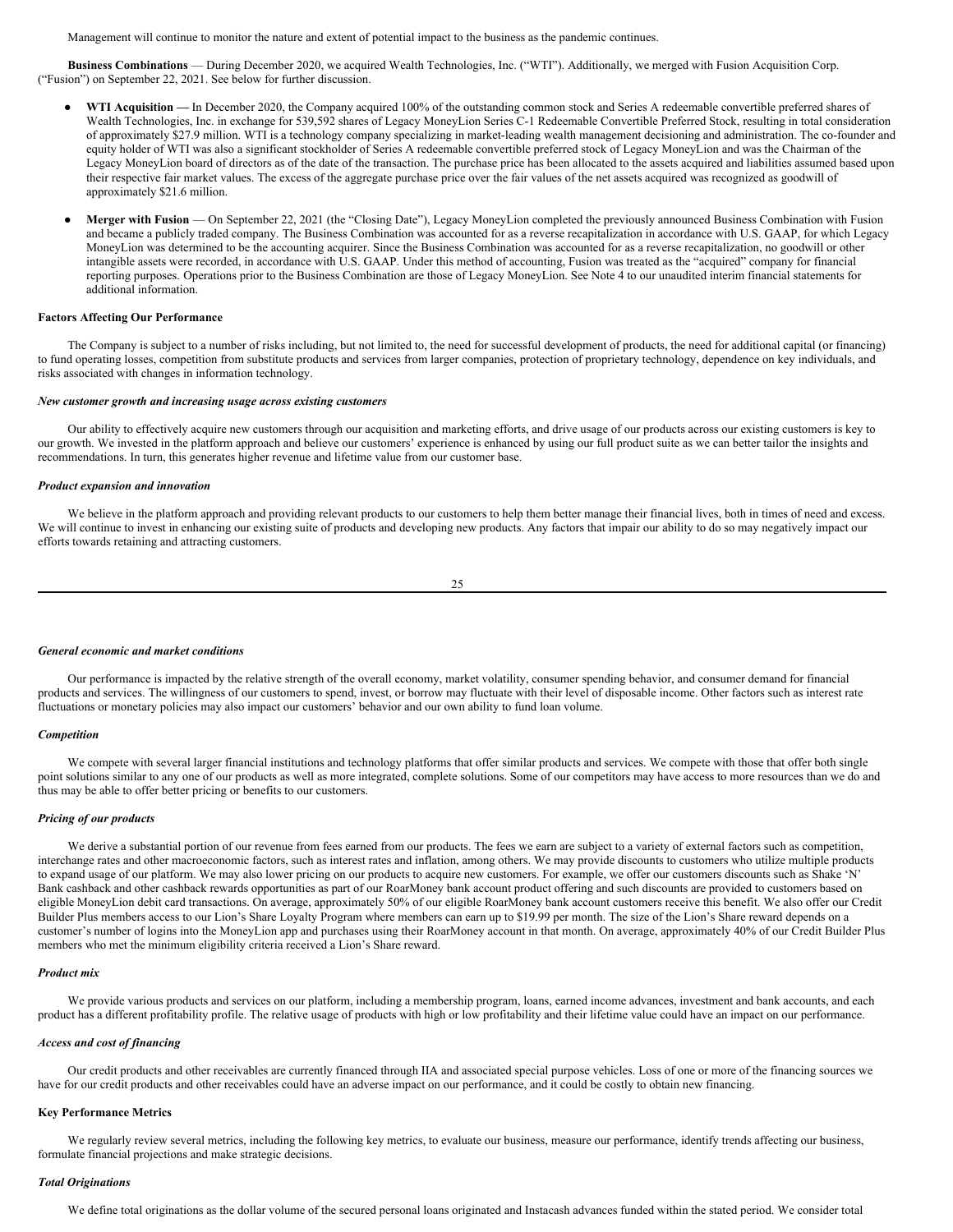originations to be a key performance metric as it can be used to measure the usage and engagement of the customers across our secured personal lending and Instacash products and is a significant driver of net interest income on finance receivables and fee income. Total originations were \$274 million and \$117 million for the three months ended September 30, 2021 and 2020, respectively. Total originations were \$700 million and \$255 million for the nine months ended September 30, 2021 and 2020, respectively, and were originated directly by MoneyLion.

#### *Total Customers*

We define total customers as those customers that have opened at least one account, including banking, membership subscription, secured personal loan, Instacash advance, managed investment account, cryptocurrency account or affiliate product. We consider total customers to be a key performance metric as it can be used to understand lifecycle efforts of our customers, as we look to cross sell products to our customer base and grow our platform. Total customers were 2.7 million and 1.2 million as of September 30, 2021 and 2020, respectively. For the years ended December 31, 2020 and 2019, approximately 33% and 46%, respectively, of our total customers that have opened a banking or managed investment account have funded accounts. For the years ended December 31, 2020 and 2019, approximately 53% and 57%, respectively, of our total customers have engaged in any activity on our platform.

#### *Total Products*

We define total products as the total number of products that our total customers have opened including banking, membership subscription, secured personal loan, Instacash advance, managed investment account, cryptocurrency account, affiliate product, or signed up for our financial tracking services (with either credit tracking enabled or external linked accounts), whether or not the customer is still registered for the product. If a customer has funded multiple secured personal loans or Instacash advances, it is only counted once for each product type. We consider total products to be a key performance metric as it can be used to understand the usage of our products across our customer base. Total products were 6.9 million and 4.0 million as of September 30, 2021 and 2020, respectively.

#### *Adjusted Revenue*

Adjusted revenue is defined as total revenues, net, plus amortization of loan origination costs less provision for loss on membership receivables, provision for loss on fees receivables, revenue from products that have been phased out, and non-operating income. We believe that adjusted revenue provides a meaningful understanding of revenue from ongoing products and recurring revenue for comparability purposes. Adjusted revenue is a non-GAAP measure and should not be viewed as a substitute for total revenues, net. Refer to the "*Non-GAAP Measures*" section below for further discussion.

Our adjusted revenue is further broken into the following categories:

|                         | <b>Three Months Ended</b><br>September 30, |  |        |                | <b>Nine Months Ended</b><br>September 30, |      |        |  |
|-------------------------|--------------------------------------------|--|--------|----------------|-------------------------------------------|------|--------|--|
|                         | 2021                                       |  | 2020   |                | 2021                                      | 2020 |        |  |
|                         | (in thousands)                             |  |        | (in thousands) |                                           |      |        |  |
| Fees                    | 32,841                                     |  | 15,427 |                | 86,392                                    |      | 40,495 |  |
| Payments                | 2,990                                      |  | l,434  |                | 10.450                                    |      | 4,505  |  |
| Advice                  | 3,394                                      |  | 719    |                | 7,208                                     |      | 1,957  |  |
| Interest                | 2,755                                      |  | 1,581  |                | 6,886                                     |      | 3,645  |  |
| <b>Adjusted Revenue</b> | 41,979                                     |  | 19,160 |                | 110,935                                   |      | 50,603 |  |

This breakdown of adjusted revenue across the categories of fees, payments, advice, and interest helps provide our management with a better understanding of adjusted revenue by type and may help to inform strategic pricing and resource allocations across our products.

#### *Adjusted Gross Profit*

Adjusted gross profit is defined as gross profit less revenue derived from products that have been phased out and non-operating income. We believe that adjusted gross profit provides a meaningful understanding of one aspect of profitability based on our current product portfolio. Adjusted gross profit is a non-GAAP measure and should not be viewed as a substitute for gross profit (loss). Refer to the "*Non-GAAP Measures*" section below for further discussion.

27

#### **Results of Operations for the Three Months and Nine Months Ended September 30, 2021 and 2020**

The following table is reference for the discussion that follows.

|                                   | Three Months Ended<br>September 30, |               |        |      | <b>Change (As Restated)</b>            |             | <b>Nine Months Ended</b><br>September 30, |               |        |              | <b>Change (As Restated)</b>            |               |
|-----------------------------------|-------------------------------------|---------------|--------|------|----------------------------------------|-------------|-------------------------------------------|---------------|--------|--------------|----------------------------------------|---------------|
|                                   | 2021                                |               |        |      |                                        |             | 2021                                      |               |        |              |                                        |               |
|                                   | (As Restated)                       |               | 2020   |      |                                        | $\%$        | (As Restated)                             |               | 2020   |              |                                        | $\frac{6}{6}$ |
|                                   |                                     |               |        |      | (in thousands, except for percentages) |             |                                           |               |        |              | (in thousands, except for percentages) |               |
| Revenue                           |                                     |               |        |      |                                        |             |                                           |               |        |              |                                        |               |
| Net interest income on finance    |                                     |               |        |      |                                        |             |                                           |               |        |              |                                        |               |
| receivables                       | \$<br>2,293                         | <sup>\$</sup> | 1,654  | - \$ | 639                                    | $38.6\%$ \$ | 5,716                                     | <sup>\$</sup> | 3,617  | <sup>S</sup> | 2,099                                  | 58.0%         |
| Membership subscription           |                                     |               |        |      |                                        |             |                                           |               |        |              |                                        |               |
| revenue                           | 8,347                               |               | 8,435  |      | (88)                                   | $-1.0\%$    | 23,709                                    |               | 22,778 |              | 931                                    | 4.1%          |
| Affiliates income                 | 3,175                               |               | 518    |      | 2,657                                  | 512.9%      | 6,444                                     |               | 1,368  |              | 5,076                                  | 371.1%        |
| Fee income                        | 30,402                              |               | 12,471 |      | 17,931                                 | 143.8%      | 79,659                                    |               | 28,924 |              | 50,735                                 | 175.4%        |
| Other income                      |                                     |               | 39     |      | (36)                                   | $-92.3%$    | 21                                        |               | 174    |              | (153)                                  | $-87.9%$      |
| <b>Total Revenues, net</b>        | 44,220                              |               | 23,117 |      | 21,103                                 | 91.3%       | 115,549                                   |               | 56,861 |              | 58,688                                 | 103.2%        |
| <b>Operating expenses</b>         |                                     |               |        |      |                                        |             |                                           |               |        |              |                                        |               |
| Marketing                         | 13,531                              |               | 2,921  |      | 10.610                                 | 363.2%      | 27,060                                    |               | 7.404  |              | 19,656                                 | 265.5%        |
| Provision for loss on receivables | 15,238                              |               | 10,456 |      | 4,782                                  | 45.7%       | 36,644                                    |               | 14,587 |              | 22,057                                 | 151.2%        |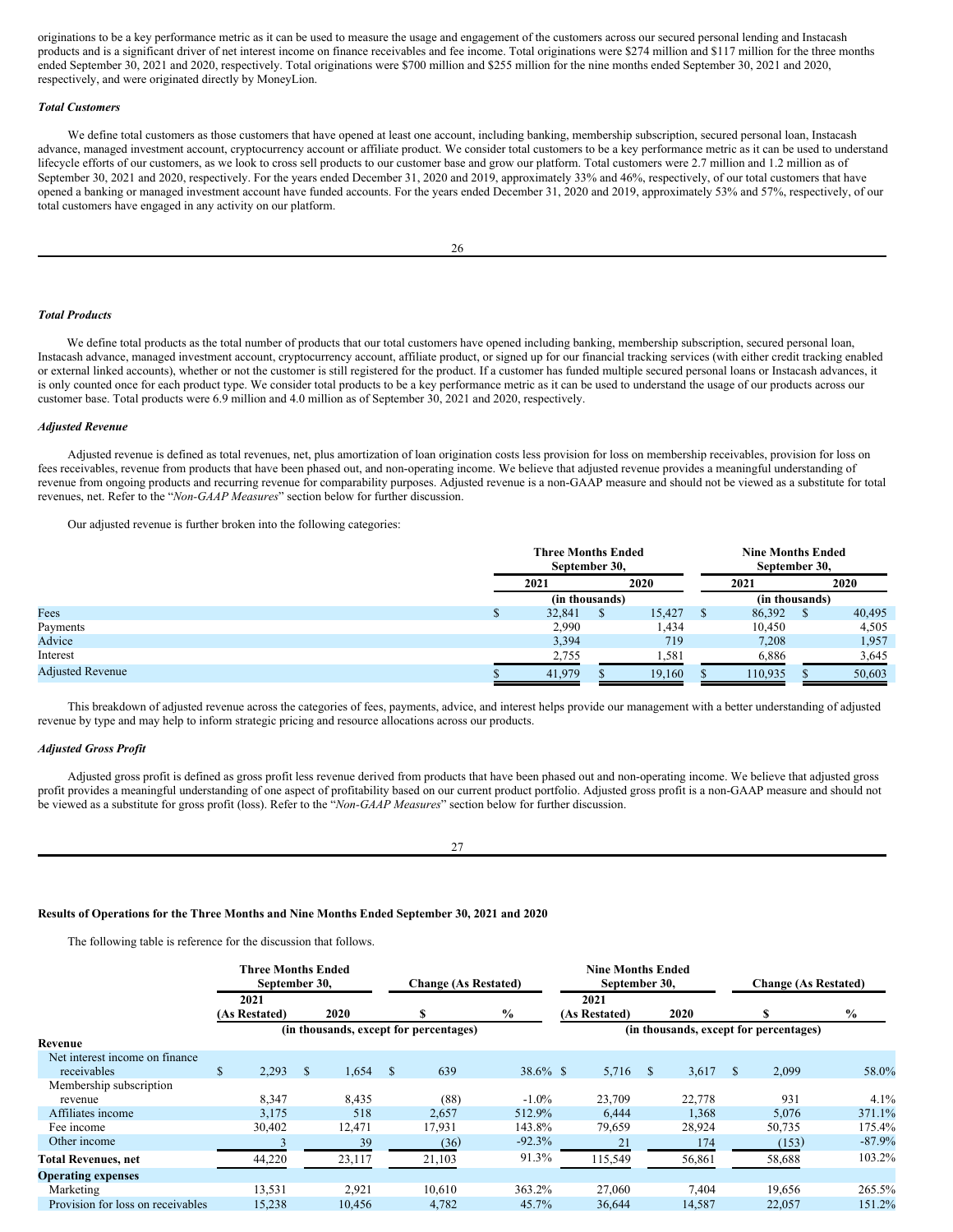| Other direct costs              | 1,828     | 1,183   | 645       | 54.5%                    | 6,983      | 3,137     | 3,846      | 122.6%    |
|---------------------------------|-----------|---------|-----------|--------------------------|------------|-----------|------------|-----------|
| Interest expense                | 1,627     | 865     | 762       | 88.1%                    | 4,947      | 2,316     | 2,631      | 113.6%    |
| Personnel expenses              | 15,483    | 4,672   | 10,811    | 231.4%                   | 30,736     | 15,704    | 15,032     | 95.7%     |
| Underwriting expenses           | 2,158     | 1,137   | 1,021     | 89.8%                    | 5,702      | 4,553     | 1,149      | 25.2%     |
| Information technology          |           |         |           |                          |            |           |            |           |
| expenses                        | 1,195     | 1,725   | (530)     | $-30.7%$                 | 5,009      | 5,089     | (80)       | $-1.6%$   |
| Bank and payment processor      |           |         |           |                          |            |           |            |           |
| fees                            | 6,770     | 3,697   | 3,073     | 83.1%                    | 18,526     | 8,987     | 9,539      | 106.1%    |
| Change in fair value of warrant |           |         |           |                          |            |           |            |           |
| liability                       | 5,495     | (228)   | 6,323     | $\overline{\phantom{a}}$ | 54,285     | (228)     | 54,513     |           |
| Change in fair value of         |           |         |           |                          |            |           |            |           |
| subordinated convertible        |           |         |           |                          |            |           |            |           |
| notes                           | (7,684)   |         |           |                          | 41,877     |           | 41,877     |           |
| Professional fees               | 4,678     | 1,879   | 2,799     | 149.0%                   | 12,715     | 4,516     | 8,199      | 181.6%    |
| Depreciation expense            | 486       | 286     | 200       | 69.9%                    | 1,502      | 811       | 691        | 85.2%     |
| Occupancy expense               | (46)      | 314     | (360)     | $-114.6%$                | 719        | 913       | (194)      | $-21.2%$  |
| Gain on foreign currency        |           |         |           |                          |            |           |            |           |
| translation                     | (135)     | (43)    | (92)      | 214.0%                   | (178)      | (155)     | (23)       | 14.8%     |
| Other operating expenses        | 8,242     | (257)   | 8,499     |                          | 6,221      | 393       | 5,828      | 1,483.0%  |
| <b>Total operating expenses</b> | 68,866    | 28,607  | 40,259    | 140.7%                   | 252,748    | 68,027    | 184,721    | 271.5%    |
| Net loss before income taxes    | (24, 646) | (5,490) | (19, 156) | 348.9%                   | (137, 199) | (11, 166) | (126, 033) | 1,128.7%  |
| Income tax benefit              | (1)       |         | (1)       |                          | 41         | (13)      | 54         | $-415.4%$ |
| <b>Net loss</b>                 | (24, 645) | (5,490) | (19, 155) | 348.9%                   | (137,240)  | (11, 153) | (126,087)  | 1,130.5%  |

#### *Revenues*

We generate revenues primarily from originating loans, providing membership subscriptions, various product related fees and promoting affiliate services.

Total revenues increased by \$21.1 million, or 91.3%, to \$44.2 million for the three months ended September 30, 2021, as compared to \$23.1 million for the same period in 2020.

Total revenues increased by \$58.7 million, or 103.2%, to \$115.5 million for the nine months ended September 30, 2021, as compared to \$56.9 million for the same period in 2020.

#### *Net Interest Income on Finance Receivables*

Net interest income on finance receivables increased by \$0.6 million, or 38.6%, to \$2.3 million, for the three months ended September 30, 2021, as compared to \$1.7 million for the same period in 2020.

Net interest income on finance receivables increased by \$2.1 million, or 58.0%, to \$5.7 million, for the nine months ended September 30, 2021, as compared to \$3.6 million for the same period in 2020. Net interest income on finance receivables is generated by interest earned on unsecured personal loans, ML Plus loans, and Credit Builder Plus loans, which is offset by the amortization of loan origination costs.

28

Net interest income on finance receivables is comprised of the following:

#### *Credit Builder Plus loans*

Net interest income related to Credit Builder Plus loans increased by \$1.4 million to \$2.8 million for the three months ended September 30, 2021, as compared to \$1.4 million for the same period in 2020. The increase is largely attributable to the growth of Credit Builder Plus loans, across both existing and new customers.

Net interest income related to Credit Builder Plus loans increased by \$4.2 million to \$6.9 million for the nine months ended September 30, 2021, as compared to \$2.7 million for the same period in 2020. We launched Credit Builder Plus in 2019 and it became our only secured personal loan product in the second quarter of 2020 as we transitioned from ML Plus loans, which contributed to the increase in net interest income as Credit Builder Plus loans increased across both existing and new customers.

# *ML Plus loans*

Net interest income related to ML Plus loans decreased by \$0.2 million to \$0.0 million for the three months ended September 30, 2021, as compared to \$0.2 million for the same period in 2020. We transitioned from originating ML Plus loans in the second quarter of 2020 as we offered our new and existing customers our Credit Builder Plus loans.

Net interest income related to ML Plus loans decreased by \$1.0 million to \$0.0 million for the nine months ended September 30, 2021, as compared to \$1.0 million for the same period in 2020. We transitioned from originating ML Plus loans in the second quarter of 2020 as we offered our new and existing customers our Credit Builder Plus loans. Therefore, these loans are immaterial to our ongoing performance as they represent less than 1% of receivables on our consolidated balance sheets.

#### *Unsecured personal loans*

Net interest income related to unsecured personal loans decreased by \$0.3 million to \$0.0 million for the three months ended September 30, 2021, as compared to \$0.3 million for the same period in 2020. During the first quarter of 2020, we phased out originating unsecured personal loans.

Net interest income related to unsecured personal loans decreased by \$1.5 million to \$(0.1) million for the nine months ended September 30, 2021, as compared to \$1.3 million for the same period in 2020. During the first quarter of 2020, we phased out originating unsecured personal loans. Therefore, these loans are immaterial to our ongoing performance as they represent less than 1% of receivables on our consolidated balance sheets.

The amortization of loan origination costs increased by \$0.3 million, or 124.5%, to \$0.5 million for the three months ended September 30, 2021, as compared to \$0.2 million for the same period in 2020.

The amortization of loan origination costs decreased by \$0.3 million, or 23.8%, to \$1.0 million for the nine months ended September 30, 2021, as compared to \$1.4 million for the same period in 2020.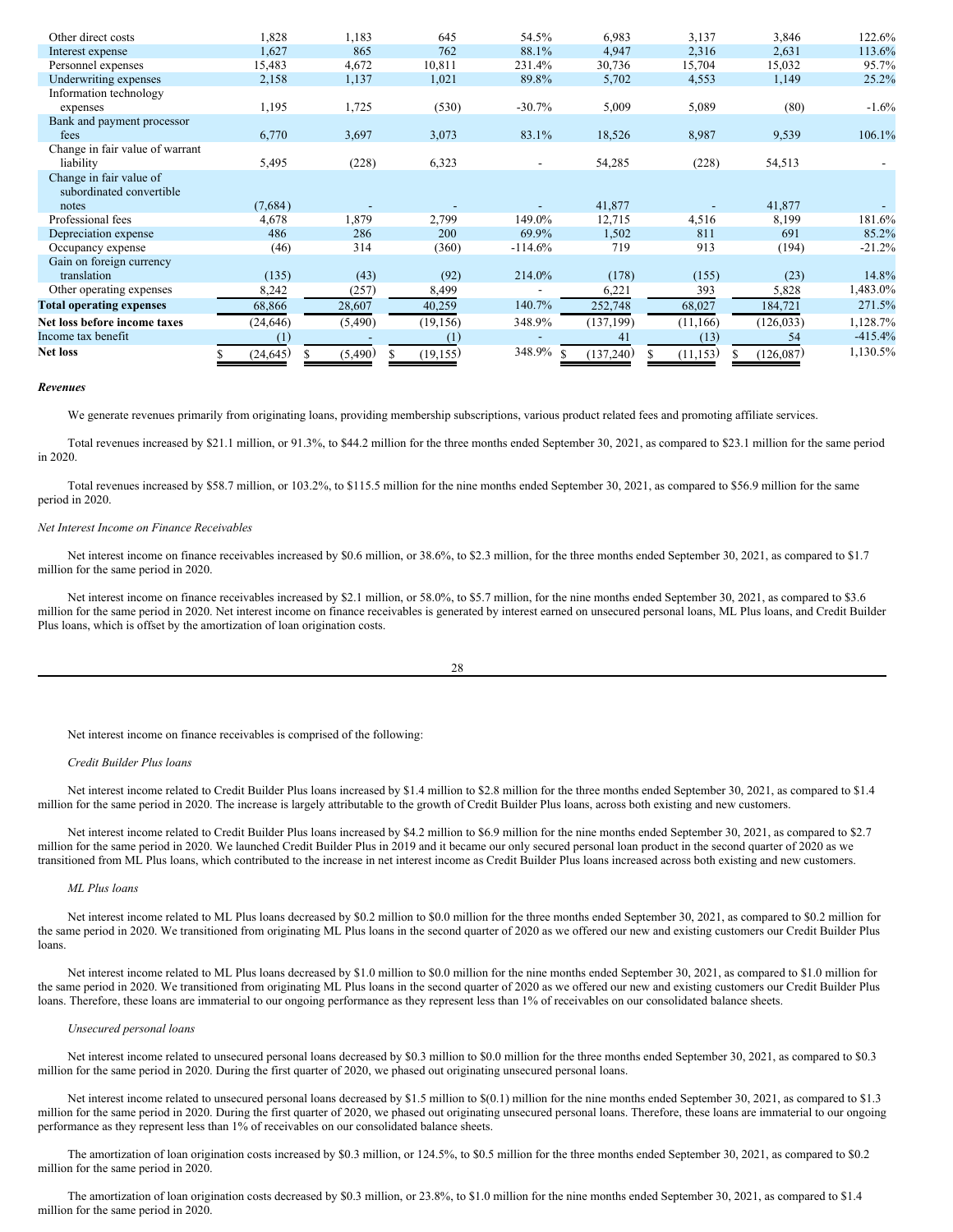#### *Membership Subscription Revenue*

Membership subscription revenue decreased by \$0.1 million, or 1.0%, to \$8.3 million, for the three months ended September 30, 2021, as compared to \$8.4 million for the same period in 2020. The decrease is due to a non-recurring adjustment of \$1.8 million in the third quarter of 2020. Revenue would have increased \$1.7 million during this period excluding this adjustment.

Membership subscription revenue increased by \$0.9 million, or 4.1%, to \$23.7 million, for the nine months ended September 30, 2021, as compared to \$22.8 million for the same period in 2020 due to an increasing number of customers using the Credit Builder Plus membership program. This was slightly offset by a lower monthly membership fee charged to customers as we still offered the higher priced ML Plus membership in the first and second quarter of 2020, and a non-recurring adjustment of \$1.8 million in the third quarter of 2020. Revenue would have increased \$2.7 million during this period excluding this adjustment.

# *Af iliates Income*

Affiliates income increased by \$2.7 million, or 512.9%, to \$3.2 million, for the three months ended September 30, 2021, as compared to \$0.5 million for the same period in 2020. This increase was primarily attributable to an increase in income generated from running campaigns promoting various affiliate partners through our digital platform.

Affiliates income increased by \$5.1 million, or 371.1%, to \$6.4 million, for the nine months ended September 30, 2021, as compared to \$1.4 million for the same period in 2020. This increase was primarily attributable to an increase in income generated from running campaigns promoting various affiliate partners through our digital platform.

#### *Fee Income*

Fee income increased by \$17.9 million, or 143.8%, to \$30.4 million, for the three months ended September 30, 2021, as compared to \$12.5 million for the same period in 2020.

Fee income increased by \$50.7 million, or 175.4%, to \$79.7 million, for the nine months ended September 30, 2021, as compared to \$28.9 million for the same period in 2020.

Fee income is primarily comprised of the following:

#### *Instant transfer fees*

Fee income related to instant transfer fees on Instacash, Credit Builder Plus loans and ML Plus loans increased by \$13.8 million to \$21.2 million, for the three months ended September 30, 2021, as compared to \$7.5 million for the same period in 2020. The increase is largely attributable to the growth of Instacash advances, across both existing and new customers. We launched the instant transfer disbursement option for Instacash customers in 2019 and have since seen a consistent percentage of our Instacash customers elect this disbursement option. This was slightly offset by the decrease in instant transfer fees on Credit Builder Plus loans as beginning in Q2 2021, the instant transfer disbursement option was removed for Credit Builder Plus loans.

Fee income related to instant transfer fees on Instacash, Credit Builder Plus loans and ML Plus loans increased by \$37.3 million to \$52.7 million, for the nine months ended September 30, 2021, as compared to \$15.3 million for the same period in 2020. The increase is largely attributable to the growth of Instacash advances, across both existing and new customers. We launched the instant transfer disbursement option for Instacash customers in 2019 and have since seen a consistent percentage of our Instacash customers elect this disbursement option. This was slightly offset by the decrease in instant transfer fees on Credit Builder Plus loans as beginning in Q2 2021, the instant transfer disbursement option was removed for Credit Builder Plus loans.

#### *Tips*

Fee income related to tips from Instacash increased by \$2.6 million to \$6.0 million, for the three months ended September 30, 2021, as compared to \$3.3 million for the same period in 2020. This increase was driven by the growth of Instacash advances, across both existing and new customers

Fee income related to tips from Instacash increased by \$8.1 million to \$15.8 million, for the nine months ended September 30, 2021, as compared to \$7.7 million for the same period in 2020. This increase was driven by the growth of Instacash advances, across both existing and new customers.

#### *Interchange fees*

Fee income related to interchange fees from our bank account increased by \$1.2 million to \$2.3 million, for the three months ended September 30, 2021, as compared to \$1.2 million for the same period in 2020. This increase was driven by an increase in bank account customers.

Fee income related to interchange fees from our bank account increased by \$5.0 million to \$8.7 million, for the nine months ended September 30, 2021, as compared to \$3.7 million for the same period in 2020. This increase was driven by an increase in bank account customers.

#### *Cardholder fees*

Fee income related to cardholder fees from our bank account increased by \$0.4 million to \$0.7 million, for the three months ended September 30, 2021, as compared to \$0.3 million for the same period in 2020. This increase was primarily driven by a small monthly administration fee that we began charging our bank account customers in the third quarter of 2020 as well as an increase in bank account customers.

Fee income related to cardholder fees from our bank account increased by \$1.0 million to \$1.8 million, for the nine months ended September 30, 2021, as compared to \$0.8 million for the same period in 2020. This increase was primarily driven by a small monthly administration fee that we began charging our bank account customers in the third quarter of 2020 as well as an increase in bank account customers.

## *Administration fees*

Fee income related to administration fees from our managed investment account increased by \$0.0 million to \$0.2 million, for the three months ended September 30, 2021, as compared to \$0.2 million for the same period in 2020.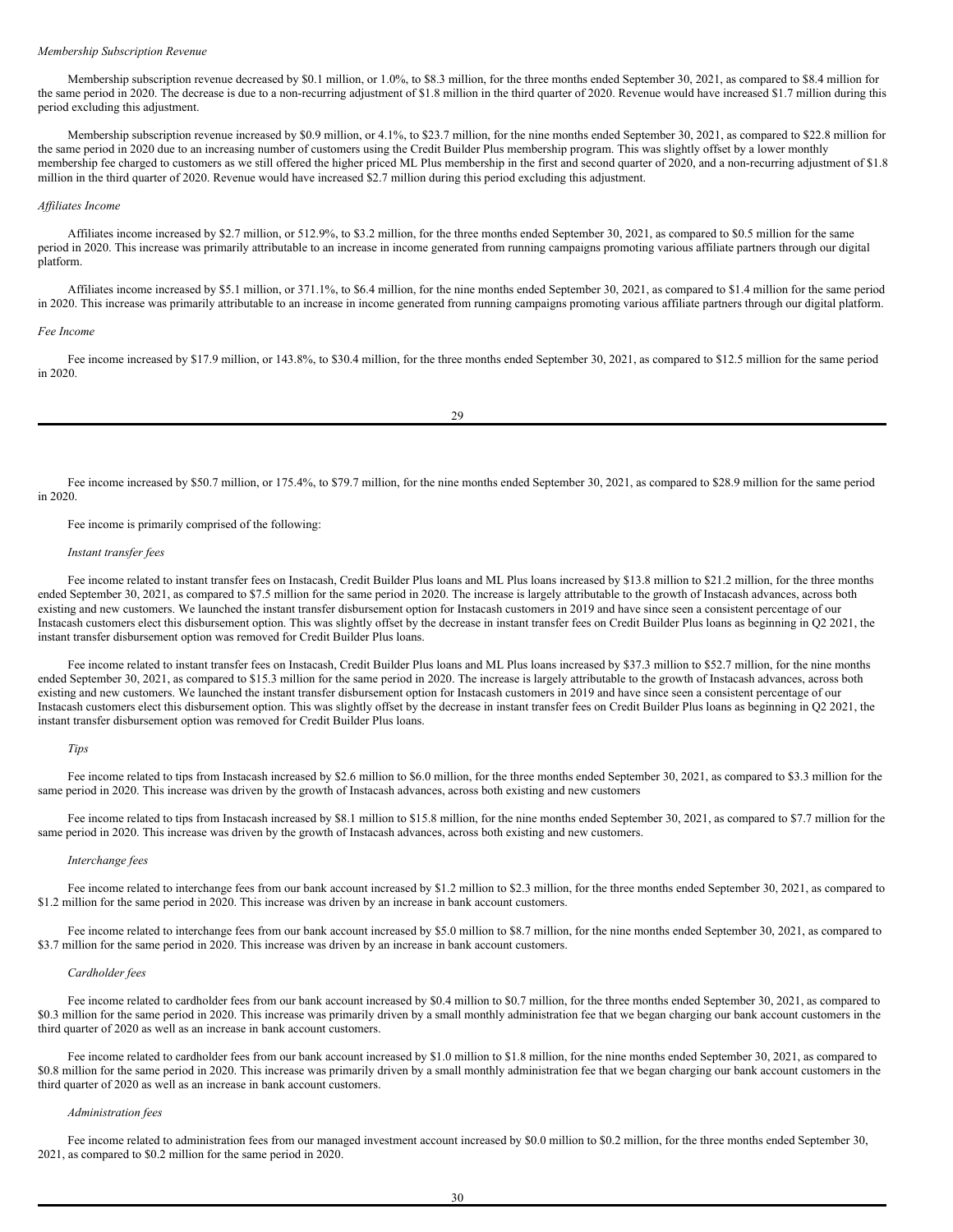Fee income related to administration fees from our managed investment account increased by \$0.2 million to \$0.7 million, for the nine months ended September 30, 2021, as compared to \$0.5 million for the same period in 2020. We charge our investment account customers a small administration fee, which we transitioned from a quarterly to monthly frequency, while holding the fee amount the same, in the fourth quarter of 2020.

# *Credit-related decision services fees*

Fee income related to credit-related decision services decreased to zero, for the three months ended September 30, 2021, as compared to \$0.0 million for same period in 2020.

Fee income related to credit-related decision services decreased to zero, for the nine months ended September 30, 2021, as compared to \$0.7 million for same period in 2020.

These decreases in revenue are due to the phasing out of this offering in the first quarter of 2020. We do not expect this to contribute to revenue going forward.

# **Operating Expenses**

Our operating expenses consist of the following:

#### *Marketing*

Marketing increased by \$10.6 million, or 363.2% to \$13.5 million for the three months ended September 30, 2021, as compared to \$2.9 million for the same period in 2020. This increase resulted primarily from an increase in costs related to advertising through digital platforms of \$9.3 million and other marketing related activities of \$1.6 million, offset by a decrease in costs related to sponsor agreements with third parties of \$0.3 million. Marketing costs also included \$0.8 million in the third quarter of 2021 related to the Business Combination.

Marketing increased by \$19.7 million, 265.5%, to \$27.1 million for the nine months ended September 30, 2021, as compared to \$7.4 million for the same period in 2020. This increase resulted primarily from an increase in costs related to advertising through digital platforms of \$16.0 million, sponsor agreements with third parties of \$0.2 million and other marketing related activities of \$3.5 million. Marketing costs also included \$1.1 million in the nine months ended September 30, 2021, related to the Business Combination.

#### *Provision for loss on receivables*

Provision for loss on receivables increased by \$4.8 million, or 45.7%, to \$15.2 million for the three months ended September 30, 2021, as compared to \$10.5 million for the same period in 2020. This increase resulted primarily from an increase to provision related to Instacash principal receivables of \$3.7 million, Instacash instant transfer fees and tips of \$1.2 million and Credit Builder Plus loan receivables of \$0.0 million, both evidenced by the increase in total originations from \$117 million for the three months ended September 30, 2020 compared to \$274 million for the same period in 2021. Provision related to membership fees decreased by \$2.3 million due to a non-recurring adjustment of \$2.3 million in the third quarter of 2020. Provision related to membership fees would have decreased \$0.0 million during this period excluding this adjustment. Related to the ML Plus loans, a legacy product we transitioned from in the second quarter of 2020, the provision increased by \$2.2 million, from \$(2.5) million in the three months ended September 30, 2020 compared to \$(0.3) million for the same period in 2021.

Provision for loss on receivables increased by \$22.1 million, or 151.2%, to \$36.6 million for the nine months ended September 30, 2021, as compared to \$14.6 million for the same period in 2020. This increase resulted primarily from an increase to provision related to Instacash of \$18.4 million, Instacash instant transfer fees and tips of \$2.9 million and Credit Builder Plus loan receivables of \$1.1 million, both evidenced by the increase in total originations from \$255 million for the nine months ended September 30, 2020 compared to \$700 million for the same period in 2021. Related to the ML Plus loans, a legacy product we transitioned from in the second quarter of 2020, the provision increased by \$2.2 million, from \$(3.1) million in the nine months ended September 30, 2020 compared to \$(0.9) million for the same period in 2021. These increases were offset by a decrease in provision related to membership fees of \$2.5 million due to a non-recurring adjustment of \$2.3 million in the third quarter of 2020. Provision related to membership fees would have decreased \$0.1 million during this period excluding this adjustment.

| I<br>×<br>۰. |  |
|--------------|--|
|              |  |

Provision for loss on receivables consists of amounts charged during the period to maintain an allowance for credit losses. The allowance represents management's estimate of the credit losses in our loan portfolio and is based on management's assessment of many factors, including changes in the nature, volume, and risk characteristics of the finance receivables portfolio, including trends in delinquency and charge-offs and current economic conditions that may affect the borrower's ability to pay.

#### *Other direct costs*

Other direct costs increased by \$0.6 million, or 54.5%, to \$1.8 million for the three months ended September 30, 2021, as compared to \$1.2 million for the same period in 2020. This increase resulted from an increase in costs related to our bank account offering, paid to our partner bank, card associations and third-party service providers, which is largely driven by the increase in bank account customers.

Other direct costs increased by \$3.8 million, or 122.6%, to \$7.0 million for the nine months ended September 30, 2021, as compared to \$3.1 million for the same period in 2020. This increase resulted from an increase in costs related to our bank account offering, paid to our partner bank, card associations and third-party service providers, which is largely driven by the increase in bank account customers.

#### *Interest expense*

Interest expense increased by \$0.8 million, or 88.1%, to \$1.6 million for the three months ended September 30, 2021, as compared to \$0.9 million for the same period in 2020. This increase resulted from an increase in interest expense incurred related to our debt.

Interest expense increased by \$2.6 million, or 113.6%, to \$4.9 million for the nine months ended September 30, 2021, as compared to \$2.3 million for the same period in 2020. This increase resulted from an increase in interest expense incurred related to our debt.

#### *Personnel expenses*

Personnel expense increased by \$10.8 million, or 231.4%, to \$15.5 million for the three months ended September 30, 2021, as compared to \$4.7 million for the same period in 2020. This increase resulted from an increase in personnel related costs of \$10.6 million, including \$6.3 million in non-recurring, discretionary incentive bonus expense related to the Business Combination, and stock-based compensation of \$0.2 million.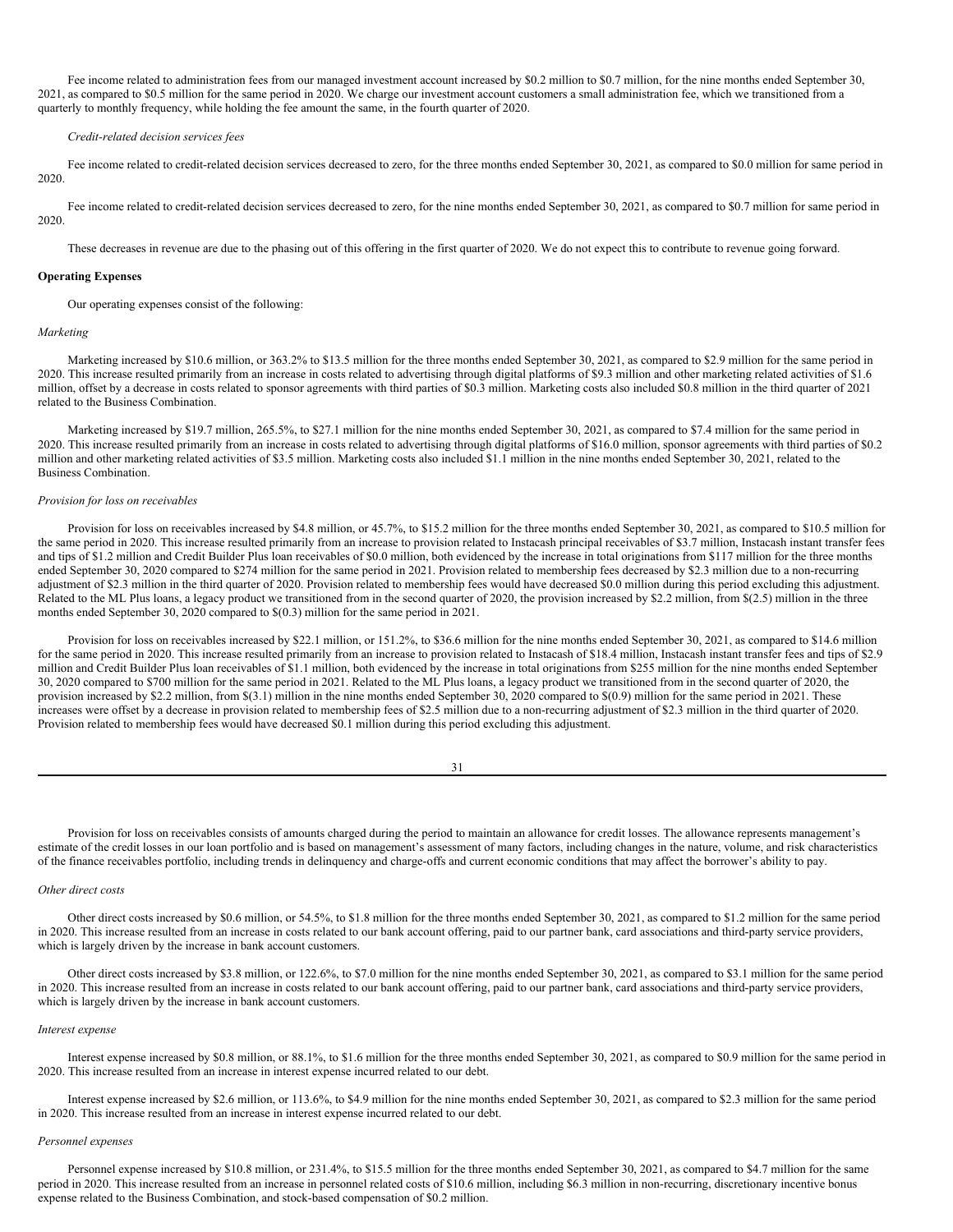Personnel expense increased by \$15.0 million, or 95.7%, to \$30.7 million for the nine months ended September 30, 2021, as compared to \$15.7 million for the same period in 2020. This increase resulted from an increase in personnel related costs of \$13.7 million, including \$6.3 million in non-recurring, discretionary incentive bonus expense related to the Business Combination, and stock-based compensation of \$1.3 million.

#### *Underwriting expenses*

Underwriting expense increased by \$1.0 million, or 89.8%, to \$2.2 million for the three months ended September 30, 2021, as compared to \$1.1 million for the same period in 2020. This increase resulted primarily from an increase in data costs and administrative fees for total originations.

Underwriting expense increased by \$1.1 million, or 25.2%, to \$5.7 million for the nine months ended September 30, 2021, as compared to \$4.6 million for the same period in 2020. This increase resulted primarily from an increase in data costs for total originations.

# *IT expenses*

IT expense decreased by \$0.5 million, or 30.7%, to \$1.2 million for the three months ended September 30, 2021, as compared to \$1.7 million for the same period in 2020. This decrease resulted primarily from a decrease in software licenses and subscriptions of \$0.8 million, which includes a non-recurring adjustment of \$1.0 million in the third quarter of 2021. IT expense would have increased by \$0.5 million during this period excluding this adjustment. This was offset by an increase in internet hosting expenses of \$0.3 million.

32

IT expense decreased by \$0.1 million, or 1.6%, to \$5.0 million for the nine months ended September 30, 2021, as compared to \$5.1 million for the same period in 2020. This decrease resulted primarily from a decrease in software licenses and subscriptions of \$0.6 million, which includes a non-recurring adjustment of \$1.0 million in the third quarter of 2021. IT expense would have increased by \$0.9 million during this period excluding this adjustment. This was offset by an increase in internet hosting expenses of \$0.5 million.

#### *Bank and payment processor fees*

Bank and payment processor fees increased by \$3.1 million, or 83.1%, to \$6.8 million for the three months ended September 30, 2021, as compared to \$3.7 million for the same period in 2020. This increase resulted primarily from an increase in payment processing fees driven by the growth in total originations and total customers.

Bank and payment processor fees increased by \$9.5 million, or 106.1%, to \$18.5 million for the nine months ended September 30, 2021, as compared to \$9.0 million for the same period in 2020. This increase resulted primarily from an increase in payment processing fees driven by the growth in total originations and total customers.

#### *Change in fair value of warrant liability*(As Restated)

Change in fair value of warrant liability was \$5.5 million for the three months ended September 30, 2021, as compared to \$(0.2) million for the same period in 2020.

Change in fair value of warrant liability was \$54.3 million for the nine months ended September 30, 2021, as compared to \$(0.2) million for the same period in 2020.

#### *Change in fair value of subordinated convertible notes*(As Restated)

Change in fair value of subordinated convertible notes was \$(7.7) million for the three months ended September 30, 2021, as compared to zero for the same period in 2020. The Subordinated Convertible Notes were converted into common stock immediately prior to the Closing of the Business Combination, and the noteholders subsequently received shares of MoneyLion Class A common stock ("MoneyLion Common Stock" or "MoneyLion Class A Common Stock") upon the Closing of the Business Combination.

Change in fair value of subordinated convertible notes was \$41.9 million for the nine months ended September 30, 2021, as compared to zero for the same period in 2020. This resulted from the issuance of the convertible subordinated notes in December 2020 and January 2021, which were converted into common stock immediately prior to the Closing of the Business Combination, and the noteholders subsequently received shares of MoneyLion Class A Common Stock upon the Closing of the Business Combination.

#### *Professional fees*

Professional fees increased by \$2.8 million, or 149.0%, to \$4.7 million for the three months ended September 30, 2021, as compared to \$1.9 million for the same period in 2020. This increase resulted primarily from an increase in fees related to accounting or consulting services of \$1.6 million and legal services of \$1.2 million, resulting in part from supplemental accounting and legal support related to the Business Combination.

Professional fees increased by \$8.2 million, or 181.6%, to \$12.7 million for the nine months ended September 30, 2021, as compared to \$4.5 million for the same period in 2020. This increase resulted primarily from an increase in fees related to accounting or consulting services of \$5.5 million and legal services of \$2.7 million, resulting in part from supplemental accounting and legal support related to the Business Combination.

### *Other Operating Expenses*

Other operating expenses increased by \$8.5 million to \$8.2 million for the three months ended September 30, 2021, as compared to \$(0.3) million for the same period in 2020. The increase is driven by \$5.3 million in losses for unrecovered customer purchase transactions related to our banking product, \$1.5 million related to a reserve for costs related to ongoing legal matters, \$0.8 million insurance expenses and other general operating expenses.

Other operating expenses increased by \$5.8 million to \$6.2 million for the nine months ended September 30, 2021, as compared to \$0.4 million for the same period in 2020. The increase is driven by \$5.3 million in losses for unrecovered customer purchase transactions related to our banking product, \$1.8 million related to a reserve for costs related to ongoing legal matters, \$0.8 million insurance expenses and other general operating expenses. This is offset by the gain related to the forgiveness of loans of \$3.2 million as the SBA approved the Company's application for forgiveness with respect to the entire outstanding balance of the PPP loan in the second quarter of 2021.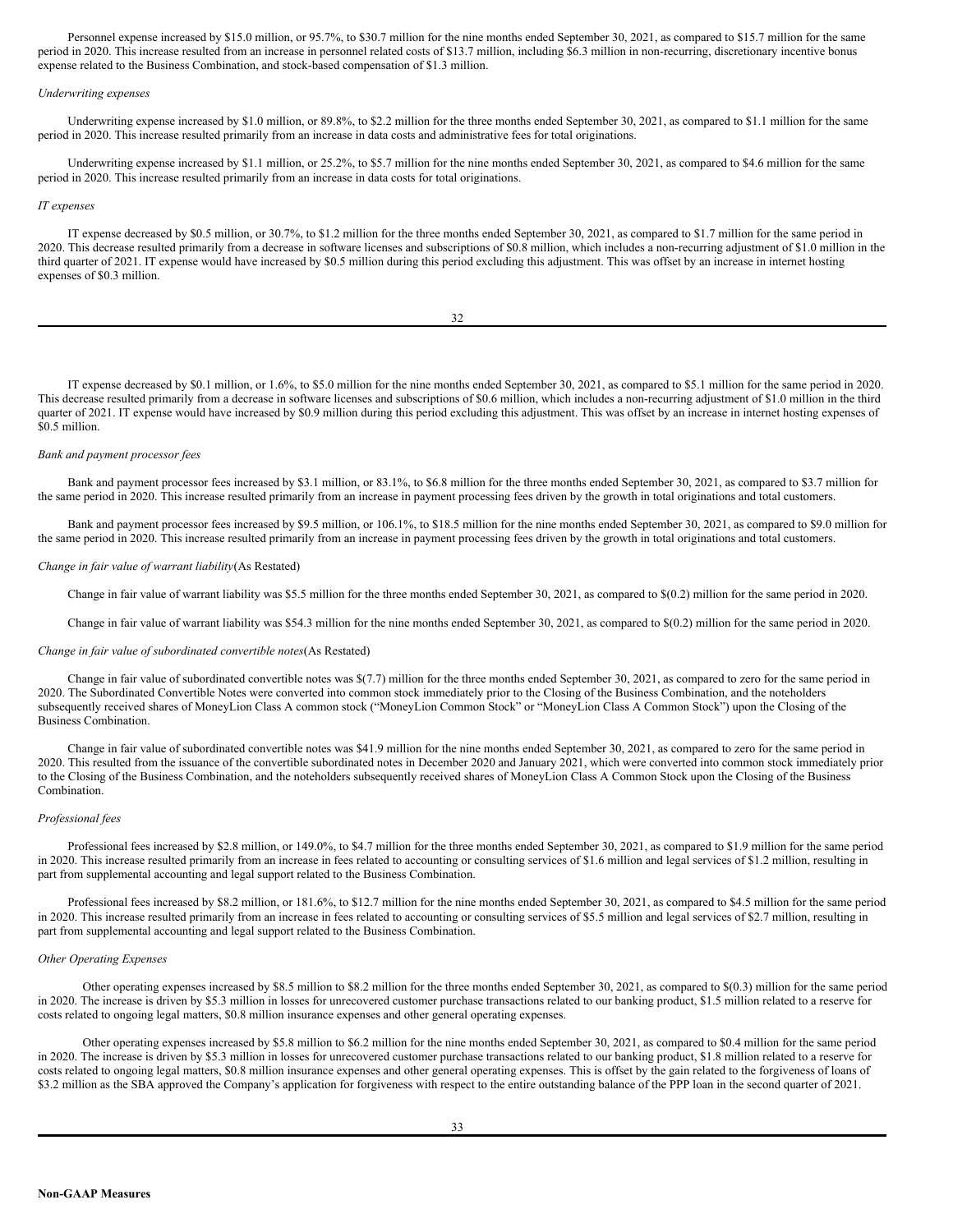In addition to total revenues, net, and net income (loss) and gross profit, which are measures presented in accordance with U.S. GAAP, management believes that adjusted revenue and adjusted gross profit provide relevant and useful information which is widely used by analysts, investors, and competitors in our industry in assessing performance. Adjusted revenue and adjusted gross profit are supplemental measures of MoneyLion's performance that are neither required by nor presented in accordance with U.S. GAAP. Adjusted revenue and adjusted gross profit should not be considered as substitutes for U.S. GAAP metrics such as total revenues, net, net income (loss), gross profit or any other performance measures derived in accordance with U.S. GAAP and may not be comparable to similar measures used by other companies.

We define adjusted revenue as total revenues, net plus amortization of loan origination costs less provision for loss on membership receivables, provision for loss on fees receivables, revenue from products that have been phased out, and non-operating income. We believe that adjusted revenue provides a meaningful understanding of revenue from ongoing products and recurring revenue for comparability purposes.

We define adjusted gross profit as gross profit less revenue derived from products that have been phased out, and non-operating income. We believe that adjusted gross profit provides a meaningful understanding of one aspect of profitability based on our current product portfolio.

Adjusted revenue and adjusted gross profit are useful to an investor in evaluating our performance because these measures:

- Are widely used by investors to measure a company's operating performance;
- Are metrics used by rating agencies, lenders and other parties to evaluate our credit worthiness; and
- Are used by our management for various purposes, including as measures of performance and as a basis for strategic planning and forecasting.

The reconciliation of total revenues, net to adjusted revenue for the three and nine months ended September 30, 2021 and 2020 is as follows:

|                                                                                        |         | Three Months Ended September 30, | Nine Months Ended September 30, |         |  |  |
|----------------------------------------------------------------------------------------|---------|----------------------------------|---------------------------------|---------|--|--|
|                                                                                        | 2021    | 2020                             | 2021                            | 2020    |  |  |
| Total revenues, net                                                                    | 44,220  | 23.117                           | 115.549                         | 56,861  |  |  |
| Add back:                                                                              |         |                                  |                                 |         |  |  |
| Amortization of loan origination $costs^{(1)}$                                         | 464     | 207                              | 1.039                           | 1,364   |  |  |
| Less:                                                                                  |         |                                  |                                 |         |  |  |
| Provision for loss on receivables - membership receivables <sup><math>(2)</math></sup> | (1,025) | (3,355)                          | (2,204)                         | (4,713) |  |  |
| Provision for loss on receivables - fees receivables $(3)$                             | (1,671) | (479)                            | (3, 563)                        | (632)   |  |  |
| Revenue derived from products that have been phased out <sup>(4)</sup>                 | (6)     | (311)                            | 119                             | (2,167) |  |  |
| Non-operating income <sup>(5)</sup>                                                    | (3)     | (18)                             | (6)                             | (112)   |  |  |
| <b>Adjusted Revenue</b>                                                                | 41,979  | 19.160                           | 110.935                         | 50,603  |  |  |

(1) Amortization of loan origination costs are included within net interest income from finance receivables.

- (2) We deduct provision for loss on receivables related to membership receivables from total revenues, net as they are related to revenue-based receivables. For U.S. GAAP reporting purposes, provision for loss on receivables related to membership receivables is included within provision for loss on receivables on the statement of operations. Refer to the "*Critical Accounting Policies*" section below for further discussion.
- (3) We deduct provision for loss on receivables related to fees receivables from total revenues, net as they are related to revenue-based receivables. For U.S. GAAP reporting purposes, provision for loss on receivables related to fees receivables is included within provision for loss on receivables on the statement of operations. Refer to the "*Critical Accounting Policies*" section below for further discussion.
- (4) Revenue derived from products that have been phased out includes net interest income and fees related to unsecured personal loans, included within net interest income from finance receivables and fee income, and credit-related decision servicing fees, included within fee income. Revenue from unsecured personal loans was \$0.0 million and \$0.3 million for the three months ended September 30, 2021 and 2020, respectively. Revenue from unsecured personal loans was \$(0.1) million and \$1.4 million for the nine months ended September 30, 2021 and 2020, respectively. Revenue from credit-related decision servicing was zero and \$0.0 million for the three months ended September 30, 2021 and 2020, respectively. Revenue from credit-related decision servicing was zero and \$0.7 million for the nine months ended September 30, 2021 and 2020, respectively.
- (5) Non-operating income is included within other income and consists of interest income earned on cash balances and is considered non-operating.

34

The reconciliation of gross profit, which is prepared in accordance with U.S. GAAP, to adjusted gross profit for the three and nine months ended September 30, 2021 and 2020 is as follows:

|                                                                                        |    |                | <b>Nine Months Ended</b><br>September 30, |    |                |      |          |
|----------------------------------------------------------------------------------------|----|----------------|-------------------------------------------|----|----------------|------|----------|
|                                                                                        |    | 2021           |                                           |    | 2021           |      | 2020     |
|                                                                                        |    | (in thousands) |                                           |    | (in thousands) |      |          |
| Total revenue, net                                                                     | \$ | 44,220         | 23,117<br><sup>S</sup>                    | -S | 115,549        | - \$ | 56,861   |
| Less:                                                                                  |    |                |                                           |    |                |      |          |
| Cost of Sales                                                                          |    |                |                                           |    |                |      |          |
| Bank and payment processor fees                                                        |    | (6,770)        | (3,697)                                   |    | (18, 526)      |      | (8,987)  |
| Underwriting expenses                                                                  |    | (2,158)        | (1,137)                                   |    | (5,702)        |      | (4, 553) |
| Provision for loss on receivables - membership receivables <sup><math>(1)</math></sup> |    | (1,025)        | (3,355)                                   |    | (2,204)        |      | (4,713)  |
| Provision for loss on receivables - fees receivables <sup><math>(2)</math></sup>       |    | (1,671)        | (479)                                     |    | (3,563)        |      | (632)    |
| IT expenses                                                                            |    | (1,633)        | (1,294)                                   |    | (4, 493)       |      | (3,817)  |
| Professional fees                                                                      |    | (978)          | (632)                                     |    | (2,460)        |      | (2,037)  |
| Personnel expenses                                                                     |    | (1,015)        | (815)                                     |    | (2,805)        |      | (2,662)  |
| Other direct costs                                                                     |    | (1,828)        | (1, 183)                                  |    | (6,983)        |      | (3,137)  |
| Other operating (income) expenses                                                      |    | (184)          | 419                                       |    | (285)          |      | 337      |
| <b>Gross Profit</b>                                                                    |    | 26,960         | 10,944                                    |    | 68,529         | \$.  | 26,662   |
| Less:                                                                                  |    |                |                                           |    |                |      |          |
| Revenue derived from products that have been phased out <sup>(3)</sup>                 |    | (6)            | (311)                                     |    | 119            |      | (2,167)  |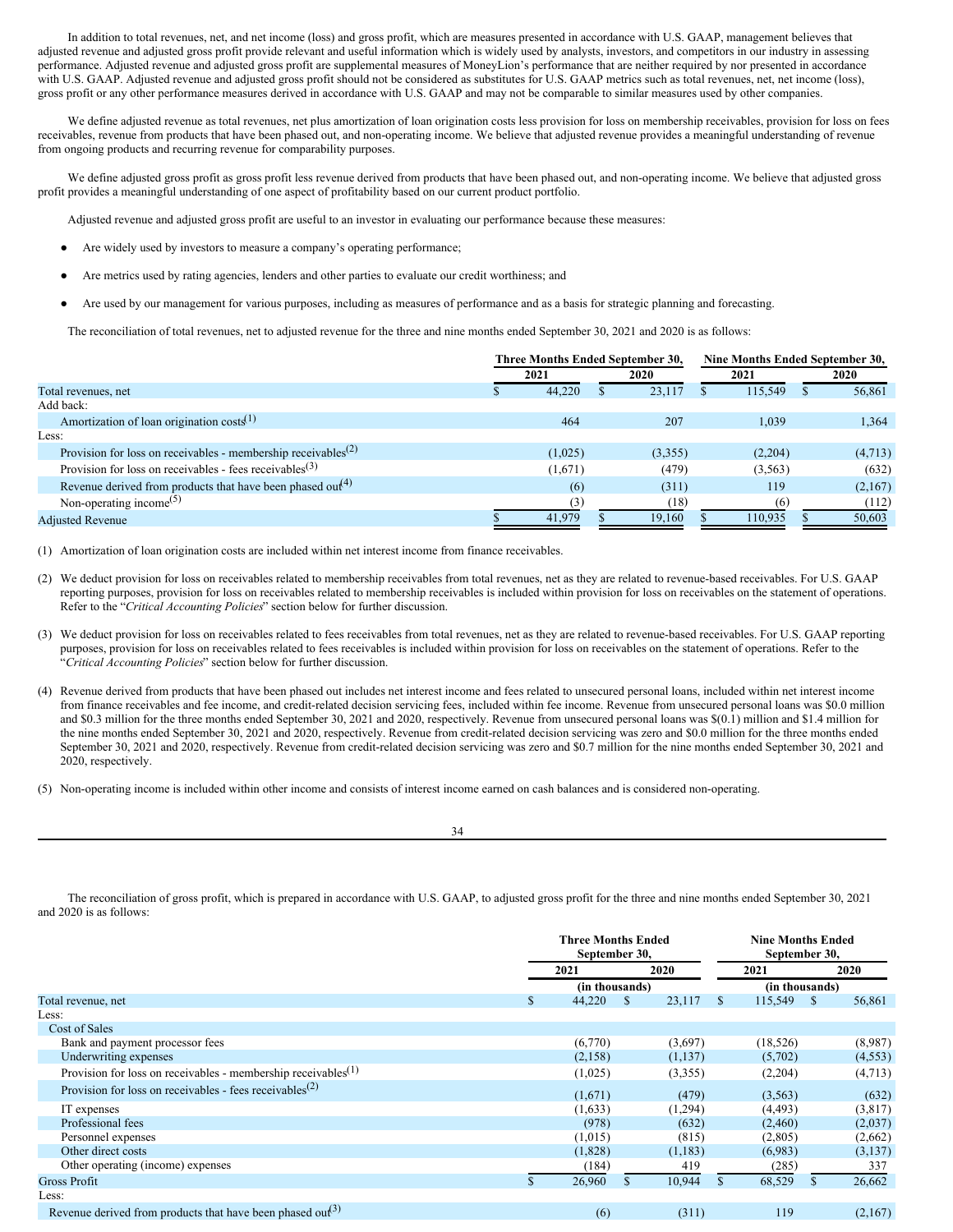| $\rightarrow$<br>$\sim$ income<br>Non-<br>-operatini<br>. |               | 18 <sup>1</sup> | b      | (110)<br>.                     |
|-----------------------------------------------------------|---------------|-----------------|--------|--------------------------------|
| <b>Adjusted Gross Profit</b>                              | 26.05<br>20.7 | 10.61           | 68,643 | 202<br>$\mathcal{L}$<br>24.JO. |

- (1) We deduct provision for loss on receivables related to membership receivables from total revenues, net as they are related to revenue-based receivables. For U.S. GAAP reporting purposes, provision for loss on receivables related to membership receivables is included within provision for loss on receivables on the statement of operations. Refer to the "*Critical Accounting Policies*" section below for further discussion.
- (2) We deduct provision for loss on receivables related to fees receivables from total revenues, net as they are related to revenue-based receivables. For U.S. GAAP reporting purposes, provision for loss on receivables related to fees receivables is included within provision for loss on receivables on the statement of operations. Refer to the *"Critical Accounting Policies"* section below for further discussion.
- (3) Revenue derived from products that have been phased out includes net interest income and fees related to unsecured personal loans, included within net interest income from finance receivables and fee income, and credit-related decision servicing fees, included within fee income. Revenue from unsecured personal loans was \$0.0 million and \$0.3 million for the three months ended September 30, 2021 and 2020, respectively. Revenue from unsecured personal loans was  $(0.1)$  million and \$1.4 million for the nine months ended September 30, 2021 and 2020, respectively. Revenue from credit-related decision servicing was zero and \$0.0 million for the three months ended September 30, 2021 and 2020, respectively. Revenue from credit-related decision servicing was zero and \$0.7 million for the nine months ended September 30, 2021 and 2020, respectively.
- (4) Non-operating income is included within other income and consists of interest income earned on cash balances and is considered non-operating.

#### **Changes in Financial Condition as of September 30, 2021 and December 31, 2020**

|                                                                                                | September 30, |               | December 31. |            |              | <b>Change (As Restated)</b> |                          |
|------------------------------------------------------------------------------------------------|---------------|---------------|--------------|------------|--------------|-----------------------------|--------------------------|
|                                                                                                | 2021          |               | 2020         |            |              | S                           | $\frac{0}{0}$            |
|                                                                                                |               | (As Restated) |              |            |              |                             |                          |
| <b>Assets</b>                                                                                  |               |               |              |            |              |                             |                          |
| Cash and restricted cash                                                                       | $\mathbf S$   | 299.002       | $\mathbb{S}$ | 20,927     | $\mathbb{S}$ | 278,075                     | 1328.8%                  |
| Receivables                                                                                    |               | 129,281       |              | 68,794     |              | 60.487                      | 87.9%                    |
| Allowance for losses on finance receivables                                                    |               | (16,791)      |              | (9,127)    |              | (7,664)                     | 84.0%                    |
| Receivables, net                                                                               |               | 112,490       |              | 59.667     |              | 52,823                      | 88.5%                    |
| Property and equipment, net                                                                    |               | 588           |              | 502        |              | 86                          | 17.1%                    |
| Goodwill and intangible assets, net                                                            |               | 29,606        |              | 30.840     |              | (1,234)                     | $-4.0%$                  |
| Other assets                                                                                   |               | 26,913        |              | 11,707     |              | 15,206                      | 129.9%                   |
| Total assets                                                                                   |               | 468,599       |              | 123,643    |              | 344,956                     | 279.0%                   |
| Liabilities, Redeemable Convertible Preferred Stock, Redeemable Noncontrolling Interests       |               |               |              |            |              |                             |                          |
| and Stockholders' Deficit                                                                      |               |               |              |            |              |                             |                          |
| Liabilities:                                                                                   |               |               |              |            |              |                             |                          |
| Debt arrangements                                                                              | $\mathbf S$   | 43.626        | $\mathbb{S}$ | 46.602     | $\mathbb{S}$ | (2,976)                     | $-6.4%$                  |
| Accounts payable and accrued liabilities                                                       |               | 46,134        |              | 20,968     |              | 25,166                      | 120.0%                   |
| Warrant liability                                                                              |               | 22,916        |              | 24,667     |              | (1,751)                     | $-7.1%$                  |
| <b>Total liabilities</b>                                                                       |               | 112,676       |              | 92,237     |              | 20,439                      | 22.2%                    |
|                                                                                                |               |               |              |            |              |                             |                          |
| Redeemable convertible preferred stock (Series A-1, A-2, A-3, B, B-2, C, C-1)                  |               |               |              | 288,183    |              | (288, 183)                  |                          |
| Redeemable noncontrolling interests                                                            |               | 123,549       |              | 71,852     |              | 51,697                      | 71.9%                    |
| Stockholders' deficit:                                                                         |               |               |              |            |              |                             |                          |
| Common stock                                                                                   |               | 23            |              |            |              | 23                          | $\overline{\phantom{a}}$ |
| Additional paid-in capital                                                                     |               | 676,268       |              |            |              | 676,268                     |                          |
| Accumulated deficit                                                                            |               | (434, 217)    |              | (327,629)  |              | (106, 588)                  | 32.5%                    |
| Treasury stock                                                                                 |               | (9,700)       |              | (1,000)    |              | (8,700)                     |                          |
| Total stockholders' deficit                                                                    |               | 232,374       |              | (328, 629) |              | 561,003                     | $-170.7%$                |
| Total liabilities, redeemable convertible preferred stock, redeemable noncontrolling interests |               |               |              |            |              |                             |                          |
| and stockholders' deficit                                                                      | S             | 468,599       |              | 123.643    |              | 344,956                     | 279.0%                   |

## *Assets*

#### *Cash and restricted cash*

Cash and restricted cash increased by \$278.1 million to \$299.0 million as of September 30, 2021, as compared to \$20.9 million as of December 31, 2020. Refer to the "*Cash Flows*" section below for further discussion on the net cash provided by (used in) operating activities, investing activities and financing activities during the period.

#### *Receivables, net*

Receivables, net increased by \$52.8 million, or 88.5%, to \$112.5 million as of September 30, 2021, as compared to \$59.7 million as of December 31, 2020. This increase was primarily driven by the increase in total originations, including Credit Builder Plus loans and Instacash advances, membership fees and Instacash tips and instant transfer fees as Instacash continues to see strong growth. This was offset by the decrease in ML Plus loans as we completed our transition to Credit Builder Plus loans in 2020 as well as unsecured personal loans as we phased out this offering in 2020. Refer to the "Results of Operations for the Three and Nine Months Ended September 30, 2021 and *2020*" section above for further discussion on the changes in revenues and provisions for loss on receivables.

#### *Other assets*

Other assets increased by \$15.2 million, or 129.9%, to \$26.9 million as of September 30, 2021, as compared to \$11.7 million as of December 31, 2020. This is primarily attributable to an increase in prepaid expenses of \$8.5 million, including \$7.3 million in insurance premiums, and receivable from payment processor – debit card collections of \$6.1 million.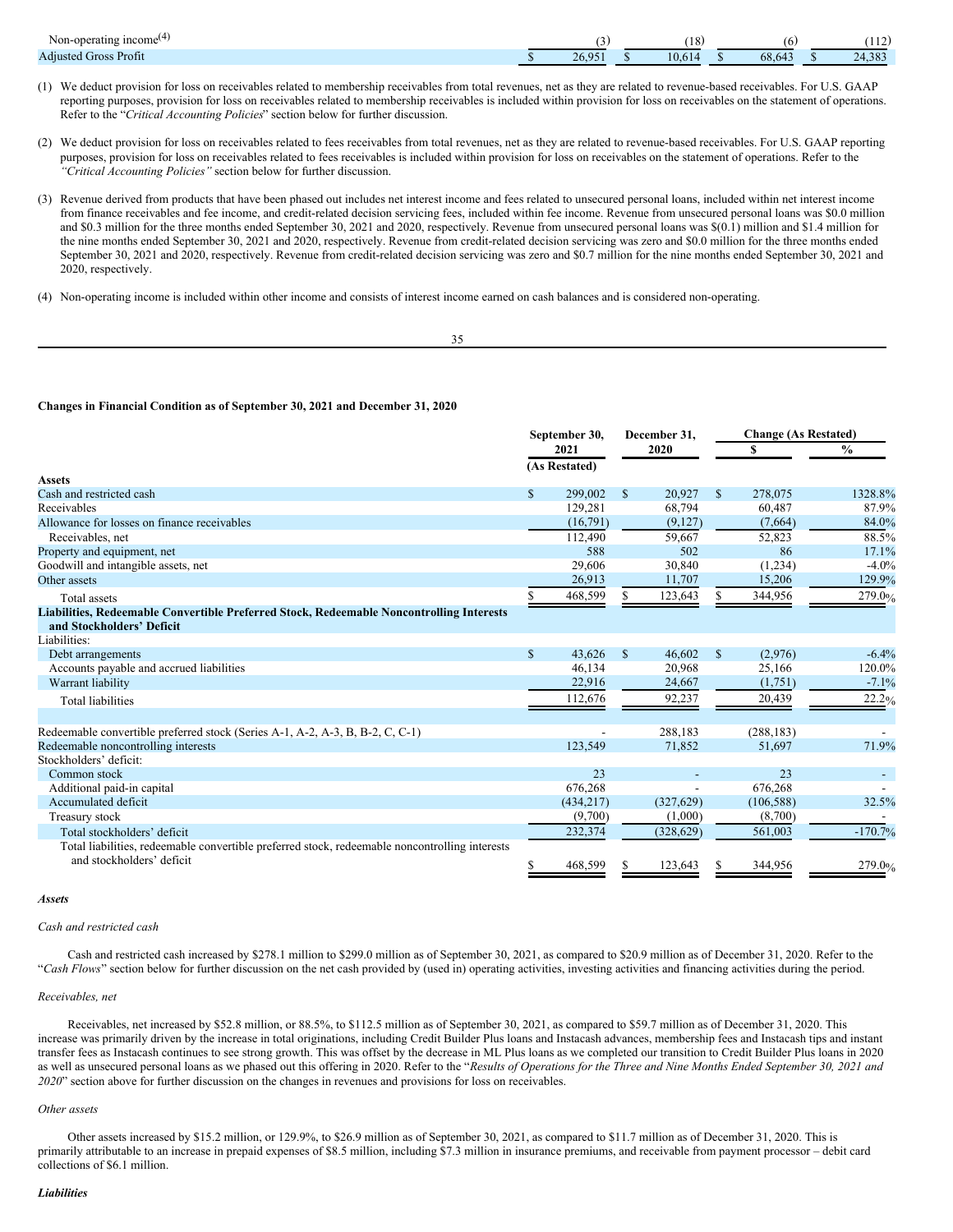Debt arrangements decreased by \$3.0 million, or 6.4%, to \$43.6 million as of September 30, 2021, as compared to \$46.6 million as of December 31, 2020. This decrease is attributable to the conversion of the fair value convertible note of \$14.0 million, repayment of the \$5.0 million related party loan and forgiveness of the PPP loan of \$3.2 million, offset by the additional \$20.0 million borrowings on the second lien loan. Refer to the "*Financing Arrangements*" section below for further discussion on financing transactions during the period.

#### *Accounts payable and accrued expenses*

Accounts payable and accrued expenses increased by \$25.2 million, or 120.0%, to \$46.1 million as of September 30, 2021, as compared to \$21.0 million as of December 31, 2020, which is attributable to an increase in operating expenses during the period and \$11.1 million of transaction costs related to the Business Combination that remain unpaid as of September 30, 2021. Refer to the "Results of Operations for the Three and Nine Months Ended September 30, 2021 and 2020' section above for further discussion on operating expense activity during the period.

#### *Warrant liability*

Warrant liability decreased by \$1.8 million, or 7.1%, to \$22.9 million as of September 30, 2021, as compared to \$24.7 million as of December 31, 2020. Refer to the "Results of Operations for the Three and Nine Months Ended September 30, 2021 and 2020' section above for further discussion on the change in fair value of warrant liability during the period.

#### **Liquidity and Capital Resources**

As a result of the Business Combination, we raised net proceeds of \$301.1 million including the contribution of cash held in Fusion's trust account from its initial public offering of \$91.1 million, post redemption of Fusion's Common Stock held by Fusion's public stockholders prior to the Business Combination, and \$250.0 million of private investment in public equity ("PIPE") at \$10.00 per share of MoneyLion Common Stock, net of transaction expenses. Prior to the Business Combination, the funds received from previous common stock and redeemable convertible preferred stock equity financings, as well as the Company's ability to obtain lending commitments, provided the liquidity necessary for the Company to fund its operations. We believe our existing cash and cash equivalents and cash flows from operating activities will be sufficient to meet our operating working capital needs for at least the next twelve months. Our future financing requirements will depend on several factors including our growth, the timing and level of spending to support continued development of our platform and the expansion of marketing activities. In addition, growth of our finance receivables increases our liquidity needs, and any failure to meet those liquidity needs could adversely affect our business. We continue to evaluate third-party sources of funding for our finance receivables. Additional funds may not be available on terms favorable to us or at all. If the Company is unable to generate positive operating cash flows, additional debt and equity financings may be necessary to sustain future operations.

The following table presents the Company's cash, restricted cash, and receivable from payment processor, as of September 30, 2021 and December 31, 2020:

|                                                            | September 30,<br>2021 |                | December 31,<br>2020 |
|------------------------------------------------------------|-----------------------|----------------|----------------------|
|                                                            |                       | (in thousands) |                      |
| Cash                                                       |                       | 295,645        | 19,406               |
| Restricted cash                                            |                       | 3.357          | 1,521                |
| Receivable from payment processor - Debit card collections |                       | 11,679         | 5,600                |
| Receivable from payment processor - Other                  |                       | 1,363          | 1,936                |

| I |  |
|---|--|

#### **Cash Flows**

The following table presents cash provided by (used in) operating, investing and financing activities during the nine months ended September 30, 2021 and 2020:

|                                                     |    | <b>Nine Months Ended</b><br>September 30, |  |           |
|-----------------------------------------------------|----|-------------------------------------------|--|-----------|
|                                                     |    | 2021                                      |  | 2020      |
|                                                     |    | (in thousands)                            |  |           |
| Net cash provided by (used in) operating activities | ٠D | $(2,062)$ \$                              |  | 1,402     |
| Net cash used in investing activities               |    | (91,215)                                  |  | (23, 505) |
| Net cash provided by financing activities           |    | 371,352                                   |  | (941)     |
| Net decrease in cash and restricted cash            |    | 278,075                                   |  | (23,044)  |

#### *Operating Activities*

Net cash used in operating activities was \$2.1 million for the nine months ended September 30, 2021 and was primarily due to the net loss of \$137.2 million and net cash outflow from changes in other assets of \$15.2 million and gain on loan forgiveness of \$3.2 million, offset by the provision for losses on receivables of \$36.6 million, changes in accounts payable and accrued liabilities of \$13.7 million, and stock compensation expense of \$2.4 million. Other adjustments to arrive at net cash from operating activities include \$54.3 million from the change in fair value of warrants and \$41.9 million from the change in fair value of subordinated convertible notes.

Net cash provided by operating activities was \$1.4 million for the nine months ended September 30, 2020 and was primarily due to the net loss of \$11.2 million and net cash outflow from changes in other assets of \$4.2 million, offset by provision for losses on receivables of \$14.6 million and stock compensation expense of \$1.1 million.

### *Investing Activities*

Net cash used in investing activities was \$91.2 million for the nine months ended September 30, 2021 and was primarily due to net originations and collections on finance receivables, driven by growth in total originations.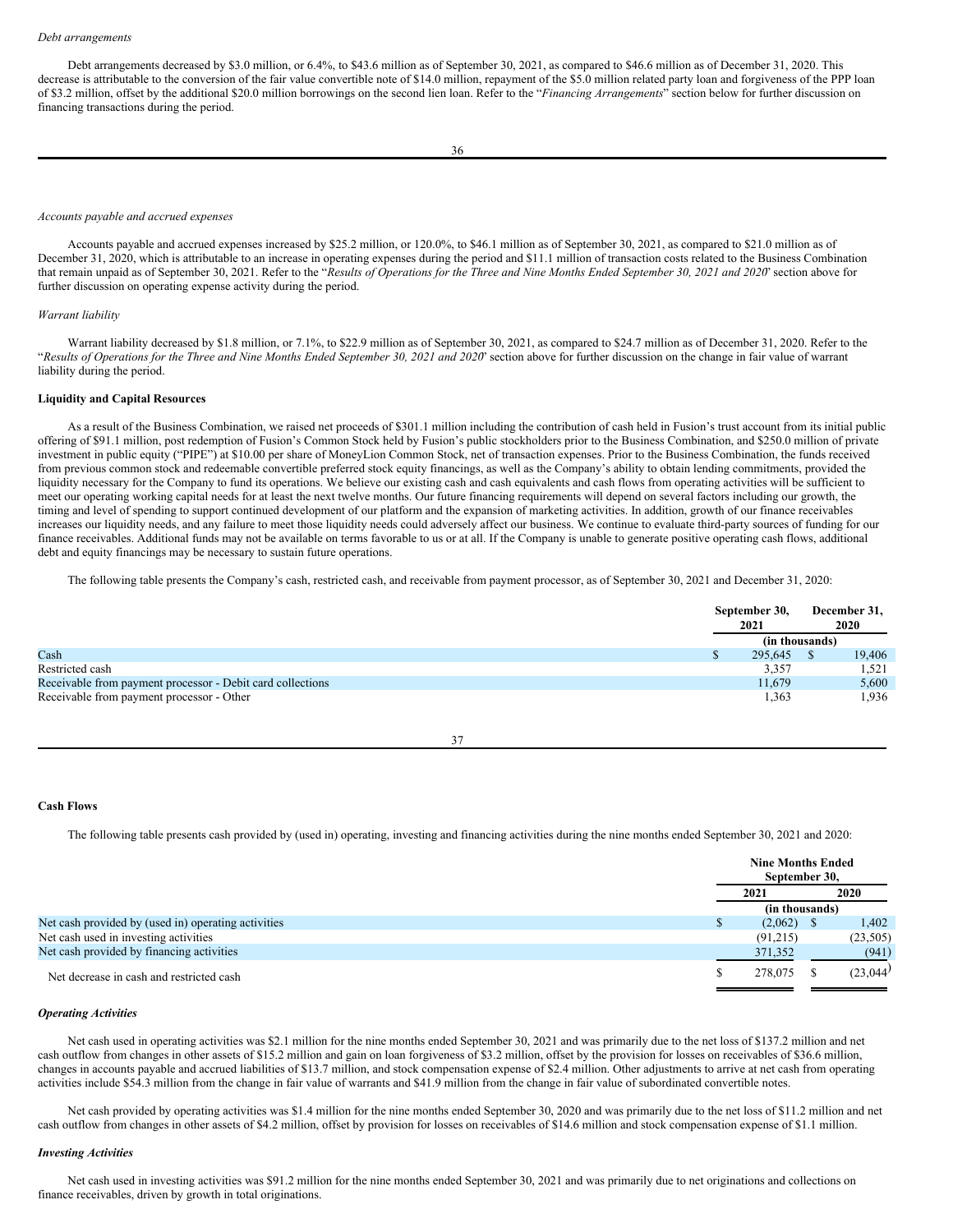Net cash used in investing activities was \$23.5 million for the nine months ended September 30, 2020 and was primarily due to net originations and collections on finance receivables of \$22.5 million and purchases of property and equipment of \$1.0 million.

#### *Financing Activities*

Net cash provided by financing activities was \$371.4 million for the nine months ended September 30, 2021 and was primarily due to proceeds from the reverse capitalization, net of transaction costs (related to consummation of the Business Combination) of \$301.1 million, contributions from redeemable noncontrolling interests of \$53.0 million, proceeds from issuance of subordinated convertible notes of \$36.8 million and borrowings from secured lenders of \$20.0 million, offset by redeemed stock options of \$10.7 million, redemption of founder's common stock of \$9.7 million, redemptions by redeemable noncontrolling interests of \$4.6 million, distributions to redeemable noncontrolling interests of \$7.1 million and repayment of a related party loan of \$5.0 million.

Net cash used by financing activities was \$0.9 million for the nine months ended September 30, 2020 and was primarily due to the repayments to secured lenders of \$18.3 million, redemptions by redeemable noncontrolling interests of \$13.1 million and distributions to redeemable noncontrolling interests of \$3.0 million, offset by borrowings from secured lenders of \$16.7 million, issuance of Series C-1 redeemable convertible preferred stock of \$12.0 million and proceeds from the issuance of a related party loan of \$5.0 million.

#### **Financing Arrangements**

The following transactions have provided MoneyLion with liquidity and cash resources.

#### *Secured Loans***(As Restated)**

**Secured Bank Loan —** In September 2018, the Company entered into a Loan and Security Agreement ("Secured Bank Loan") with a bank for a 6.75% \$20 million loan. Interest only was payable monthly through September 27, 2019. According to the terms of the Secured Bank Loan, the outstanding principal on that date was converted to a term loan payable with principal and interest payable in 36 monthly installments, maturing on September 27, 2022. The loan was secured by all assets of the Company, including capital stock of all subsidiaries, except for capital stock and assets in certain excluded subsidiaries, as defined, including IIA and all of the related SPVs. Under the terms of the Secured Bank Loan, the Company was subject to certain covenants, as defined, including the requirement to maintain a cash balance, as defined, at the bank of \$15 million. The Secured Bank Loan was paid off in 2020.

Second Lien Loan — In April 2020, the Company entered into a Loan and Security Agreement ("Second Lien Loan") with a lender for a second-lien loan facility with an initial principal balance of \$5.0 million. The Second Lien Loan bears interest at the greater of (a) 12%, and (b) a fluctuating rate of interest per annum equal to the Wall Street Journal Prime Rate plus 5.75%, not to exceed 15%. Interest only is payable until April 30, 2022, and thereafter outstanding principal will be repaid in twelve equal installments through the facility maturity date of May 1, 2023. The Second Lien Loan is secured by substantially all assets of the Company, including capital stock of all subsidiaries, except for capital stock and assets in certain excluded subsidiaries, as defined, including IIA and all of the related SPVs. Under the terms of the Loan and Security Agreement the Company is subject to certain covenants, as defined. The Company used the Second Lien Loan proceeds for general corporate purposes. On August 27, 2021, the Company entered into a Second Amendment to the Loan and Security Agreement that refinanced the Second Lien Loan and increased principal borrowings up to an aggregate principal amount of \$25.0 million, and with Monroe Capital Management Advisors, LLC replacing MLi Subdebt Facility 1 LLC as collateral agent and administrative agent for the lenders. The other material terms of the loan remained the same. Upon the consummation of the Business Combination, the Company repaid the original \$5.0 million principal balance owed to MLi Subdebt Facility 1 LLC, together with accrued interest and fees. As of September 30, 2021, the \$20.0 million principal balance owed to affiliates of Monroe Capital Management Advisors, LLC remains outstanding.

First Lien Loan - In July 2020, the Company entered into a Loan and Security Agreement ("First Lien Loan") with a bank for a \$25.0 million first-lien loan facility consisting of a \$20.0 million revolving credit line and \$5.0 million term loan. The revolving line bears interest at the greater of (i) Wall Street Journal Prime Rate+2.25% and (ii) 6.50%. The revolving line matures on May 1, 2022. The term loan bears interest at the greater of (i) Wall Street Journal Prime Rate+3.25% and (ii) 7.50%. Interest only on the term loan was payable until September 1, 2021, and thereafter outstanding principal is payable in thirty-nine equal installments through the facility maturity date of May 1, 2024. The First Lien Loan is secured on a first-priority basis by all assets of the Company, including capital stock of all subsidiaries, except for capital stock and assets in certain excluded subsidiaries, as defined, including IIA and all of the related SPVs. Under the terms of the Loan and Security Agreement, the Company is subject to certain covenants, as defined. Additionally, the Company granted the bank lender warrants to receive 12,792 shares of the Company's common stock at an exercise price as defined in the First Lien Loan. The Company used the First Lien Loan proceeds to repay in full the Secured Bank Loan and for general corporate purposes.

**Secured Debt Agreements** — In March 2018, and then in April 2018, IIA Notes SPV II LLC and IIA Notes SPV III LLC, indirect wholly owned subsidiaries of the Company, entered into Loan and Security Agreements (the "Secured Debt Agreements") with separate lenders establishing a total credit facility of a minimum of \$20.0 million, which could have been increased to \$27.0 million upon mutual agreement between the lenders and the Company. Borrowings under these agreements were secured by a security interest in certain consumer finance loans. These agreements matured at various dates through 2020 and carried a total interest rate of 14%. The Company borrowed a total of \$22.0 million under these credit facilities. In January 2019, the Company repaid \$11.0 million of the outstanding Secured Debt. As of December 31, 2019, the balance due under the Secured Debt Agreements was \$11.0 million. In August 2020, IIA Notes SPV III repaid in full the approximately \$11.5 million that was outstanding under the Secured Debt Agreements and terminated the facility.

**Subordinated Convertible Notes —** In December 2020, the Company sold to a third-party lender \$10 million of 3% subordinated convertible notes maturing on July 31, 2021, the proceeds of which were used to conduct its business. In January 2021, as part of the same series of notes issued in December 2020, the Company sold to thirdparty lenders \$36.8 million maturing on July 31, 2021 (collectively, the "Subordinated Convertible Notes"). On July 22, 2021, the Subordinated Convertible Notes were amended to extend their maturity date to September 30, 2021. The Company elected the fair value option to account for the Subordinated Convertible Note and recorded it at fair value and subsequently remeasured it to fair value at the reporting date. Changes in fair value were recognized as a component of other income (expense), net in the consolidated statements of operations and comprehensive loss. The Subordinated Convertible Notes were converted into common stock immediately prior to the Closing of the Business Combination., and the noteholders subsequently received 10,068,133 shares of MoneyLion Class A Common Stock upon the Closing of the Business Combination. Prior to the conversion, the carrying value of the convertible notes was \$92.6 million.

# *Other*

In August 2016, the Company entered into a \$50 million credit and security agreement (the "2016 Credit Agreement") with a lender for the funding of finance receivables. The 2016 Credit Agreement allowed for increases in the maximum borrowings under the agreement up to \$500 million, bore interest at a rate as defined in the 2016 Credit Agreement and matures in February 2023. The 2016 Credit Agreement also required the Company to adhere to certain financial covenants along with certain other financial reporting requirements. The Company did not meet certain of these covenant requirements as of December 31, 2019, for which it received a waiver from the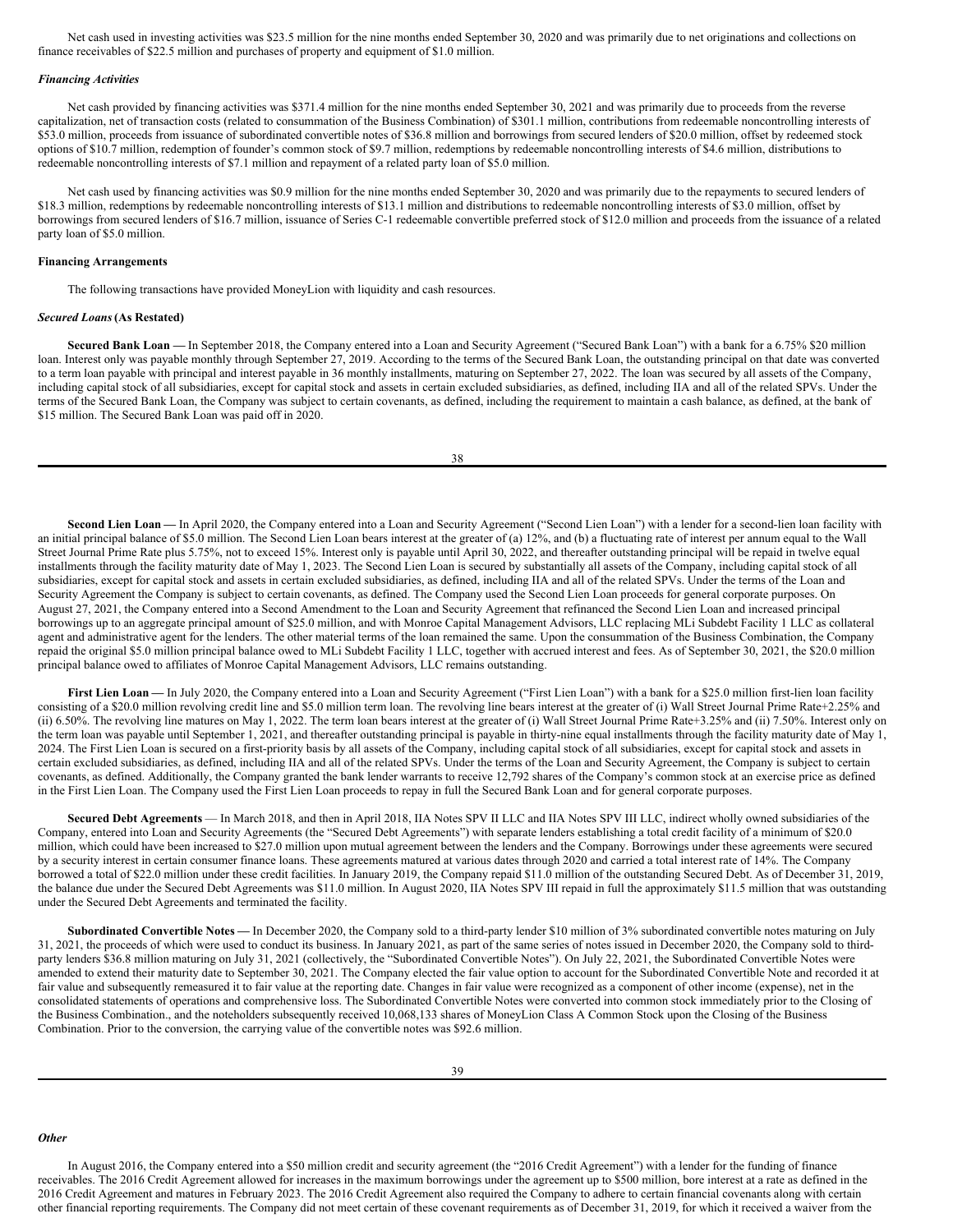lender. The 2016 Credit Agreement was terminated upon the Closing of the Business Combination by mutual agreement of the Company and the lender; there was no outstanding balance under the 2016 Credit Agreement at the time of termination.

In connection with the 2016 Credit Agreement, the Company granted warrants allowing the lender to purchase up to 2.5% of Legacy MoneyLion's outstanding common stock, or 255,402 warrants. The warrants vested in tranches based upon the occurrence of certain advance events. Through September 30, 2021, all tranches were exercised and converted into MoneyLion Common Stock in connection with the Business Combination.

In April 2020, the Company borrowed \$3.2 million from a bank under the SBA's Paycheck Protection Program introduced as part of the U.S. Government's COVID-19 relief efforts (the "PPP Loan"). In June 2021, the SBA approved the Company's application for forgiveness with respect to the entire outstanding balance of the PPP Loan.

In September 2021, ROAR 1 SPV Finance LLC, an indirect wholly owned subsidiary of the Company (the "ROAR 1 SPV Borrower"), entered into a \$100 million credit agreement (the "ROAR 1 SPV Credit Facility") with a lender for the funding of finance receivables, which secure the SPV Credit Facility. The ROAR 1 SPV Credit Facility allows for increases in maximum borrowings under the agreement of up to \$200 million, bears interest at a rate of 12.5% and matures in March 2025, unless it is extended to March 2026. Under the terms of the ROAR 1 SPV Credit Facility, the ROAR 1 SPV Borrower is subject to certain covenants. As of September 30, 2021, there was no outstanding principal balance.

#### *Equity*

#### *Common Stock*

After the Closing of the Business Combination, MoneyLion's new Charter authorized the issuance of an aggregate of 2,200 million shares of capital stock, consisting of 2,000,000,000 shares of MoneyLion Class A Common Stock, \$0.0001 par value per share and 200,000,000 shares of preferred stock, \$0.0001 par value per share. Immediately following the Business Combination, 970,000 shares of MoneyLion Class A Common Stock were redeemed for \$9.7 million.

# *Redeemable Convertible Preferred Stock*

Each share of Legacy MoneyLion's redeemable convertible preferred stock was convertible at the option of the holder, at any time and from time to time, and without the payment of additional consideration by the holder thereof, into a number of fully paid and non-assessable shares of common stock as is determined by dividing the applicable original issue price by the applicable conversion price in effect at the time of conversion.

Pursuant to the Merger Agreement, all outstanding shares of Legacy MoneyLion's redeemable convertible preferred stock automatically converted into 116,264,374 shares of MoneyLion Class A Common Stock upon the closing of the Business Combination.

#### **Contractual Obligations**

The table below summarizes debt, lease and other minimum cash obligations outstanding as of December 31, 2020:

|                                               | <b>Payments Due by Period</b> |              |  |                          |  |                |   |               |      |                          |
|-----------------------------------------------|-------------------------------|--------------|--|--------------------------|--|----------------|---|---------------|------|--------------------------|
|                                               |                               | <b>Total</b> |  | 2021                     |  | $2022 - 023$   |   | $2024 - 2025$ |      | <b>Thereafter</b>        |
|                                               |                               |              |  |                          |  | (in thousands) |   |               |      |                          |
| First lien loan                               |                               | 25,000       |  | 1,111                    |  | 23,334         | S | 555           | - \$ | _                        |
| Subordinated convertible notes, at fair value |                               | 14.000       |  | 14.000                   |  |                |   |               |      |                          |
| Second lien loan                              |                               | 5,000        |  | _                        |  | 5,000          |   | _             |      |                          |
| Other debt                                    |                               | 3,207        |  | $\overline{\phantom{a}}$ |  | 3,207          |   |               |      |                          |
| Operating lease obligations                   |                               | 2,519        |  | 1,119                    |  | 822            |   | 578           |      |                          |
| Total                                         |                               | 49,726       |  | 16,230                   |  | 32,363         |   | 1,133         |      | $\overline{\phantom{a}}$ |

40

# **Off-Balance Sheet Arrangements**

At September 30, 2021, the Company did not have any material off-balance sheet arrangements.

# **Critical Accounting Policies**

See Note 3 to our unaudited interim financial statements included elsewhere in this Quarterly Report on Form 10-Q/A for a description of Critical Accounting Policies.

# **Recently Issued and Adopted Accounting Pronouncements**

See Note 3 to our unaudited interim financial statements included elsewhere in this Quarterly Report on Form 10-Q/A for a description of recently issued accounting pronouncements that may potentially impact our results of operations, financial condition or cash flows.

# **Item 3. Quantitative and Qualitative Disclosure About Market Risk**

We are exposed to market risks in the ordinary course of our business. Market risk represents the risk of loss that may impact our financial position due to adverse changes in financial market prices and rates. Our market risk exposure is primarily the result of fluctuations in interest rates.

#### *Interest Rate Risk*

Interest rates may adversely impact our customers' level of engagement on our platform and ability and willingness to pay outstanding amounts owed to us. While we do not charge interest on a lot of our products, higher interest rates could deter customers from utilizing our credit products and other loans. Moreover, higher interest rates may lead to increased delinquencies, charge-offs, and allowances for loans and interest receivable, which could have an adverse effect on our operating results.

Certain of our funding arrangements, and future funding arrangements may, bear a variable interest rate. Given the fixed interest rates charged on many of our loans, a rising variable interest rate would reduce our interest margin earned in these funding arrangements. Dramatic increases in interest rates may make these forms of funding nonviable.

#### **Emerging Growth Company**

MoneyLion is an emerging growth company, as defined in the JOBS Act. The JOBS Act provides that an emerging growth company can take advantage of an extended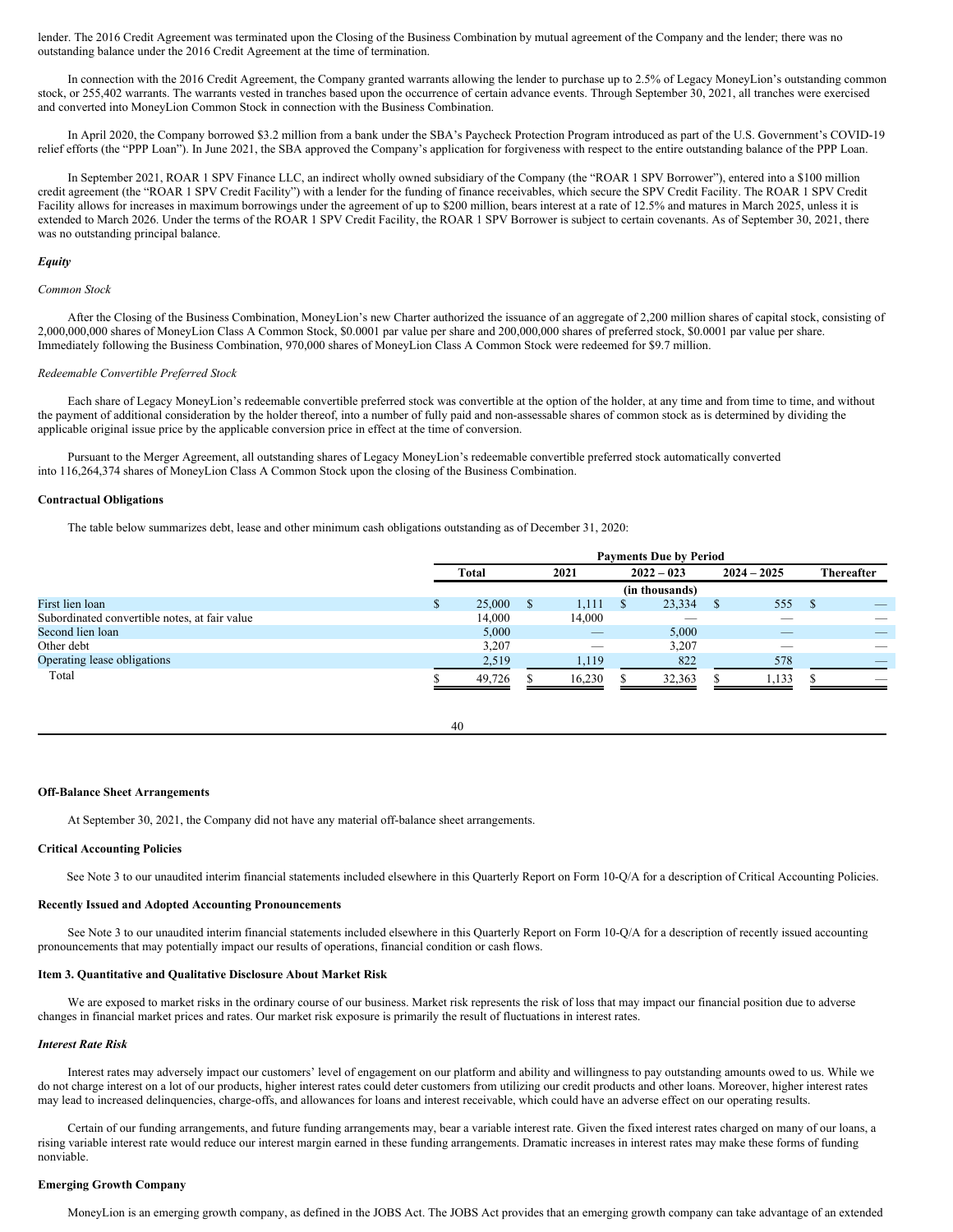transition period for complying with new or revised accounting standards applicable to public companies, allowing them to delay the adoption of those standards until those standards would otherwise apply to private companies. MoneyLion has elected to use this extended transition period under the JOBS Act. Further, the financial statements of MoneyLion also take advantage of the extended transition period for complying with new or revised accounting standards applicable to public companies. As a result, following the Business Combination, MoneyLion's consolidated financial statements may not be comparable to the financial statements of companies that are required to comply with the effective dates for new or revised accounting standards that are applicable to public companies, which may make common stock less attractive to investors.

#### **Item 4. Controls and Procedures**

#### **Evaluation of Disclosure Controls and Procedures**

Disclosure controls are procedures that are designed with the objective of ensuring that information required to be disclosed in our reports filed under the Securities Exchange Act of 1934, as amended (the "Exchange Act"), such as this Quarterly Report on Form 10-Q/A, is recorded, processed, summarized, and reported within the time period specified in the SEC's rules and forms. Disclosure controls are also designed with the objective of ensuring that such information is accumulated and communicated to our management, including the chief executive officer and chief financial officer, as appropriate to allow timely decisions regarding required disclosure. Our management evaluated, with the participation of our current chief executive officer and chief financial officer (the "Certifying Officers"), the effectiveness of our disclosure controls and procedures as of September 30, 2021, pursuant to Rule 13a-15(b) under the Exchange Act. Based upon that evaluation, our Certifying Officers concluded that, in light of the material weaknesses described in Part II, Item 1A "Risk Factors — MoneyLion has identified material weaknesses in its internal control over financial reporting as of September 30, 2021, December 31, 2020 and December 31, 2019. If MoneyLion is unable to develop and maintain an effective system of internal control over financial reporting, we may not be able to accurately report our financial results in a timely manner, which may adversely affect investor confidence in us and materially and adversely affect our business and operating results," our disclosure controls and procedures were not effective. As a result, we performed additional analysis as deemed necessary to ensure that our condensed consolidated financial statements were prepared in accordance with U.S. generally accepted accounting principles. Accordingly, management believes that the financial statements included in this Amendment present fairly, in all material respects, our financial position, result of operations and cash flows for the periods presented.

|--|

We do not expect that our disclosure controls and procedures will prevent all errors and all instances of fraud. Disclosure controls and procedures, no matter how well conceived and operated, can provide only reasonable, not absolute, assurance that the objectives of the disclosure controls and procedures are met. Further, the design of disclosure controls and procedures must reflect the fact that there are resource constraints, and the benefits must be considered relative to their costs. Because of the inherent limitations in all disclosure controls and procedures, no evaluation of disclosure controls and procedures can provide absolute assurance that we have detected all our control deficiencies and instances of fraud, if any. The design of disclosure controls and procedures also is based partly on certain assumptions about the likelihood of future events, and there can be no assurance that any design will succeed in achieving its stated goals under all potential future conditions.

#### **Changes in Internal Control Over Financial Reporting**

There was no change in our internal control over financial reporting that occurred during the quarterly period ended September 30, 2021 covered by this Amendment that has materially affected, or is reasonably likely to materially affect, our internal control over financial reporting, other than those described below with respect to our remediation efforts. In connection with our remediation efforts of the material weakness in our internal control over financial reporting as of December 31, 2020 and December 31, 2019, and as part of our overall efforts to develop and refine our disclosure controls and procedures and improve our internal control over financial reporting as part of our obligations as a public company, we have added additional resources intended to enhance our accounting and financial reporting functions, including hiring additional qualified personnel with technical expertise, and begun to design formal processes in consultation with our third-party professional advisors, including formalizing our control evidence and processes, that are intended to ensure a sufficient level of precision is embedded in all financial reporting control activities. We have also enhanced the supervisory review of accounting procedures in financial reporting and expanded and improved our review process for complex securities and transactions and related accounting standards.

In light of the errors described in the Explanatory Note to this Amendment and the restatement of our condensed consolidated financial statements included in this Amendment, we intend to re-evaluate the design of, and validate, our internal controls to ensure that they appropriately address changes in our business that could impact our system of internal controls, review our current processes and procedures to identify potential control design enhancements to ensure that our financial reporting is complete and accurate and develop a monitoring protocol to enable management to validate the operating effectiveness of key controls over financial reporting. We believe that these actions will ultimately be effective in remediating the material weaknesses we have identified, as described further under Part II, Item 1A "Risk Factors," and will continue to evaluate our remediation efforts and report regularly to the Audit Committee of MoneyLion's board of directors on the progress and results of our remediation plan. We intend to complete the remediation by December 31, 2022, but these remediation measures may be time consuming and costly, and there is no assurance that we will be able to complete the remediation and put in place the appropriate controls within this timeframe or that these initiatives will ultimately have the intended effects.

# **PART II - OTHER INFORMATION**

# **Item 1. Legal Proceedings**

From time to time, we are a party to various litigation matters incidental to the conduct of our business. Refer to Note 18 (Commitment and Contingencies) to the consolidated financial statements included in Part I, Item 1 of this Form 10-Q/A.

The Company is subject to regulatory examination by the California Department of Financial Protection and Innovation (the "CA DFPI"). In October 2020, the Company received a report of examination for MoneyLion of California, LLC, our subsidiary, and a follow-up request for information in May 2021. The report of examination identified certain compliance exceptions and required the Company to take corrective actions, including customer refunds relating to legacy loan products that the Company no longer offers. The Company is in the process of completing the required corrective actions and has enhanced its policies and procedures for compliance with applicable provisions of the California Financial Code going forward. In addition, the CA DFPI is currently conducting an industry-wide investigation of companies that provide earned wage access products and services, including Instacash. The Company intends to continue cooperating fully in this investigation and to that end entered into a memorandum of understanding ("MOU") with the CA DFPI on February 23, 2021. The MOU requires the Company to regularly provide certain information to the CA DFPI and adhere to certain best practices regarding Instacash while the CA DFPI continues to investigate. Any potential impacts on our financial condition or operations relating to the MOU are unknown at this time.

In 2019, 2020 and 2021, the Company received Civil Investigative Demands (the "CIDs") from the Consumer Financial Protection Bureau ("CFPB") relating to our compliance with the Military Lending Act and our membership model. The Company will continue to provide to the CFPB all of the information and documents required by the CIDs and intends to continue to fully cooperate with the CFPB in this investigation. The investigation is ongoing and any potential impact on our financial condition or operations are unknown at this time.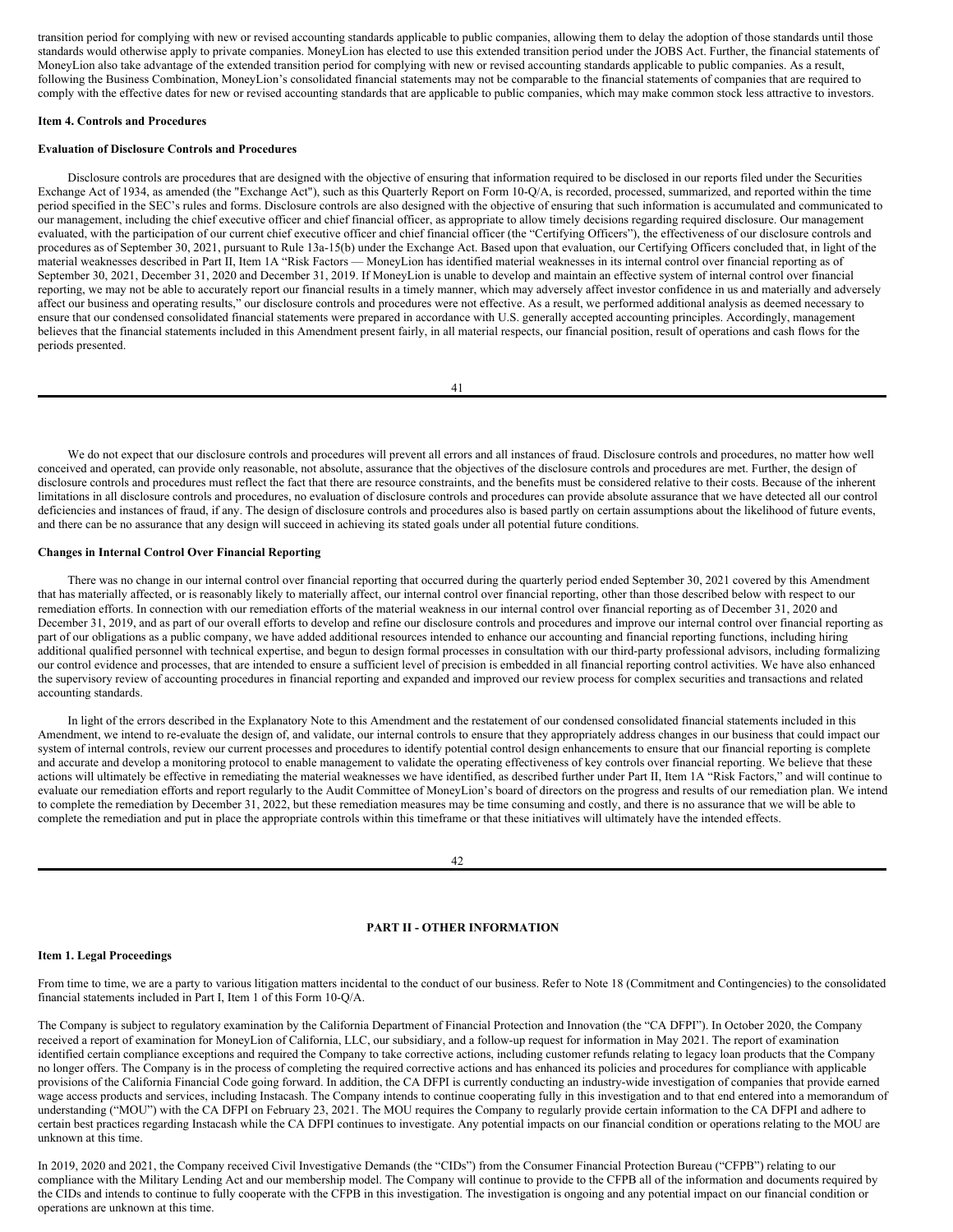With respect to the MoneyLion's activities in Colorado, the Company received a report of examination in 2021 from the Colorado Department of Law's Consumer Protection Unit ("Colorado Consumer Protection Unit") regarding MoneyLion of Colorado, LLC, our subsidiary. The report of examination identified certain compliance exceptions and required the Company to take corrective actions relating to our recordkeeping and customer disclosures, and potentially including customer refunds on certain loans. The Company is in the process of responding to the Colorado Consumer Protection Unit's report of examination and requests for information and intends to take all corrective actions required to maintain compliance with applicable Colorado state law going forward.

With respect to MoneyLion's activities in Minnesota, the Company received information requests in 2019, 2020 and 2021 from the Minnesota Department of Commerce ("Minnesota DOC") regarding an investigation relating to MoneyLion's lending activity in Minnesota and its membership program. The Minnesota DOC previously informed the Company that it was no longer pursuing the investigation regarding the membership program but continued the investigation into lending activity. The Company has fully cooperated with the Minnesota DOC in the investigation. The Company is in the process of finalizing a resolution with the Minnesota DOC with respect to the prior lending activity. The Company does not expect that this resolution will have any material impact on its financial condition or operations.

In February and March 2021, the Company received investigative subpoenas from the Securities and Exchange Commission concerning the Invest in America Credit Fund 1. The Company is cooperating with the investigation, which is at an early stage, and cannot predict its outcome or any potential impact on our financial condition or operations.

With respect to MoneyLion's activities in Virginia, the Company received CIDs from the office of the Attorney General of the Commonwealth of Virginia in October 2021 relating to our lending activity in Virginia. We are cooperating with the investigation, which is at an early stage, and we cannot predict its outcome or any potential impact on our financial condition or operations.

#### **Item 1A. Risk Factors**

As of the date of this Quarterly Report on Form 10-Q/A, there have been no material changes, other than as set forth below, to the risk factors disclosed in our Registration Statement on Form S-1, filed on October 20, 2021. However, we may disclose changes to such factors or disclose additional factors from time to time in our future filings with the SEC.

MoneyLion has identified material weaknesses in its internal control over financial reporting as of September 30, 2021, December 31, 2020 and December 31, 2019. If MoneyLion is unable to develop and maintain an effective system of internal control over financial reporting, we may not be able to accurately report our financial results in a timely manner, which may adversely affect investor confidence in us and materially and adversely affect our business and operating results.

A material weakness is a deficiency, or a combination of deficiencies, in internal control over financial reporting such that there is a reasonable possibility that a material misstatement of an entity's annual or interim financial statements will not be prevented or detected and corrected on a timely basis. Our management is responsible for establishing and maintaining adequate internal control over financial reporting designed to provide reasonable assurance regarding the reliability of financial reporting and the preparation of financial statements for external purposes in accordance with U.S. GAAP. Our management is likewise required, on a quarterly basis, to evaluate the effectiveness of our internal controls and to disclose any changes and material weaknesses identified through such evaluation in those internal controls.

Subsequent to the issuance of MoneyLion's consolidated financial statements for the years ended December 31, 2020 and December 31, 2019, MoneyLion had to restate such financial statements with respect to the treatment of the noncontrolling interests attributable to the Class B investors of IIA. For additional information with respect to the restatement, see Note 2 to MoneyLion's audited financial statements for the years ended December 31, 2020 and December 31, 2019 included in our prospectus (File No. 333-255936), filed with the SEC on September 3, 2021 pursuant to Rule 424(b) under the Securities Act of 1933, as amended (the "Securities Act"). As a result of the foregoing, MoneyLion identified a material weakness in its internal control over financial reporting as of December 31, 2020 and December 31, 2019. MoneyLion did not maintain an effective control environment as there were certain areas in which the accounting function did not operate as expected, resulting in the foregoing restatement of previously issued financial statements. Despite efforts to improve the deficiencies in our internal control over financial reporting, as described above under Part I, Item 4 "Controls and Procedures," the Company's management has concluded that the material weakness in our internal control over financial reporting as of December 31, 2020 and December 31, 2019 remains un-remediated as of September 30, 2021.

In addition, subsequent to the issuance of MoneyLion's condensed consolidated financial statements as of September 30, 2021, MoneyLion had to restate its previously issued financial statements with respect to the accounting for the conversion of subordinated convertible notes and exercise of stock warrants into equity and the calculation of diluted earnings per share for the three months ended September 30, 2021. For additional information with respect to the restatement, see the Explanatory Note to this Amendment and Note 2 to the condensed consolidated financial statements included in Part I, Item 1 of this Amendment. As a result of the foregoing, MoneyLion has identified additional material weaknesses in its internal control over financial reporting as of September 30, 2021. MoneyLion did not maintain an effective control environment,resulting in the foregoing restatement of previously issued financial statements, as there were certain areas in which the accounting function did not operate as expected, due to a lack of sufficient internal accounting resources and inadequate level of precision embedded in control activities, as well as lack of sufficient formalization over processes and control evidence, resulting in multiple audit adjustments and restatements in our previously issued financial statements.

Effective internal controls are necessary to provide reliable financial reports and prevent fraud. MoneyLion continues to evaluate steps to remediate these material weaknesses and is in the process of remediating the control deficiencies that relate to the material weaknesses, as described further in Part I, Item 4 "Controls and Procedures." We intend to complete the remediation by December 31, 2022, but these remediation measures may be time consuming and costly, and there is no assurance that we will be able to complete the remediation and put in place the appropriate controls within this timeframe or that these initiatives will ultimately have the intended effects.

If MoneyLion identifies any new material weaknesses in the future, any such newly identified material weakness could limit its ability to prevent or detect a misstatement of its accounts or disclosures that could result in a material misstatement of our annual or interim financial statements. In such case, we may be unable to maintain compliance with securities law requirements regarding timely filing of periodic reports in addition to applicable stock exchange listing requirements, investors may lose confidence in our financial reporting and our stock price may decline as a result. We cannot assure you that the measures MoneyLion has taken to date, or any measures it may take in the future, will be sufficient to avoid potential future material weaknesses.

## The material weaknesses in our internal control over financial reporting and the restatements of certain of our previously issued financial statements subjected us to additional risks and uncertainties, including increased professional costs and the increased possibility of legal proceedings.

As a result of the material weaknesses in our internal control over financial reporting and the restatement of certain of our previously issued financial statements as described further in the foregoing risk factor, we have become subject to additional risks and uncertainties, including, among others, increased professional fees and expenses and time commitment that may be required to address matters related to the remediation of the material weaknesses and the restatements and increased scrutiny of the SEC and other regulatory bodies, which could cause investors to lose confidence in our reported financial information and could subject us to penalties. In addition, we face increased potential for litigation or other disputes which may include, among others, claims invoking the federal and state securities laws, contractual claims or other claims arising from, among other things, the restatements and material weaknesses in our internal control over financial reporting and the preparation of our financial statements. As of the date of this Amendment, we have no knowledge of any such litigation or dispute. However, we can provide no assurance that such litigation or dispute will not arise in the future. Any such litigation or dispute, whether successful or not, could have a material adverse effect on our business, financial condition and results of operations and could cause our stock price to decline.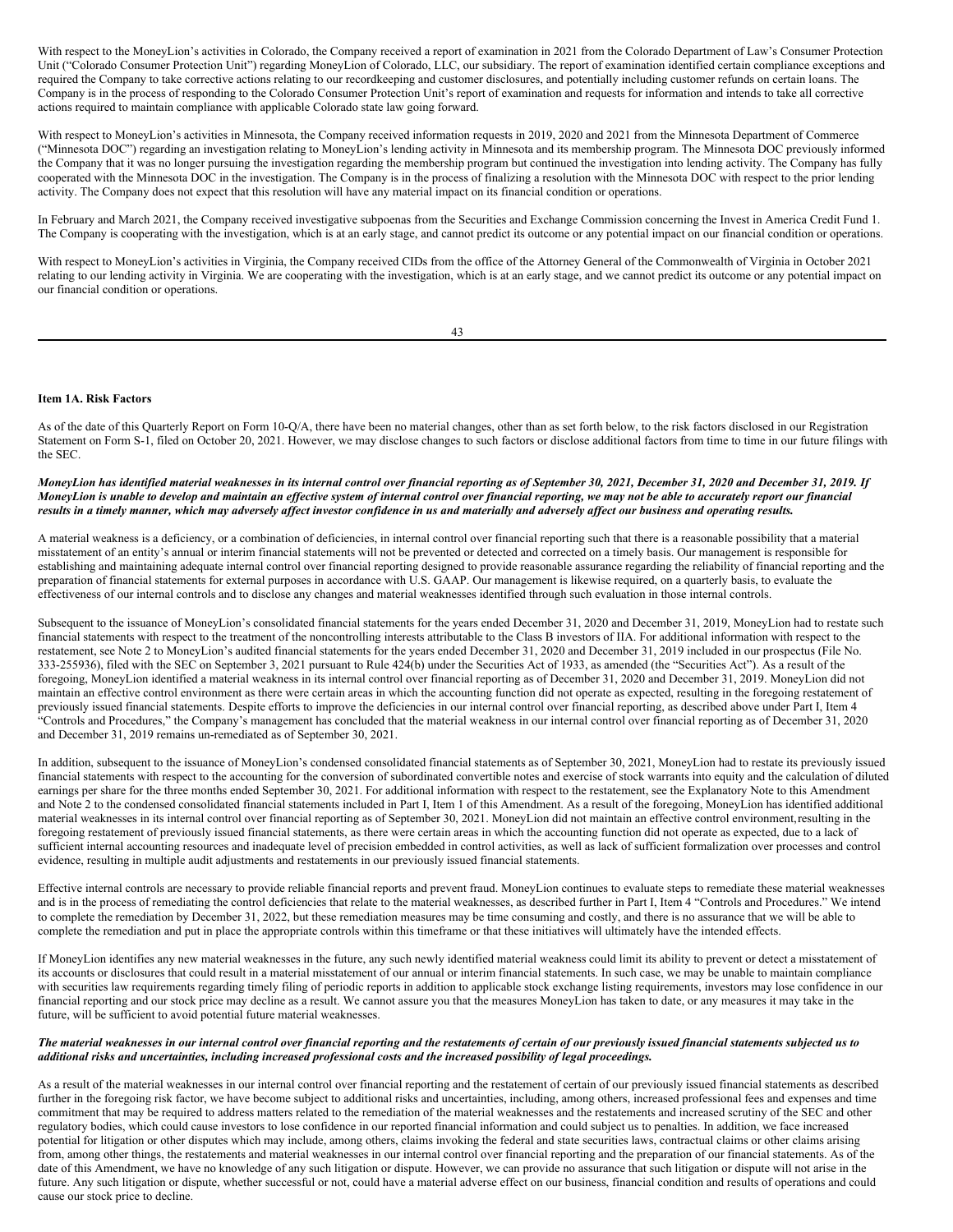# **Item 2. Unregistered Sales of Equity Securities and Use of Proceeds**

On September 22, 2021, we issued 25,000,000 shares of MoneyLion Class A Common Stock to certain qualified institutional buyers and accredited investors that agreed to purchase such shares in connection with the Business Combination for aggregate consideration of \$250,000,000.

The offers, sales and issuances of the securities described in the preceding paragraph were deemed to be exempt from registration either under Rule 701 promulgated under the Securities Act, or Rule 701, in that the transactions were under compensatory benefit plans and contracts relating to compensation, or under Section  $4(a)(2)$  of the Securities Act in that the transactions were between an issuer and its employees and did not involve any public offering within the meaning of Section 4(a)(2). The recipients of such securities were our employees, directors or consultants and received the securities under our equity incentive plans.

# *Purchases of Equity Securities by the Issuer and Af iliated Purchasers*

|                                        |                        |                       | <b>Total Shares</b><br><b>Purchased as</b> | <b>Maximum That</b>    |
|----------------------------------------|------------------------|-----------------------|--------------------------------------------|------------------------|
|                                        |                        |                       | <b>Part of Publicly</b>                    | may Yet Be             |
|                                        | <b>Total Number of</b> |                       | Announced                                  | Purchased              |
|                                        | <b>Shares</b>          | <b>Average Price</b>  | <b>Plans</b> or                            | <b>Under the Plans</b> |
| Period                                 | Purchased              | <b>Paid Per Share</b> | <b>Programs</b>                            | or Programs            |
| September 1 - September 30, 2021 $(1)$ | 2,244,130              | 10.00                 | $\overline{\phantom{0}}$                   |                        |
| <b>Total</b>                           | 2,244,130              | 10.00                 | $\overline{\phantom{a}}$                   |                        |

(1) On September 22, 2021, following the Closing of the Business Combination, the Company repurchased 2,244,130 shares of redeemable common stock for an aggregate purchase price of \$22,441,300.00 from certain affiliated stockholders.

#### **Item 3. Defaults Upon Senior Securities**

None.

# **Item 4. Mine Safety Disclosures**

Not applicable.

# **Item 5. Other Information**

None.

# **Item 6. Exhibits**

# **Exhibit No. Description** 31.1\* Certification of Chief Executive Officer pursuant to Section 302 of the [Sarbanes-Oxley](#page-35-0) Act of 2002<br>31.2\* Certification of Chief Financial Officer pursuant to Section 302 of the Sarbanes-Oxley Act of 2002 31.2\* Certification of Chief Financial Officer pursuant to Section 302 of the [Sarbanes-Oxley](#page-36-0) Act of 2002<br>32.1\*\* Certification of Chief Executive Officer pursuant to 18 U.S.C. Section 1350, as adopted pursuant to 32.1\*\* Certification of Chief Executive Officer pursuant to 18 U.S.C. Section 1350, as adopted pursuant to Section 906 of the [Sarbanes-Oxley](#page-37-0) Act of 2002<br>32.2\*\* Certification of Chief Financial Officer pursuant to 18 U.S.C. 32.2\*\* Certification of Chief Financial Officer pursuant to 18 U.S.C. Section 1350, as adopted pursuant to Section 906 of the [Sarbanes-Oxley](#page-38-0) Act of 2002<br>101.INS Inline XBRL Instance Document - the instance document does no Inline XBRL Instance Document - the instance document does not appear in the interactive data file because its XBRL tags are embedded within the Inline XBRL document 101.SCH Inline XBRL Taxonomy Extension Schema Document<br>101.CAL Inline XBRL Taxonomy Extension Calculation Linkbas 101.CAL Inline XBRL Taxonomy Extension Calculation Linkbase Document<br>101.DEF Inline XBRL Taxonomy Extension Definition Linkbase Document Inline XBRL Taxonomy Extension Definition Linkbase Document 101.LAB Inline XBRL Taxonomy Extension Label Linkbase Document<br>101.PRE Inline XBRL Taxonomy Extension Presentation Linkbase Doc Inline XBRL Taxonomy Extension Presentation Linkbase Document 104 Cover Page Interactive Data File (formatted as inline XBRL and contained in Exhibit 101)

Filed herewith.

The certifications furnished in Exhibits 32.1 and 32.2 hereto are deemed to accompany this Quarterly Report on Form 10-Q/A and will not be deemed "filed" for purposes of Section 18 of the Exchange Act, except to the extent that the registrant specifically incorporates it by reference.

45

# **SIGNATURE**

Pursuant to the requirements of the Securities Exchange Act of 1934, as amended, the registrant has duly caused this report to be signed on its behalf by the undersigned thereunto duly authorized.

> MoneyLion Inc. (Registrant)

Date: March 10, 2022 By: /s/ Richard Correia Richard Correia Chief Financial Officer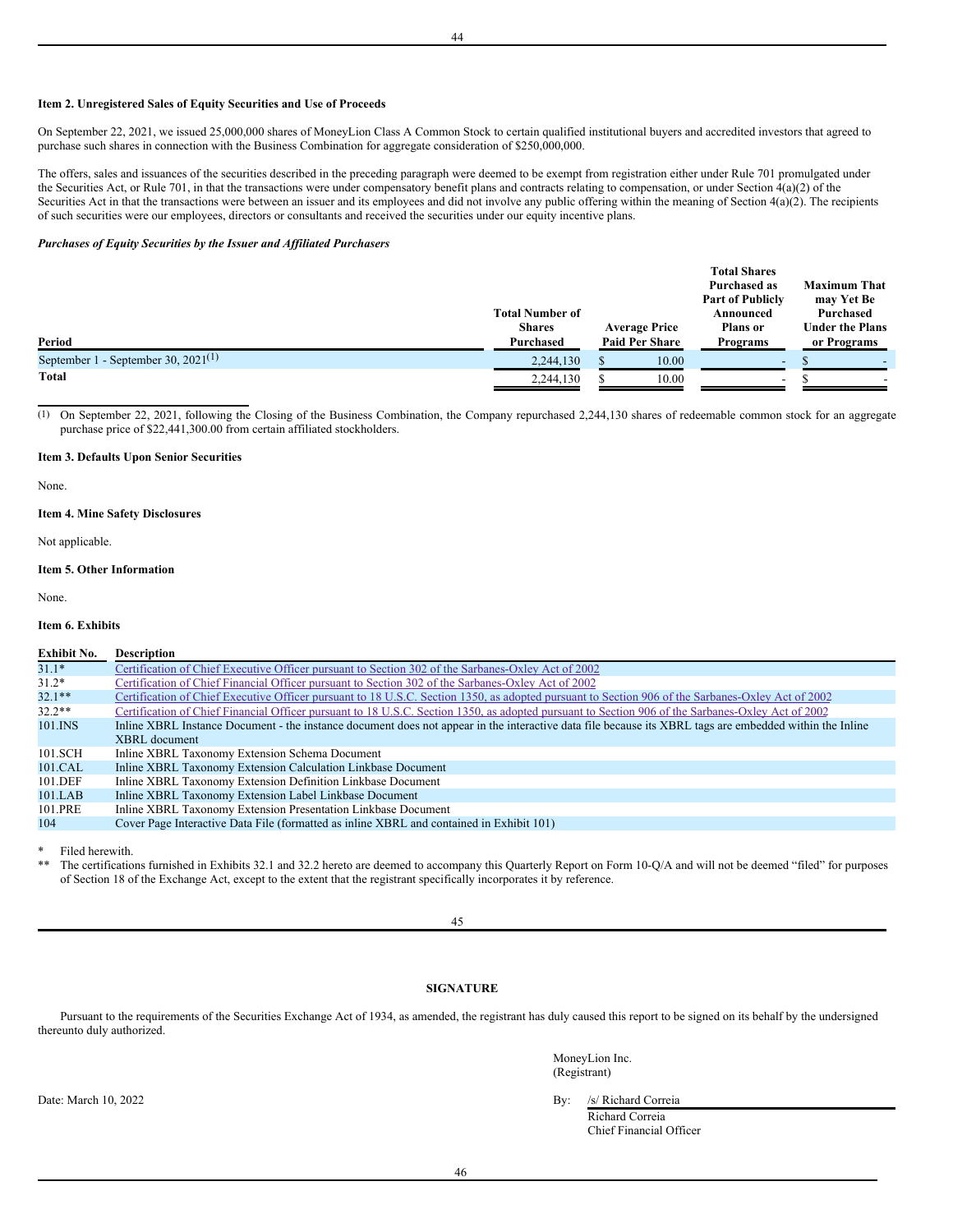# **CERTIFICATION OF CHIEF EXECUTIVE OFFICER PURSUANT TO EXCHANGE ACT RULES 13a-14(a) AND 15d-14(a) AS ADOPTED PURSUANT TO SECTION 302 OF THE SARBANES-OXLEY ACT OF 2002**

<span id="page-35-0"></span>I, Diwakar Choubey, certify that:

- 1. I have reviewed this Quarterly Report on Form 10-Q/A of MoneyLion Inc.;
- 2. Based on my knowledge, this report does not contain any untrue statement of a material fact or omit to state a material fact necessary to make the statements made, in light of the circumstances under which such statements were made, not misleading with respect to the period covered by this report;
- 3. Based on my knowledge, the financial statements, and other financial information included in this report, fairly present in all material respects the financial condition, results of operations and cash flows of the registrant as of, and for, the periods presented in this report;
- 4. The registrant's other certifying officer and I are responsible for establishing and maintaining disclosure controls and procedures (as defined in Exchange Act Rules 13a-15(e) and  $15d-15(e)$ ) and internal control over financial reporting (as defined in Exchange Act Rules  $13a-15(f)$  and  $15d-15(f)$ ) for the registrant and have:
	- a. Designed such disclosure controls and procedures, or caused such disclosure controls and procedures to be designed under our supervision, to ensure that material information relating to the registrant, including its consolidated subsidiaries, is made known to us by others within those entities, particularly during the period in which this report is being prepared;
	- b. Designed such internal control over financial reporting, or caused such internal control over financial reporting to be designed under our supervision, to provide reasonable assurance regarding the reliability of financial reporting and the preparation of financial statements for external purposes in accordance with generally accepted accounting principles;
	- c. Evaluated the effectiveness of the registrant's disclosure controls and procedures and presented in this report our conclusions about the effectiveness of the disclosure controls and procedures, as of the end of the period covered by this report based on such evaluation; and
	- d. Disclosed in this report any change in the registrant's internal control over financial reporting that occurred during the registrant's most recent fiscal quarter (the registrant's fourth fiscal quarter in the case of an annual report) that has materially affected, or is reasonably likely to materially affect, the registrant's internal control over financial reporting; and
- 5. The registrant's other certifying officer and I have disclosed, based on our most recent evaluation of internal control over financial reporting, to the registrant's auditors and the audit committee of the registrant's board of directors (or persons performing the equivalent functions):
	- a. All significant deficiencies and material weaknesses in the design or operation of internal control over financial reporting which are reasonably likely to adversely affect the registrant's ability to record, process, summarize and report financial information; and
	- b. Any fraud, whether or not material, that involves management or other employees who have a significant role in the registrant's internal control over financial reporting.

Date: March 10, 2022 By: /s/ Diwakar Choubey

Diwakar Choubey Chief Executive Officer and President *(Principal Executive Of icer)*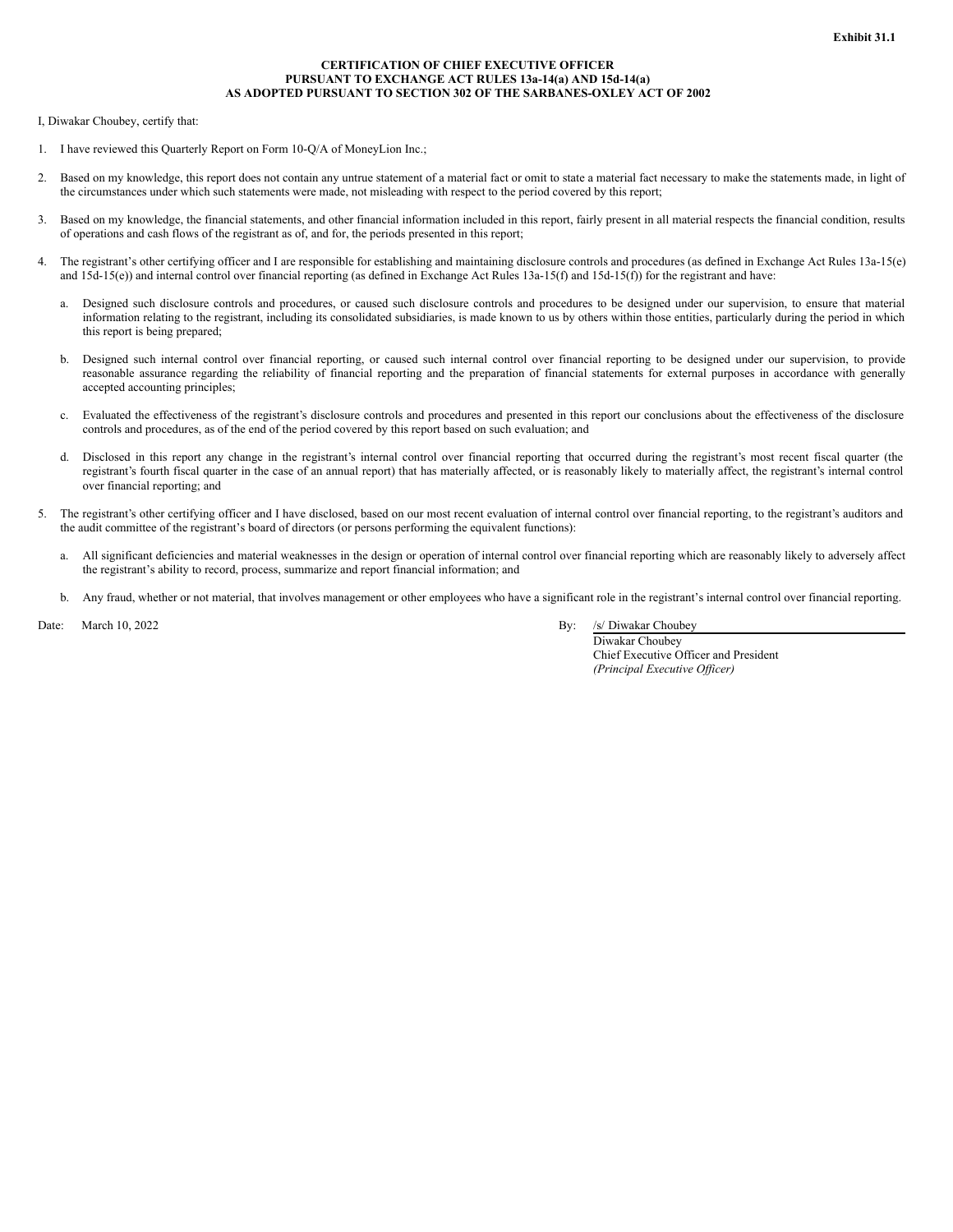# **CERTIFICATION OF CHIEF FINANCIAL OFFICER PURSUANT TO EXCHANGE ACT RULES 13a-14(a) AND 15d-14(a) AS ADOPTED PURSUANT TO SECTION 302 OF THE SARBANES-OXLEY ACT OF 2002**

<span id="page-36-0"></span>I, Richard Correia, certify that:

- 1. I have reviewed this Quarterly Report on Form 10-Q/A of MoneyLion Inc.;
- 2. Based on my knowledge, this report does not contain any untrue statement of a material fact or omit to state a material fact necessary to make the statements made, in light of the circumstances under which such statements were made, not misleading with respect to the period covered by this report;
- 3. Based on my knowledge, the financial statements, and other financial information included in this report, fairly present in all material respects the financial condition, results of operations and cash flows of the registrant as of, and for, the periods presented in this report;
- 4. The registrant's other certifying officer and I are responsible for establishing and maintaining disclosure controls and procedures (as defined in Exchange Act Rules 13a-15(e) and 15d-15(e)) and internal control over financial reporting (as defined in Exchange Act Rules 13a-15(f) and 15d-15(f)) for the registrant and have:
	- a. Designed such disclosure controls and procedures, or caused such disclosure controls and procedures to be designed under our supervision, to ensure that material information relating to the registrant, including its consolidated subsidiaries, is made known to us by others within those entities, particularly during the period in which this report is being prepared;
	- b. Designed such internal control over financial reporting, or caused such internal control over financial reporting to be designed under our supervision, to provide reasonable assurance regarding the reliability of financial reporting and the preparation of financial statements for external purposes in accordance with generally accepted accounting principles;
	- c. Evaluated the effectiveness of the registrant's disclosure controls and procedures and presented in this report our conclusions about the effectiveness of the disclosure controls and procedures, as of the end of the period covered by this report based on such evaluation; and
	- d. Disclosed in this report any change in the registrant's internal control over financial reporting that occurred during the registrant's most recent fiscal quarter (the registrant's fourth fiscal quarter in the case of an annual report) that has materially affected, or is reasonably likely to materially affect, the registrant's internal control over financial reporting; and
- 5. The registrant's other certifying officer and I have disclosed, based on our most recent evaluation of internal control over financial reporting, to the registrant's auditors and the audit committee of the registrant's board of directors (or persons performing the equivalent functions):
	- a. All significant deficiencies and material weaknesses in the design or operation of internal control over financial reporting which are reasonably likely to adversely affect the registrant's ability to record, process, summarize and report financial information; and
	- b. Any fraud, whether or not material, that involves management or other employees who have a significant role in the registrant's internal control over financial reporting.

Date: March 10, 2022 By: /s/ Richard Correia

Richard Correia Chief Financial Officer and Treasurer *(Principal Financial Of icer)*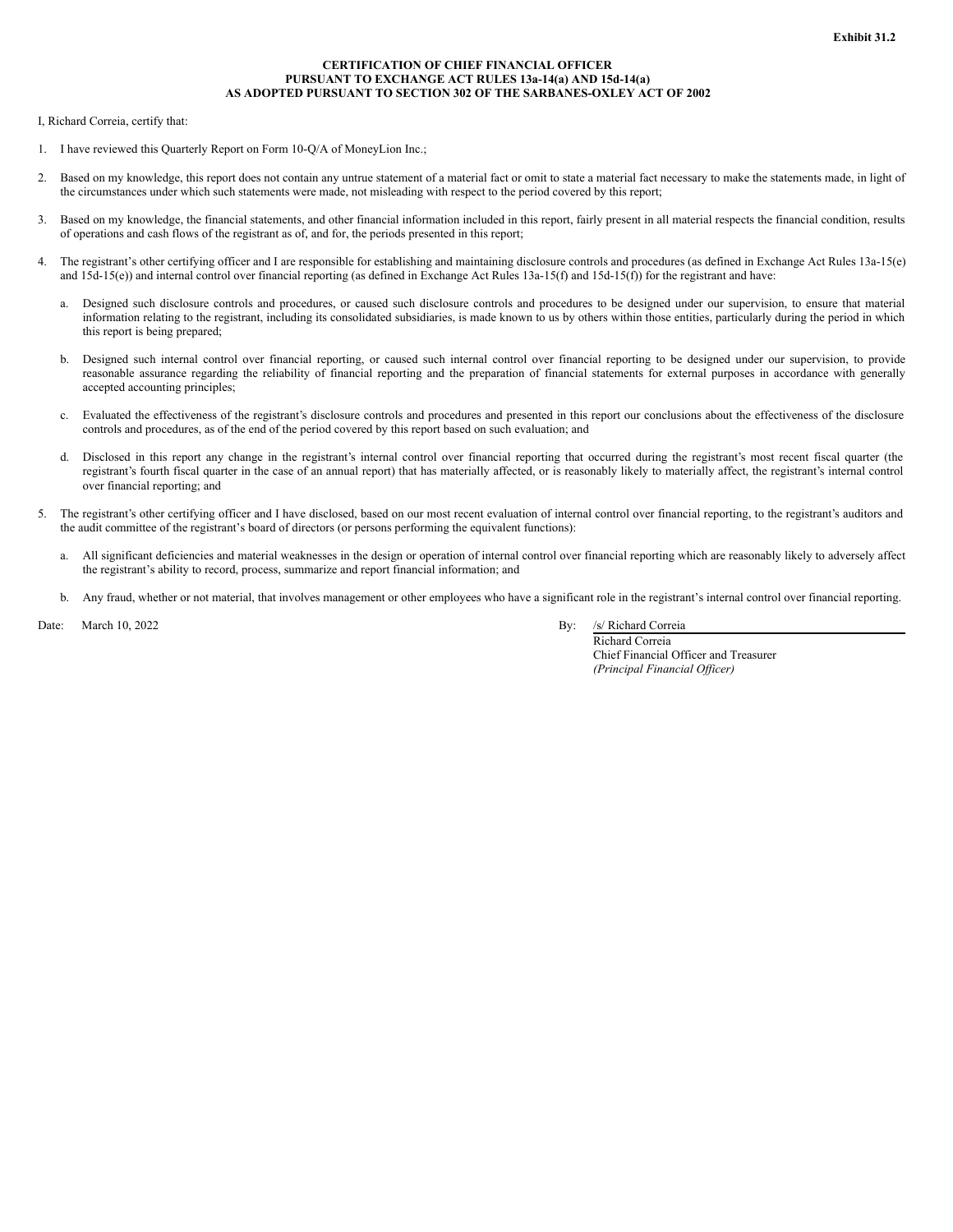# **Certification of Chief Executive Officer Pursuant To Rule 18 U.S.C. Section 1350**

<span id="page-37-0"></span>In connection with the Quarterly Report on Form 10-Q/A of MoneyLion Inc. (the "Company") for the quarterly period ended September 30, 2021, as filed with the U.S. Securities and Exchange Commission (the "Report"), I, Diwakar Choubey, Chief Executive Officer of the Company, hereby certify, pursuant to 18 U.S.C. Section 1350, as adopted pursuant to Section 906 of the Sarbanes-Oxley Act of 2002, that, to my knowledge:

- 1. The Report fully complies with the requirements of Section 13(a) or 15(d) of the Securities Exchange Act of 1934, as amended; and
- 2. The information contained in the Report fairly presents, in all material respects, the financial condition and results of operations of the Company.

Dated: March 10, 2022 /s/ Diwakar Choubey

Diwakar Choubey *Chief Executive Of icer and President*